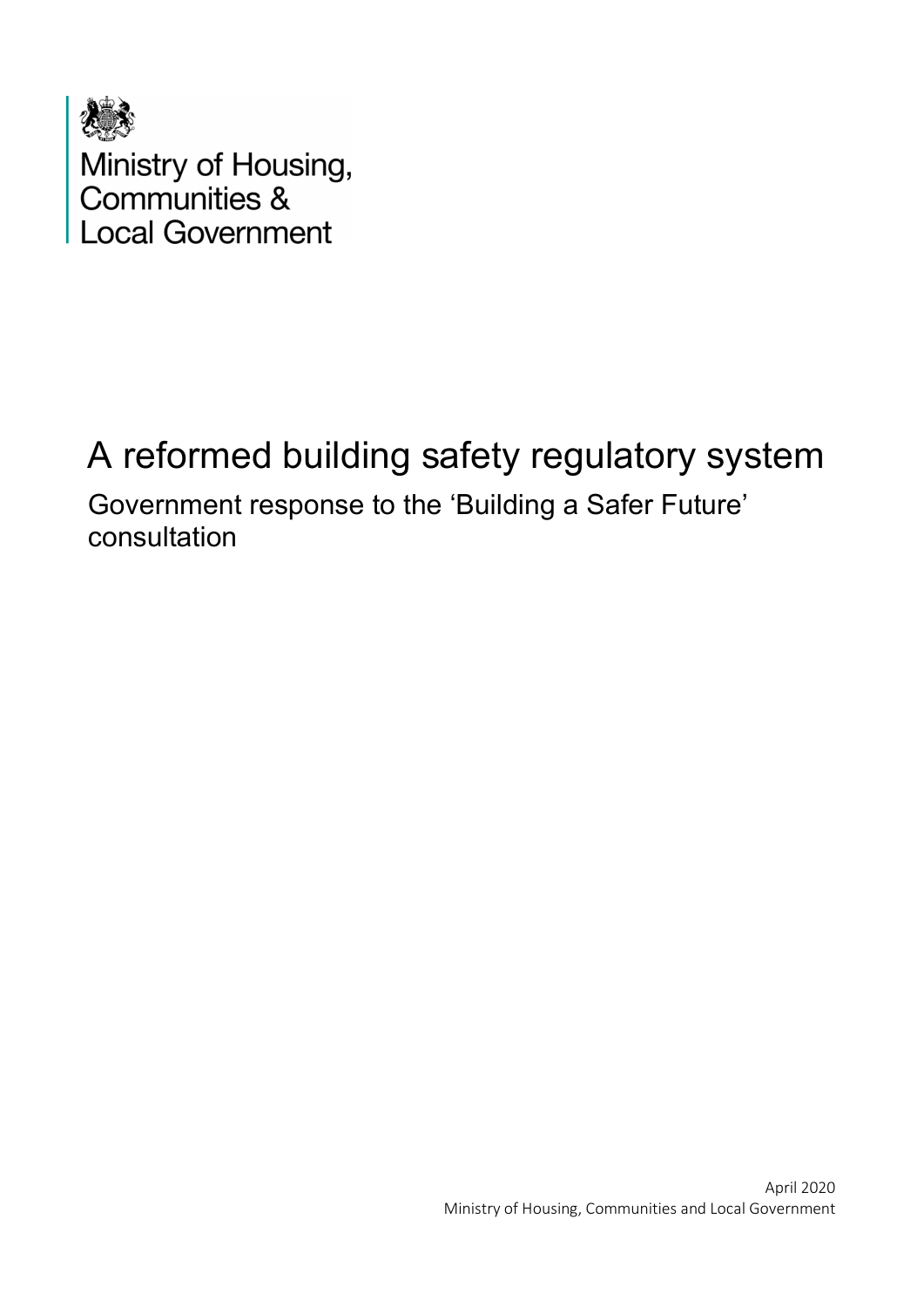

*© Crown copyright, 2020*

*Copyright in the typographical arrangement rests with the Crown.*

You may re-use this information (not including logos) free of charge in any format or medium, under the terms of the Open Government Licence. To view this licence visit <http://www.nationalarchives.gov.uk/doc/open-government-licence/version/3/>

This document/publication is also available on our website at [www.gov.uk/mhclg](http://www.gov.uk/mhclg)

If you have any enquiries regarding this document/publication, complete the form at <http://forms.communities.gov.uk/> or write to us at:

Ministry of Housing, Communities and Local Government Fry Building 2 Marsham Street London SW1P 4DF Telephone: 030 3444 0000

For all our latest news and updates follow us on Twitter:<https://twitter.com/mhclg>

April 2020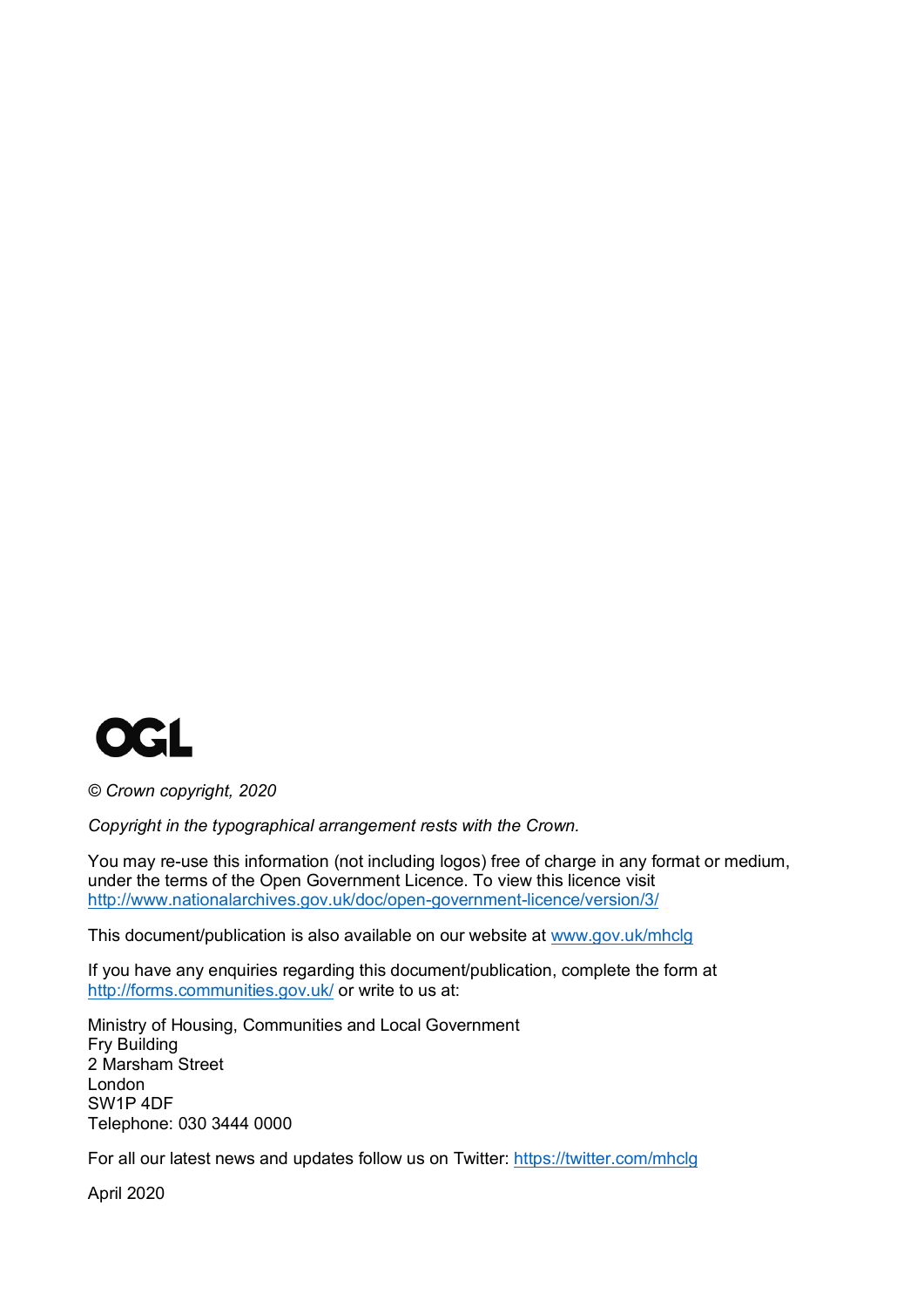# **Contents**

| <b>Ministerial Foreword</b>                                               | 6  |
|---------------------------------------------------------------------------|----|
| 1. Introduction: reforming the building safety system                     | 8  |
| 2. Principles for a reformed building safety system                       | 11 |
| 3. A more effective regulatory framework: the Building Safety Regulator   | 13 |
| Delivery of the new regulator                                             | 13 |
| A more stringent regulatory regime for buildings in scope                 | 14 |
| Oversight of the safety and performance of all buildings                  | 15 |
| Promoting competence across industry and within building control          | 16 |
| 4. A more rigorous approach to accountability: the system of duty-holders | 17 |
| During design and construction                                            | 17 |
| Duty-holders                                                              | 17 |
| Gateway one                                                               | 18 |
| Gateway two                                                               | 19 |
| Gateway three                                                             | 20 |
| During occupation                                                         | 21 |
| <b>Accountable Person</b>                                                 | 21 |
| <b>Building Registration Certificate</b>                                  | 22 |
| <b>Building Safety Manager</b>                                            | 22 |
| <b>Safety Case</b>                                                        | 23 |
| Across the lifecycle of the building                                      | 24 |
| <b>Golden Thread</b>                                                      | 24 |
|                                                                           |    |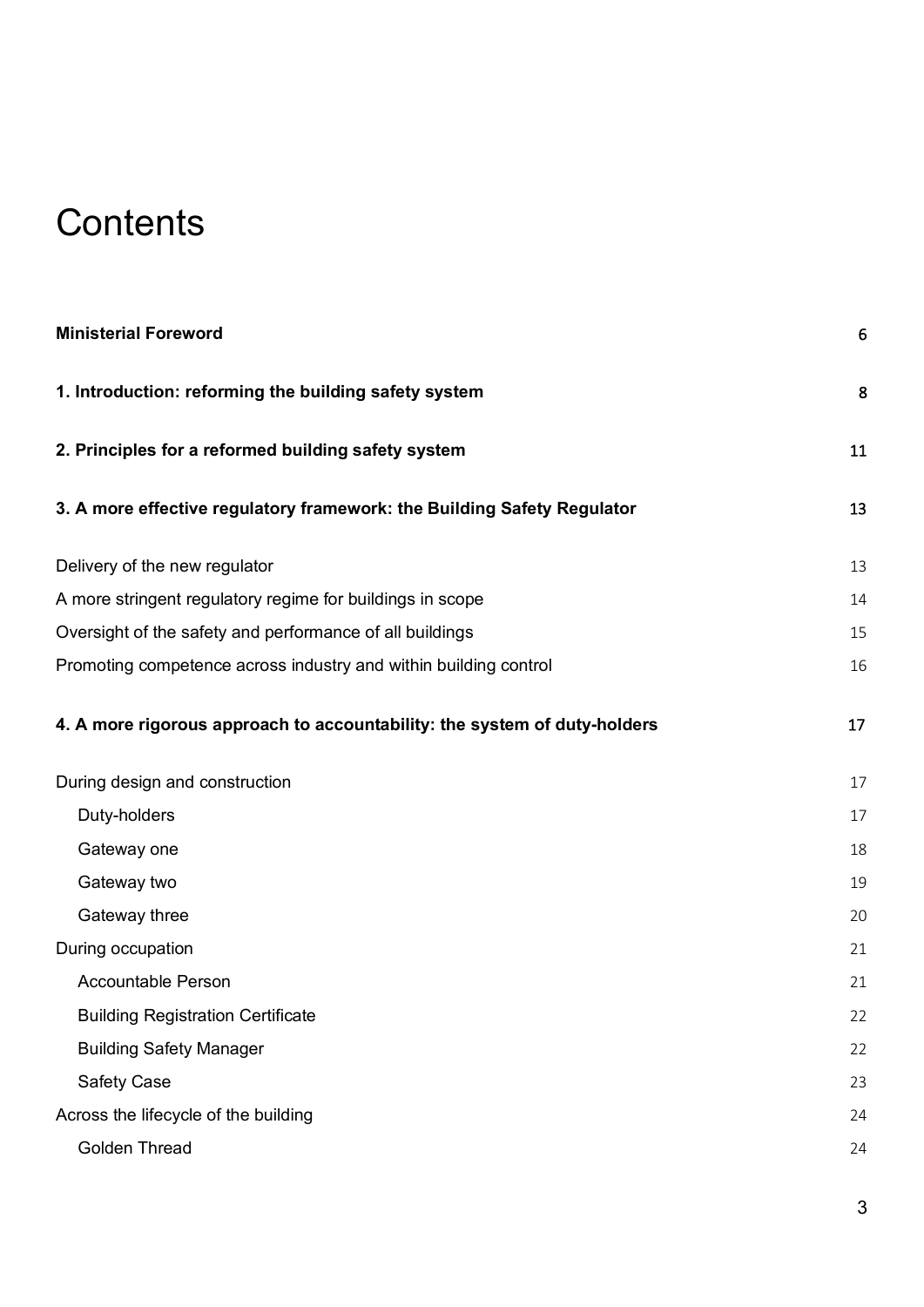| <b>Mandatory Occurrence Reporting</b>                                                      | 25 |
|--------------------------------------------------------------------------------------------|----|
| Duty-holder Competence                                                                     | 25 |
| Existing buildings within scope                                                            | 25 |
| During a refurbishment                                                                     | 26 |
| Remediation                                                                                | 27 |
| 5. A stronger voice for residents: the Resident Engagement Strategy                        | 28 |
| Engagement                                                                                 | 28 |
| <b>Raising and Escalating Complaints</b>                                                   | 29 |
| Residents' Responsibilities                                                                | 29 |
| 6. Improving the safety of construction products: a new regulatory framework               | 31 |
| Oversight of the construction products regulatory regime                                   | 31 |
| <b>Construction Products Standards Committee</b>                                           | 31 |
| 7. Promoting competence: improving performance across industry and within building control | 33 |
| <b>Industry Competence</b>                                                                 | 33 |
| <b>Building Control Competence</b>                                                         | 34 |
| 8. A robust environment of compliance and deterrence: ensuring the reforms are delivered   | 36 |
| Incentivising the right behaviour                                                          | 36 |
| <b>Enforcement and Sanctions</b>                                                           | 36 |
| 9. Interacting with existing regulatory regimes: a complementary framework                 | 38 |
| 10. Improving the whole system: wider measures on building safety                          | 40 |
| <b>Fire Safety Bill</b>                                                                    | 40 |
| Testing of non-ACM cladding systems                                                        | 40 |
| Updates to Approved Document B                                                             | 40 |
| Wider changes to the Building Act                                                          | 41 |
|                                                                                            | 4  |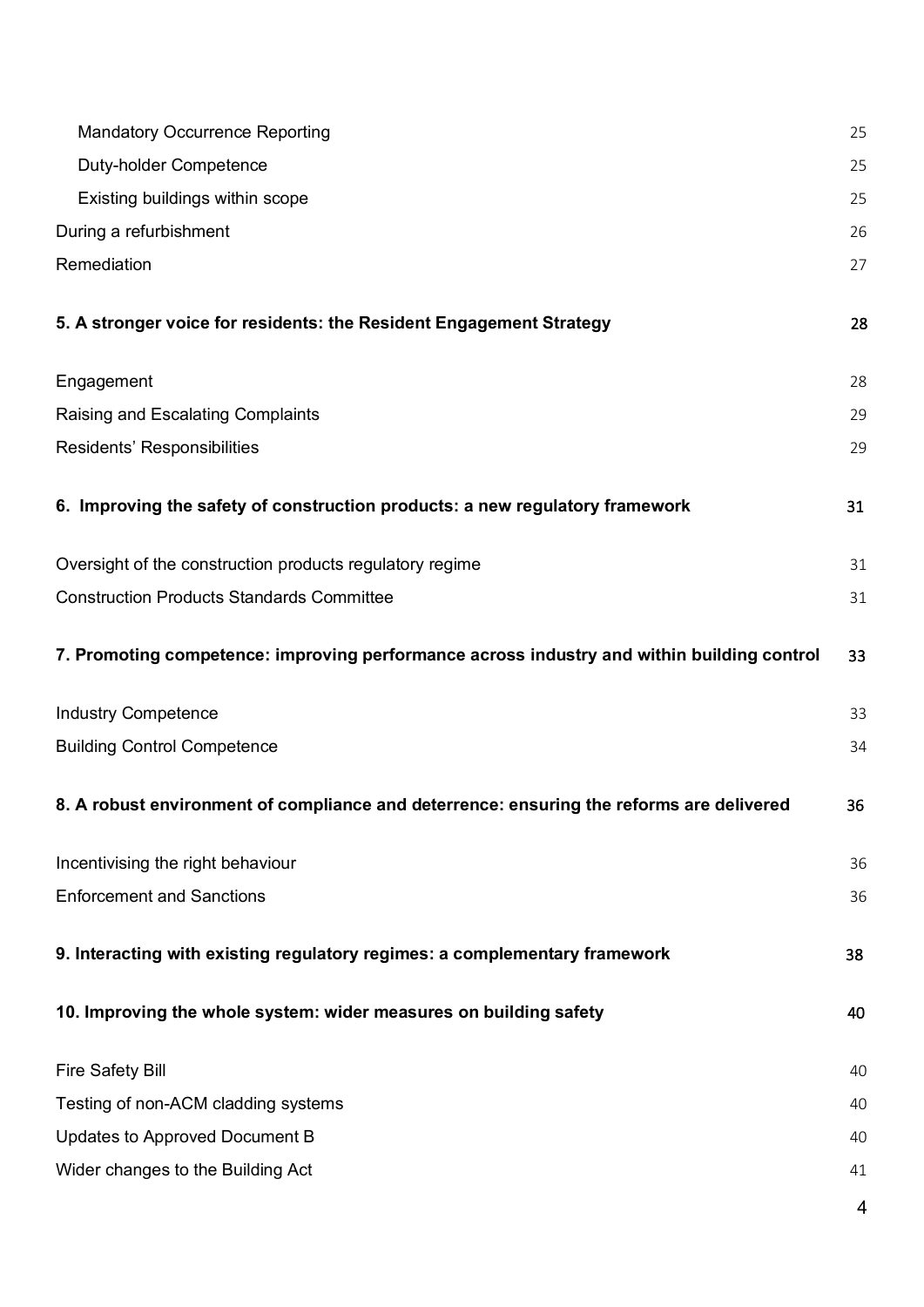[Procurement](#page-40-1) 41

#### **[11. Glossary of terms used](#page-42-0)** 43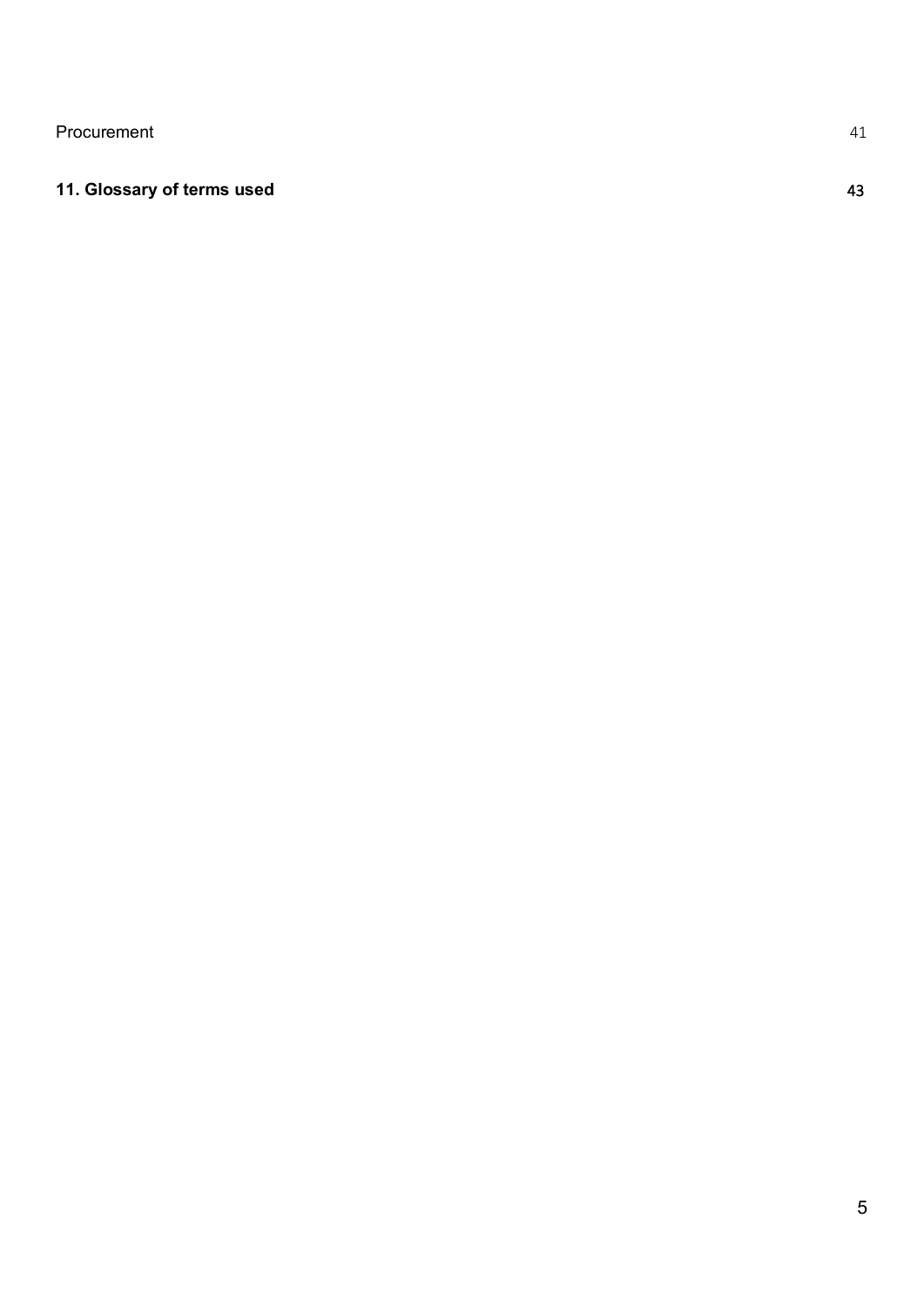# <span id="page-5-0"></span>Ministerial Foreword

The tragedy of the Grenfell Tower fire in June 2017 devastated the lives of countless people and represented the biggest loss of life from a single incident in the UK since the Hillsborough disaster. It is incumbent on all of us—building owners, the construction industry, local authorities, the fire service and the Government—to ensure that such a tragedy never happens again.

The Government took immediate action in the aftermath of the fire in establishing the Building Safety Programme to ensure that existing buildings and those built in the future are safe for residents. Recognising the unparalleled risk caused by unsafe Aluminium Composite Material (ACM) cladding, we have prioritised its removal from all multi-occupied residential buildings over 18 metres - working with local government, regulatory bodies and industry to identify and remediate these buildings. And in the most recent Budget, announced that we will provide £1 billion in 2020/2021 to support remediation of unsafe non-ACM cladding systems.

As that essential work continues, fires in other multi-occupied residential buildings have indicated that the Grenfell tragedy was symptomatic of wider failings within the building safety system. Problems have developed over many decades, leading to serious incidents and the risk of further loss of life. This is why I have made it my priority to transform the building safety system for new and existing buildings.

Dame Judith Hackitt's Independent Review of Building Regulations and Fire Safety concluded that the current system for ensuring fire safety in high-rise multi-occupied residential buildings is not fit for purpose and would require a complete overhaul. We accepted all 53 of her recommendations and, in some instances, intend to go even further than the steps that she has set out.

Last year, the Government launched the 'Building a Safer Future' consultation, seeking views on our proposals for a radically new building and fire safety system, based on Dame Judith's recommendations. I would like to thank everyone who took the time to respond, we received almost 900 responses from individuals, residents' groups and representatives from the fire safety and built environment industry. This document outlines my response to the consultation and sets out how this Government intends to deliver these reforms.

The Ministry of Housing, Communities and Local Government continues to work closely with other Government departments including the Home Office and the Department for Work and Pensions to refine these ambitious and vital reforms. As well as continuing to support the remediation of existing buildings, reviewing the technical guidance, working with industry on wider culture change including through the procurement system, we will leave no stone unturned to meet our ambition that everyone, no matter where they live, has access to affordable, safe quality housing.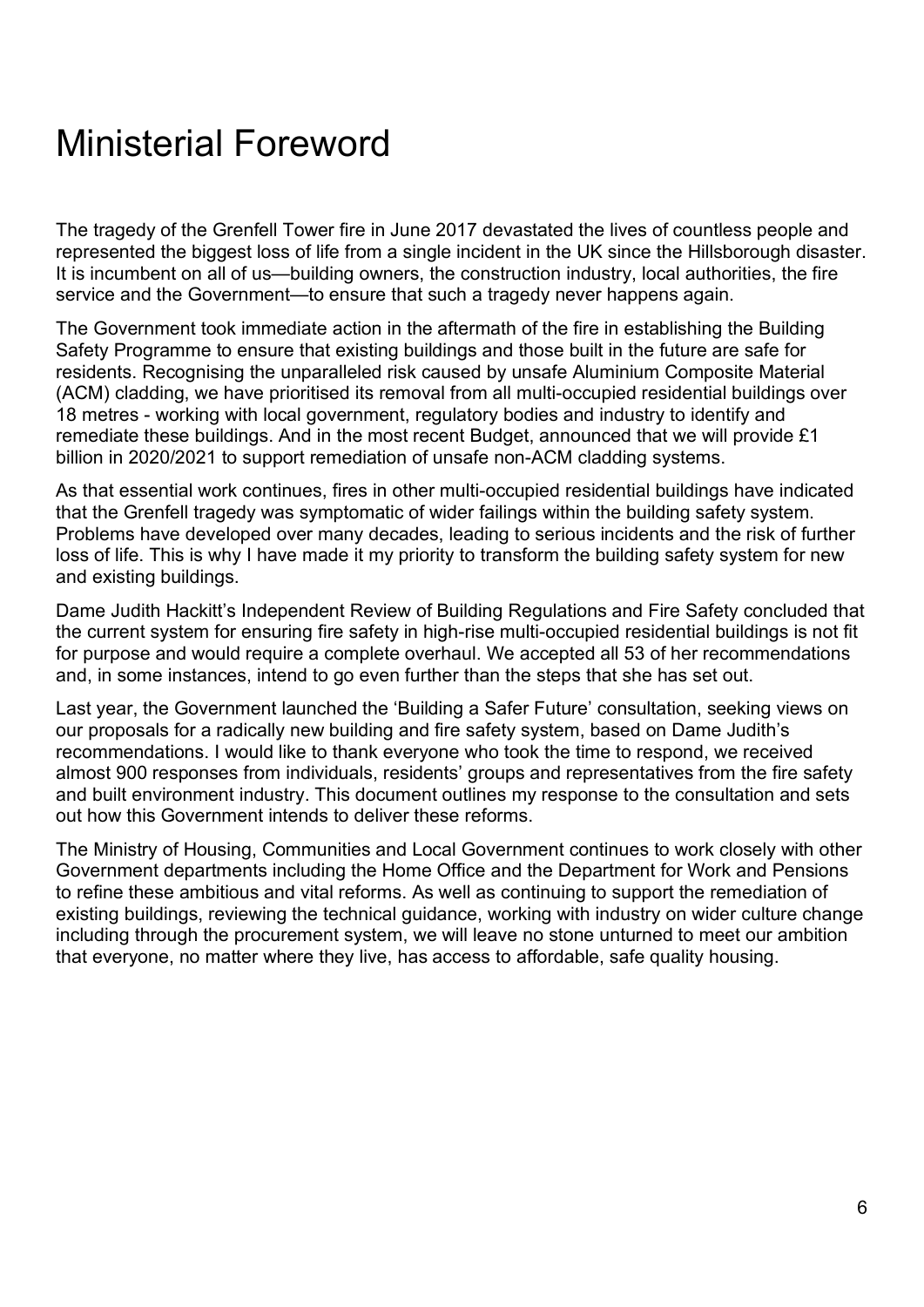The Grenfell Fire was a national tragedy that shook the confidence in our building safety system to the core. The Government is responding by introducing the biggest change in building safety for a generation. We are already taking steps to deliver these changes but implementing this tougher regulatory regime in full will take time. It is therefore essential that we continue working together to ensure that every single person in this country lives in a home which is decent, safe and secure.

<span id="page-6-0"></span>Robert Jennick.

The Rt Hon Robert Jenrick MP *Secretary of State for Housing, Communities and Local Government*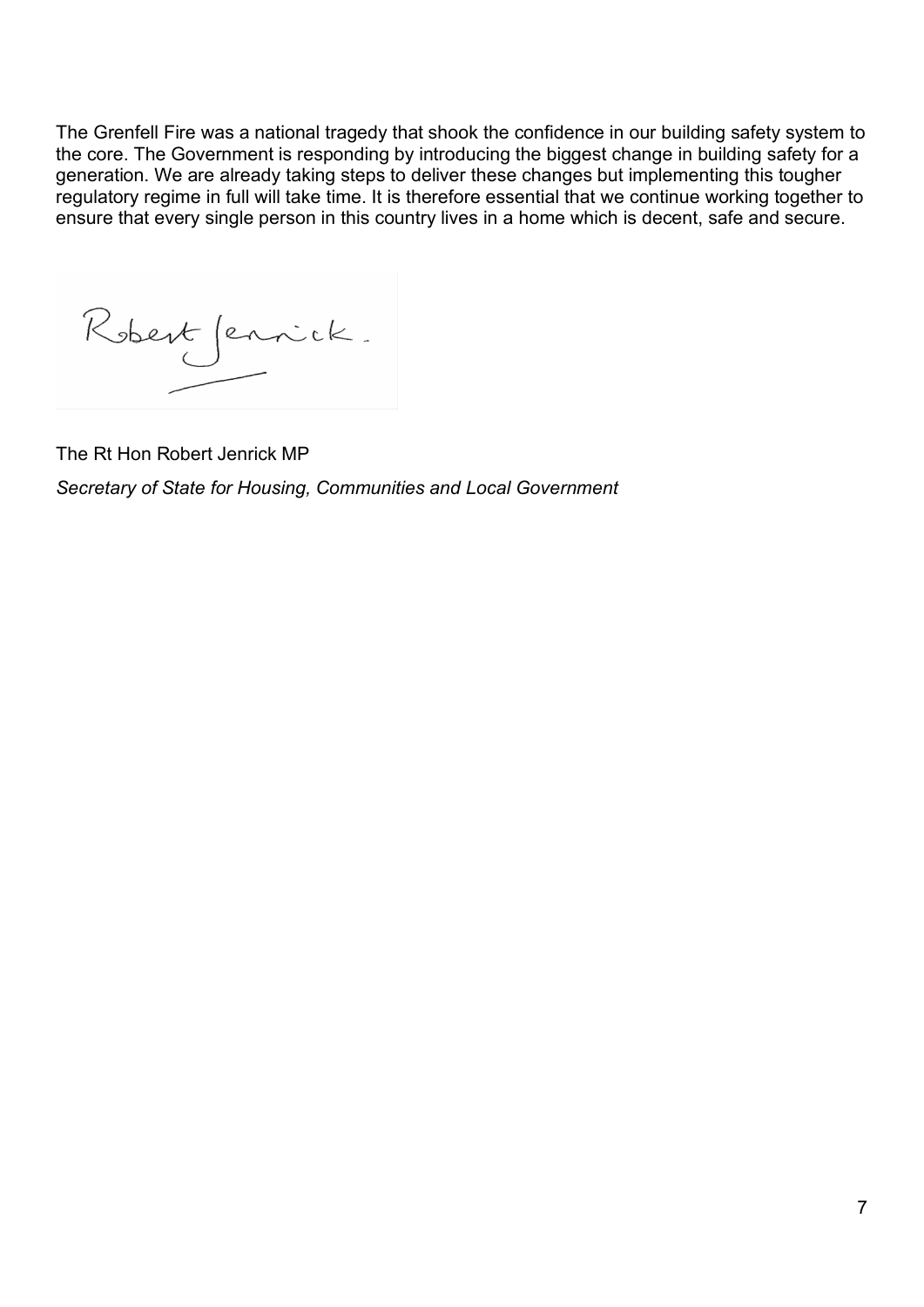# 1. Introduction: reforming the building safety system

Dame Judith Hackitt's Independent Review of Building Regulations and Fire Safety (the Independent Review) outlined a new approach to managing fire and structural safety risks in highrise multi-occupied residential buildings. She found that the current regulatory system covering high-rise multi-occupied residential buildings was not fit for purpose, leaving room for those who wish to take shortcuts to do so. The Independent Review set out recommendations to establish a new regulatory regime and achieve culture change within the fire safety and built environment sector that will deliver a reformed building safety system. The Government accepted all the findings of the Independent Review and published an Implementation Plan in December 2018 setting out how the recommendations would be taken forward.

In June 2019, the Government published, and extensively promoted, the 'Building a Safer Future' consultation detailing proposals to achieve this long-term reform. In total 871 responses were received from a range of stakeholders including residents' groups and representatives from the fire safety and built environment sector. A summary of the responses to the individual questions posed in the consultation has been published alongside this document.

Across the proposed reforms, respondents were generally supportive of the principles of the new regulatory system. Feedback through this consultation and continued engagement with stakeholders has informed our development of these proposals. Where in this document we have explicitly made clear that we have deviated from major proposals discussed in the consultation, we have identified the rationale for doing so.

This document sets out the Government's proposals for a reformed building safety system covering the performance of all buildings as well as the management of fire and structural safety risks in new and existing buildings in scope. These reforms will apply to England only, with the exception of those relating to construction products and the competence of architects, which will apply across the United Kingdom.

The Government will legislate for these reforms in new primary legislation through the Building Safety Bill and further secondary legislation where necessary. The proposals outlined in this document may therefore be subject to change based on Parliamentary scrutiny and continued engagement with stakeholders.

An updated economic assessment of the known costs and benefits to date is also published alongside this document and this should be read in parallel with the proposals outlined in the proceeding chapters.

Implementation of these reforms will move us from the conditions that allowed a fire like that at Grenfell Tower to occur, to a system where developers and building owners take greater responsibility for the safety of residents in their buildings. A change of this scale requires not only new legislation but also a significant culture change in industry and increased levels of competence for all those acting within the sector.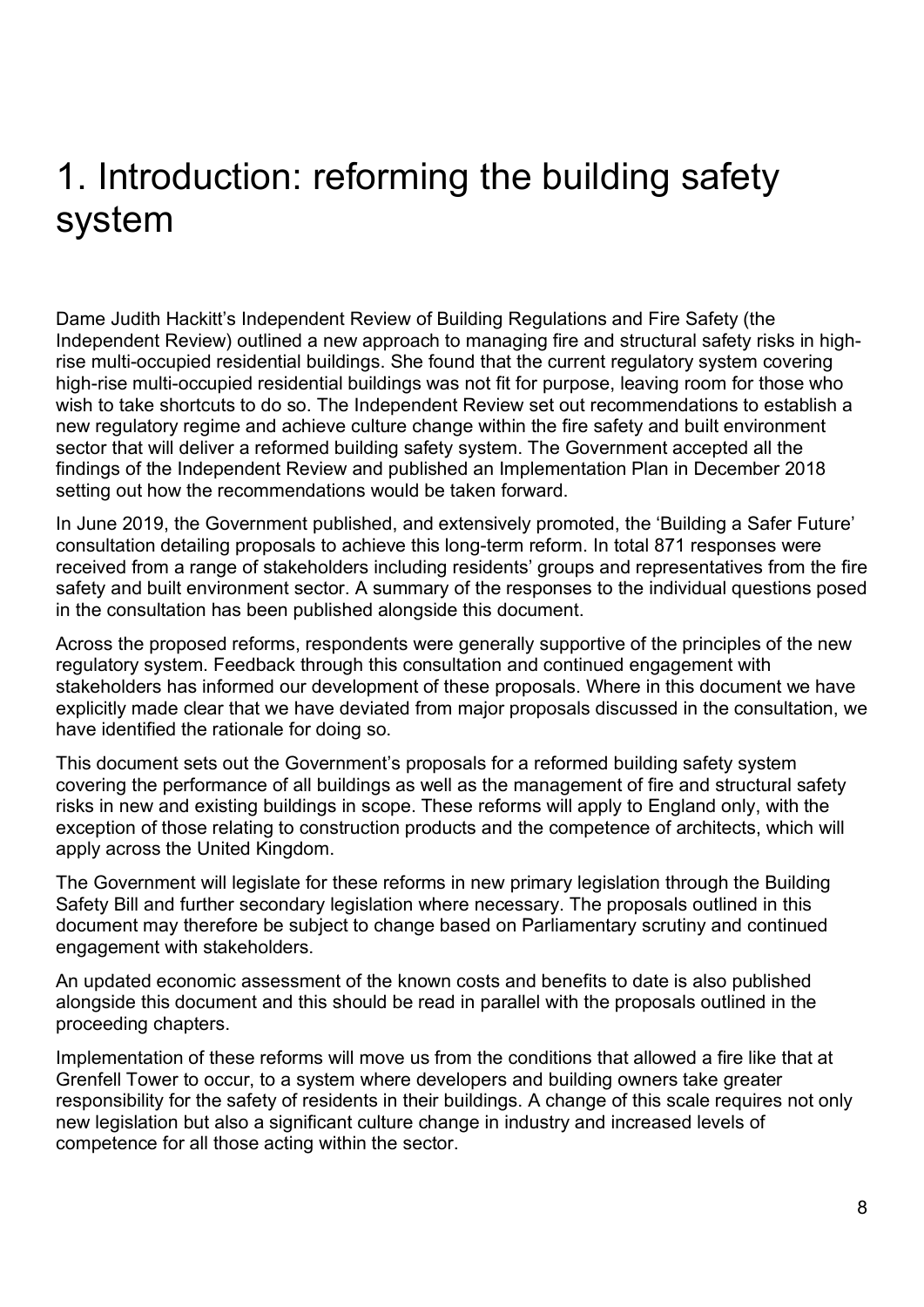It will take time to build the necessary capacity and competence to enact these reforms and to transition all buildings in scope to this new system, but the Government is committed to seeing these reforms through and making changes now, to improve the safety of residents. This is why the Government has already:

- Made available £600 million of funding to support building owners to complete remediation works to remove and replace unsafe Aluminium Composite Material (ACM) cladding systems in high-rise private sector residential and social sector buildings in England;
- On 11 March 2020, the Government announced in the budget that we will provide £1 billion in 2020/2021 to support remediation of unsafe non-ACM cladding systems. The fund will be open to social sector landlords and private sector residential building owners who cannot afford to remediate unsafe cladding on buildings over 18 metres;
- Undertaken a full technical review of Approved Document B guidance made under the building regulations, involving sprinklers, wayfinding and evacuation alert systems for new build flats;
- Launched a consultation on the current ban on the use of combustible materials in the external walls of high-rise buildings, including proposals to lower the 18 metre height threshold to at least 11 metres, to extend the ban to cover hotels, hostels and boarding houses, and to introduce a complete ban on unsafe ACM with an unmodified polyethylene core for use on any building;
- Begun a wholescale review of the Housing Health and Safety Rating System, including considering the introduction of new minimum standards;
- Responded to Phase 1 of the Grenfell Tower Inquiry, accepting in principle all of the recommendations for central government;
- Introduced a Fire Safety Bill to clarify that external walls (including cladding, balconies and windows) and the front doors to individual flats in multi-occupied residential blocks fall within the scope of the Regulatory Reform (Fire Safety) Order 2005
- Worked with the Early Adopters Group<sup>[1](#page-8-0)</sup> to establish the Building Safety Charter and supported the Group with the appointment of the Considerate Constructors Scheme as the Building Safety Charter's administrative partner. The Building Safety Charter is a new voluntary approach established to create "an industry committed to putting people's safety first". The Charter, which is intended to support and align with the Building Safety Regulator, focuses on putting safety first through independent verification and benchmarking; driving cultural and behavioural change; sharing and promoting best and better practice; increasing public reassurance and trust mainly through providing an independent public portal for engagement, and contributing to the creation of safer buildings;
- Announced that it will provide £20 million for Fire and Rescue Services to enable them to increase fire inspection and enforcement capability and to build capacity to respond to the

<span id="page-8-0"></span><sup>1</sup> Construction firms and housing associations that are piloting key elements of the new regulatory regime. Willmott Dixon, Wates, L&Q, Salix Homes, Peabody, United Living, Barratt and Kier are working with government to provide insight on and trial new ways of working, and assess benefits in the buildings they are constructing or managing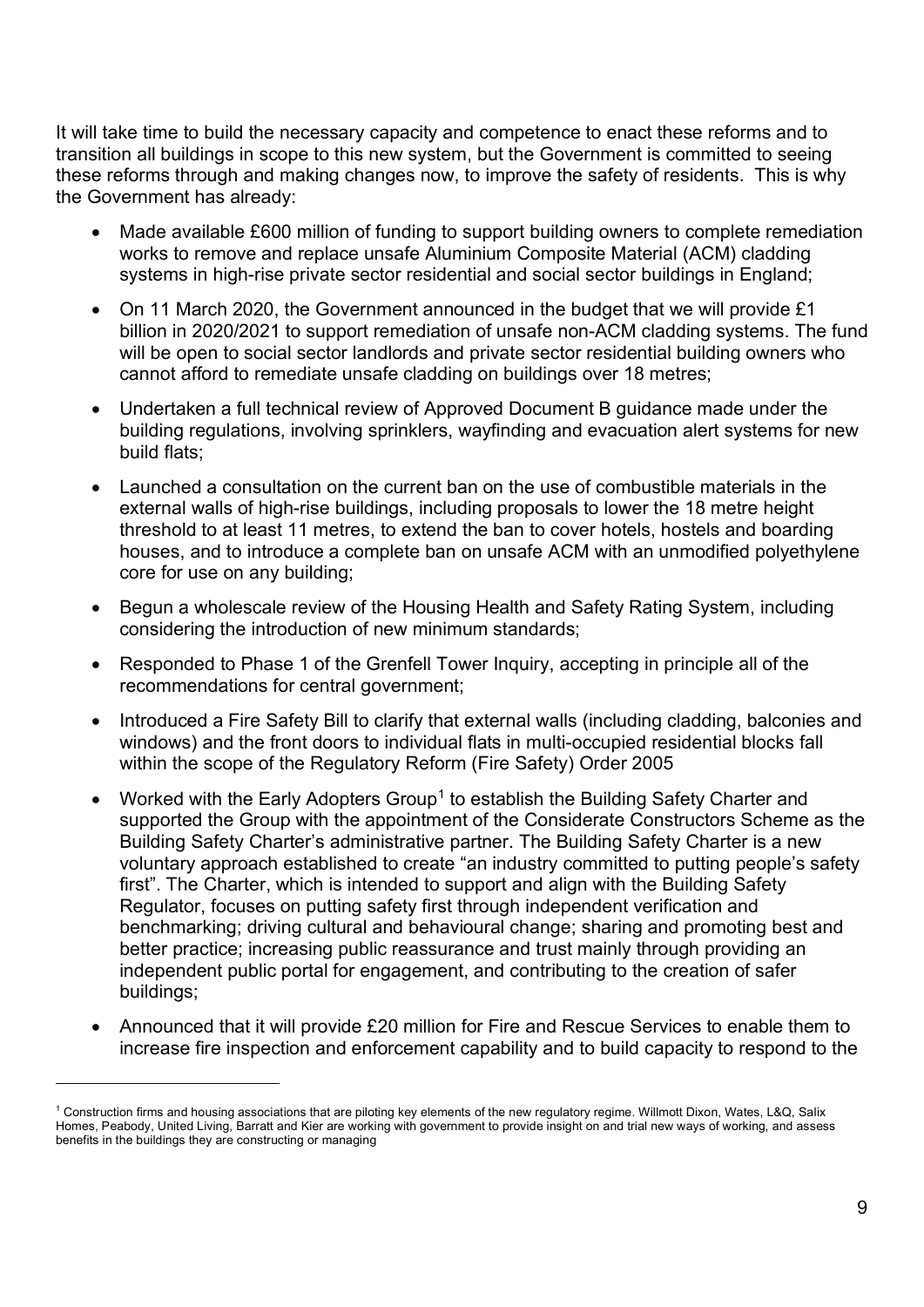Grenfell Tower Inquiry's findings, by investing in training, equipment and a stronger strategic centre for the fire service; and

• Put in place wider measures set out in more detail in chapter ten.

Building on these changes and through the proposals set out in this document, it is the intention of this Government to fundamentally reform the building safety system so that residents are, and feel, safe in their homes.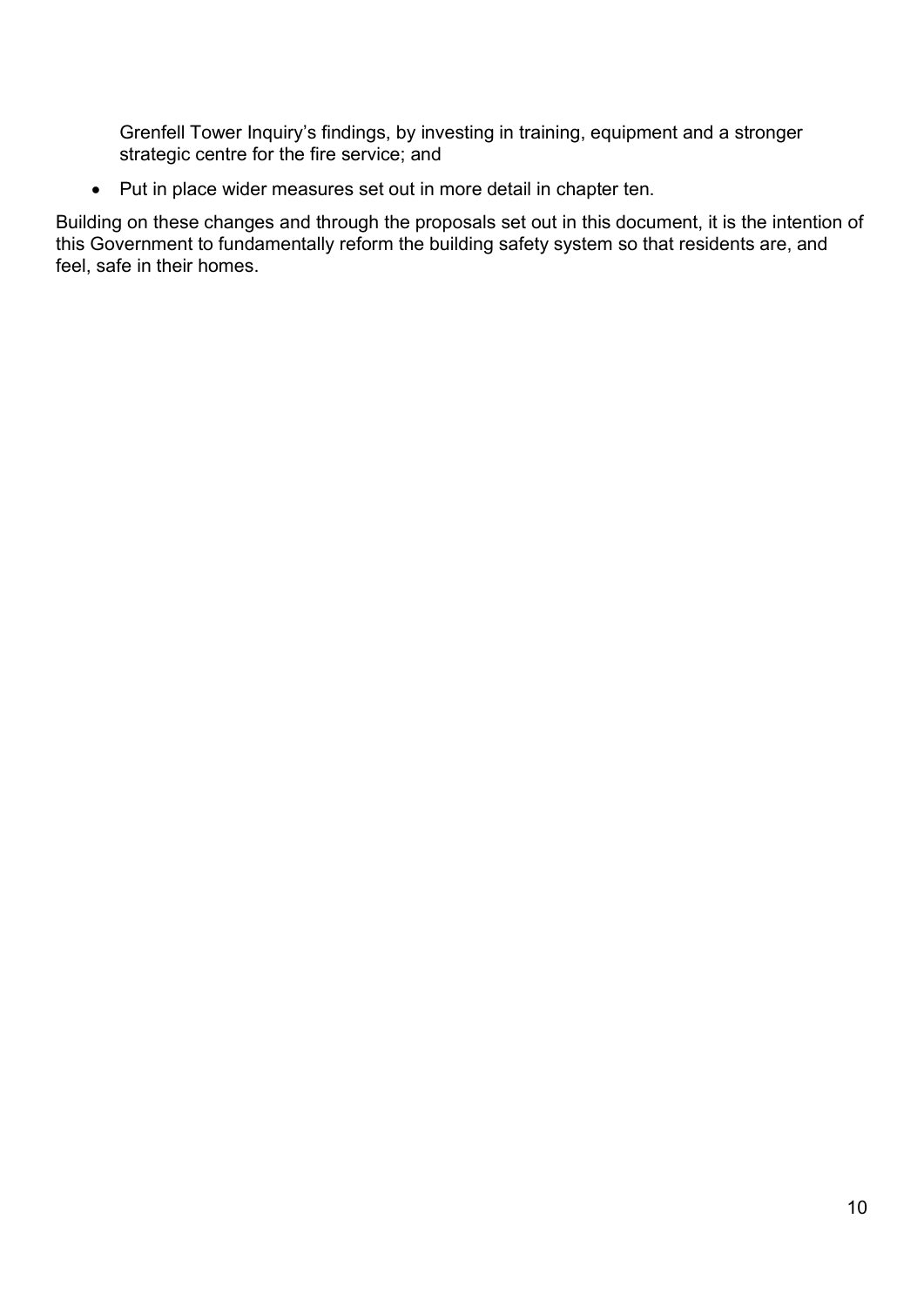# <span id="page-10-0"></span>2. Principles for a reformed building safety system

The Independent Review recommended that the Government should:

- Create a more effective regulatory and accountability framework to provide greater oversight of the building industry;
- Introduce clearer standards and guidance;
- Put residents at the heart of a new system of building safety for buildings in scope, empowering them with more information, engaging them on how risks are managed in their building and ensuring effective routes for raising and escalating safety concerns; and
- Help to create a culture change and a more responsible building industry, from design, through to construction, management and refurbishment.

The Government intends to deliver on these objectives by establishing a new, national Building Safety Regulator at the heart of a reformed building safety system. The new regulator will be responsible for implementing and enforcing a more stringent regulatory regime for buildings in scope, providing stronger oversight of safety and performance of all buildings and increasing the competence of those working on building safety.

The Independent Review and the proposals in this document focus on fire and structural safety for buildings in scope, but the Building Safety Regulator will also work with industry and other regulators to strengthen the safety and performance of other buildings.

The scope of the more stringent regulatory regime will apply to all multi-occupied residential buildings of 18 metres or more in height, or more than six storeys (whichever is reached first) from the outset but will, in due course, extend to include other premises, based on emerging risk evidence. The more stringent regime will apply throughout the lifecycle of new builds. It will also apply at the occupation stage to existing buildings in scope following a suitable transition period.

For buildings within scope of the more stringent regime, the Building Safety Regulator - working with existing local regulators - will oversee a new duty-holder regime operating over a building's life span. This duty-holder regime will place greater responsibility on those designing and constructing buildings to explain how they are managing safety risks and demonstrating to the regulator that the building is safe to be occupied.

The Government will remove the ability of the duty-holder to choose which building control body oversees the construction or refurbishment of buildings in scope. This provides a consistent approach, ensuring that enforcement powers will be utilised where appropriate, allowing for stronger regulatory oversight, as recommended in the Independent Review.

The skills, expertise and capacity of local authority building control will provide the main support for the new regulator and be complemented by Approved Inspectors where required. Approved Inspectors may also develop separate consultancy services, capacity and expertise along with other professional specialists to support duty-holders with their new responsibilities. Safeguards will ensure that there are no conflicts of interest with regulatory oversight.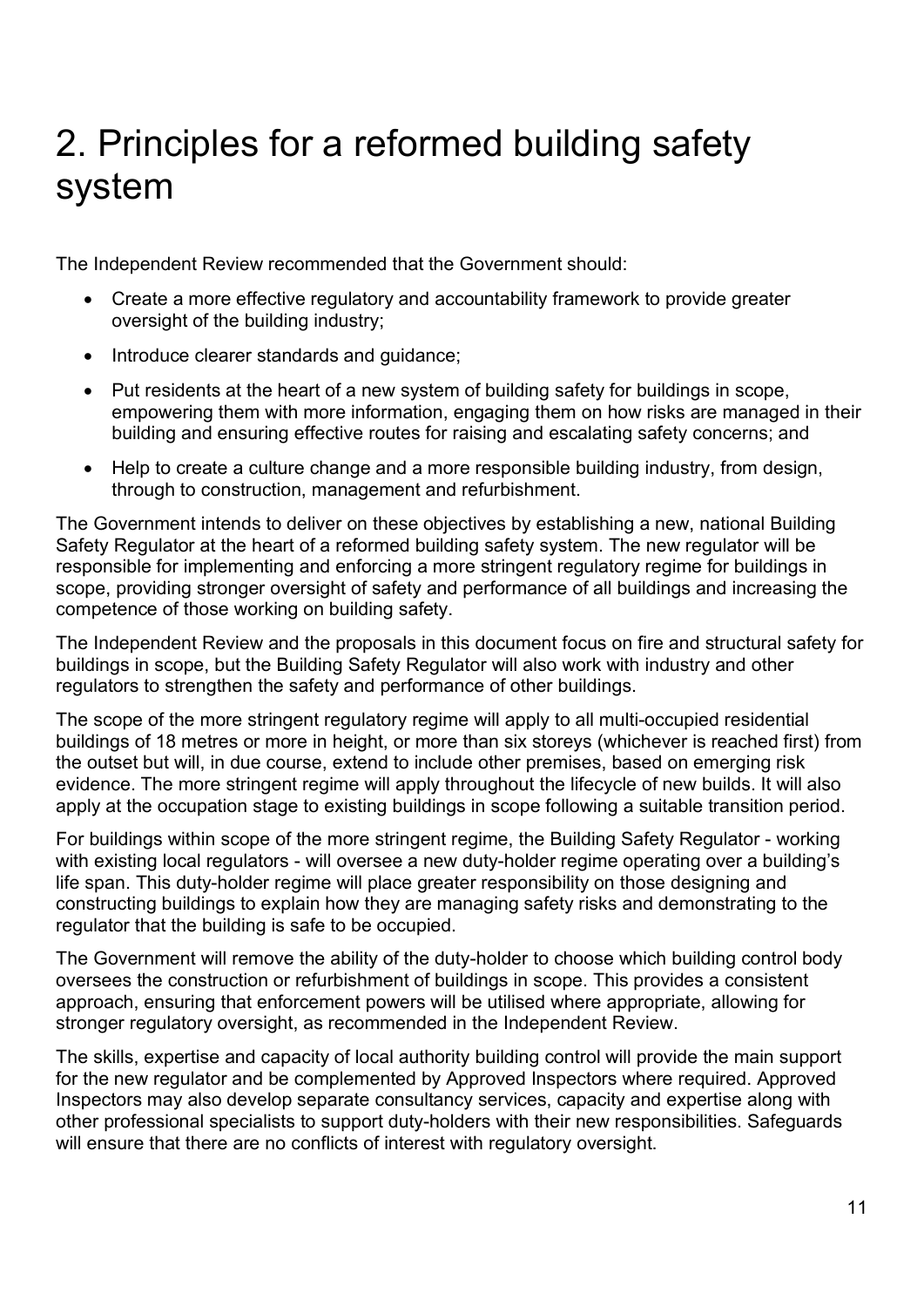The duty-holder regime will continue into occupation for buildings within scope, by imposing specific obligations on an Accountable Person. The Accountable Person will be responsible for understanding fire and structural risks in their buildings and taking appropriate steps and actions to mitigate and manage those risks on an ongoing basis so the building can be safely occupied. A Building Safety Manager, appointed by the Accountable Person and approved under a system established by the Building Safety Regulator, will deliver the day to day functions on behalf of the Accountable Person.

Under the more stringent regulatory regime, residents will have a stronger voice to ensure that their views and concerns are not ignored. They will be entitled to receive a core set of information about the protections in place to keep their building safe and have new rights to request access to detailed safety information where appropriate. The Building Safety Manager will be required to proactively engage and communicate with residents through a mandated Resident Engagement Strategy. This will make sure that residents are kept informed, are able to participate in the decision-making regarding the safety of their building and understand their safety responsibilities. The Building Safety Manager will also be required to have a clear complaints procedure in place so that residents can raise issues about the safety of their home. Where a concern cannot be resolved satisfactorily through this complaints procedure, or where there may be a significant risk to life, the resident will be able to escalate their complaint directly to the new Building Safety Regulator for action.

Alongside the new Building Safety Regulator, the Government will strengthen the oversight and enforcement of the existing construction products regulatory regime by establishing a new national Construction Products regulatory role.

To ensure the new regime works as intended, these reforms are designed to incentivise behaviours from industry, regulators and residents that improve compliance and better enable the use of enforcement powers and sanctions, including prosecution. The entire system will be subject to independent periodic reviews to assess its effectiveness.

The proposals outlined in this document will benefit residents, regulators, building owners and the construction industry. Most importantly they will ensure that residents of buildings in scope are safe and continue to feel safe in their homes. For those benefits that can be monetised, it is currently estimated that the proposals will deliver a total of between **£190 million - £380 million per annum** (with a central estimate of £280 million) to be shared between the stakeholders outlined above. There are however additional significant benefits that cannot currently be monetised. The total cost of the proposed measures, gross of the benefits, is currently estimated to be between **£266 million - £530 million per annum**[2](#page-11-0) (with a central estimate of £391 million)[3](#page-11-1).

<span id="page-11-0"></span> $2$  An average in present value terms when appraised over 10 years, as in accordance with HMT Green Book guidance.

<span id="page-11-1"></span> $3$  All figures used in this document are from the accompanying 'Economic assessment' document.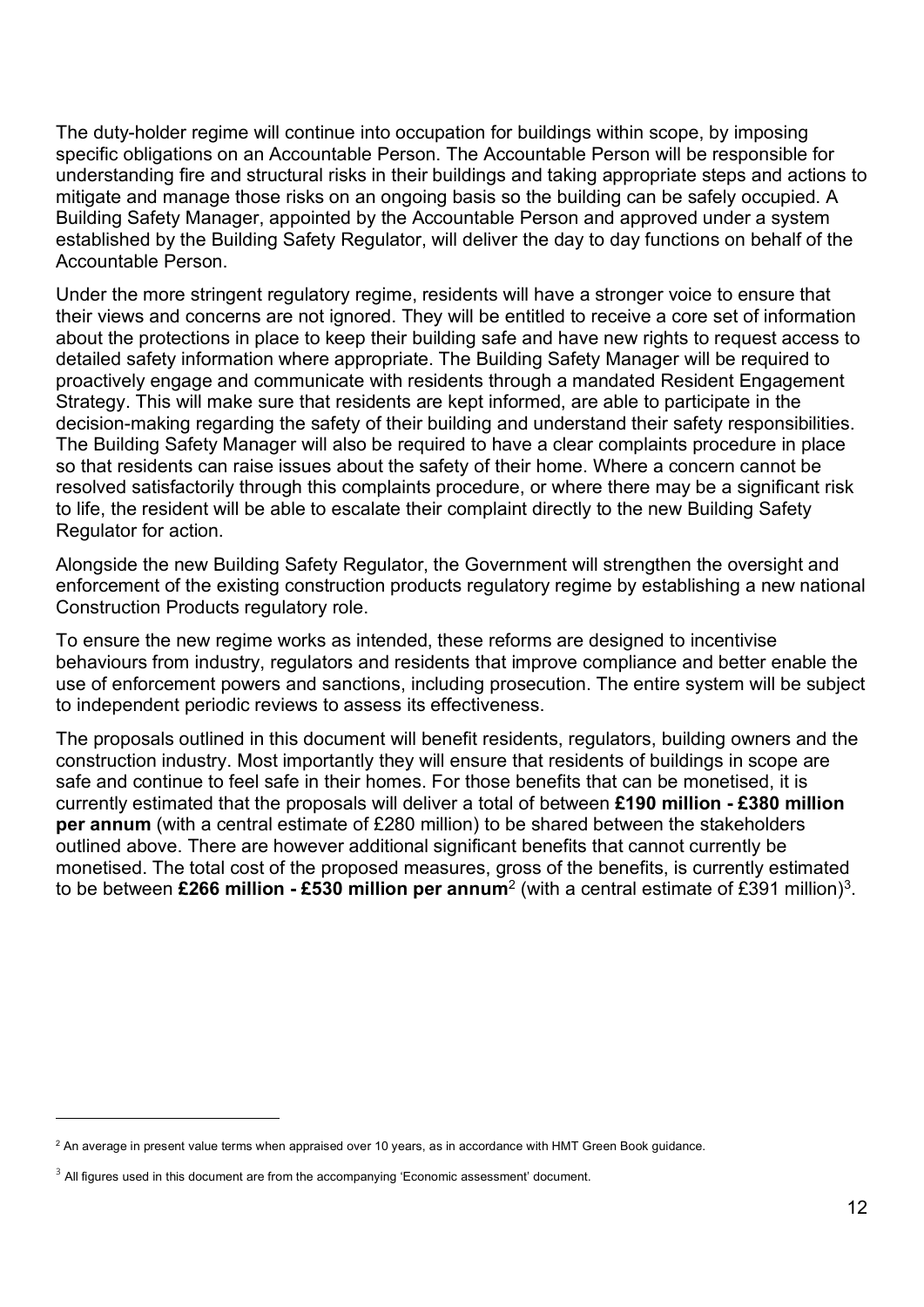# <span id="page-12-0"></span>3. A more effective regulatory framework: the Building Safety Regulator

*Refer to chapter 3 in the accompanying 'Economic assessment' document for an updated economic assessment for the known costs and benefits to date for proposals discussed in this chapter. Refer to chapters 2 and 7 in the accompanying 'Summary of responses' document for a summary of responses to the individual consultation questions discussed in this chapter.*

The Government will establish a new, national Building Safety Regulator, that will be responsible for:

- implementing a more stringent regulatory regime for buildings in scope;
- overseeing the safety and performance of all buildings; and
- promoting the competence and organisational capability of professionals, tradespeople and building control professionals working on all buildings.

#### <span id="page-12-1"></span>Delivery of the new regulator

In October 2019, the Government asked Dame Judith Hackitt to advise on how the Building Safety Regulator should be delivered. Dame Judith recommended that the Building Safety Regulator should be established in the Health and Safety Executive because:

- The Health and Safety Executive is an established regulator with many years' experience regulating safety issues, including in the construction industry;
- This would be the fastest and most efficient route to getting the Building Safety Regulator up and running so it would be able to provide reassurance to residents that their homes are safe;
- The Health and Safety Executive's expertise and knowledge would drive a regime where duty-holders would be properly held to account by a robust regulator; and
- While the Building Safety Regulator needs to signal a clean break from the existing regime, it should draw on the knowledge and expertise of existing regulators including local authorities (notably building control teams), Fire & Rescue Services and elsewhere.

Dame Judith also advised that it should urgently be set up in shadow form ahead of legislation coming into force. The Government agreed with Dame Judith's recommendations, and on 20 January 2020 announced that the Building Safety Regulator will be established in the Health and Safety Executive. This will enable it to play a critical role in driving through the proposed reforms to building safety, including working closely with the Government on the development of the forthcoming Building Safety Bill and preparations for the more stringent regime for buildings in scope. The Building Safety Regulator will report to the Secretary of State for Housing, who will retain overall responsibility for the regulatory system.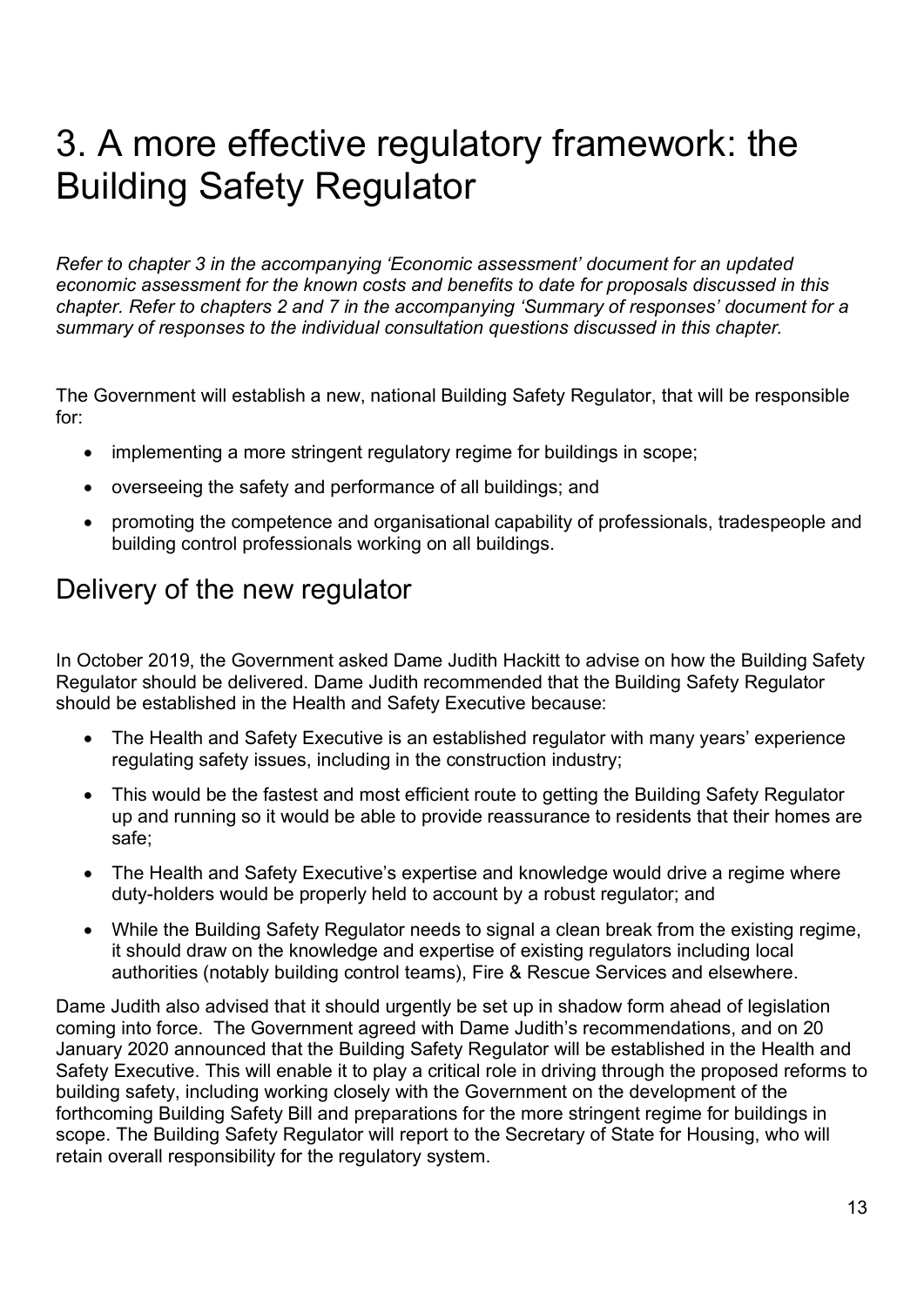Work has already begun to establish the Building Safety Regulator and key early priorities for the shadow Building Safety Regulator are to appoint a Chief Inspector of Buildings and to prepare the necessary infrastructure within the Health and Safety Executive so that the fully-fledged regulator can operate at scale as soon as possible after its powers come into effect. Dame Judith is chairing a new Board to oversee the transition to the new regime.

### <span id="page-13-0"></span>A more stringent regulatory regime for buildings in scope

Building safety should be subject to regulatory oversight and assurance based on clear and objective risk factors. Whilst, the Building Safety Regulator will oversee the safety and performance of all buildings, it will also actively oversee and enforce a more stringent regulatory regime for buildings in scope during their design, construction, occupation and refurbishment.

In her Independent Review, Dame Judith recommended that initially this more stringent regime should be targeted at buildings of 10 storeys or more (approximately 30 metres). However, she recommended that this should expand quickly in the future based on further evidence, using height alongside factors such as numbers of residents and vulnerability of occupants. The majority of respondents to the consultation believed that a wider set of buildings should be in scope from the outset, and whilst height was considered as a factor, there was no overall consensus over other factors that should determine in scope buildings.

The Government agrees that a wider set of buildings should be in scope based on factors broader than height alone. Therefore, the new regime will apply to all multi-occupied residential buildings of 18 metres or more in height, or more than six storeys (whichever is reached first); and be extended further, prior to the Bill being introduced in Parliament, to take into account any findings from the Government's research and evidence gathering on fire safety risk prioritisation.

The Building Safety Regulator will have a duty to keep the scope of the more stringent regulatory regime under review and to provide advice to the Government when the evidence suggests it should be extended. The Government intends to take a power in the Building Safety Bill to allow the scope to be amended in the future, after considering the Building Safety Regulator's advice. Any changes to the scope will be laid in Parliament following engagement with the sector and will allow for a suitable transition period during implementation.

The Building Safety Regulator will be responsible for all major regulatory decisions made at key points during the design, construction, occupation and refurbishment of buildings in scope, drawing on the expertise and advice of other regulators and relevant experts. These regulatory decisions will include whether to allow a building to be constructed and later occupied (at Gateway points during design and construction); and whether the Accountable Person, via the Building Safety Manager, has demonstrated through a safety case that appropriate actions to mitigate and manage fire and structural risks are being taken on an ongoing basis so that the building can be safely occupied.

The Building Safety Regulator will work closely with and take advice from other regulators and relevant experts in making these decisions. It will bring together teams drawn from the Fire & Rescue Services, local authorities (notably building control teams), the Health and Safety Executive (in relation to health and safety at work), as well as wider expertise - such as Approved Inspectors or contracted technical experts. The Building Safety Regulator will base its decisions on evidence submitted by duty-holders and Accountable Persons, and on any inspections of the building site or the completed building.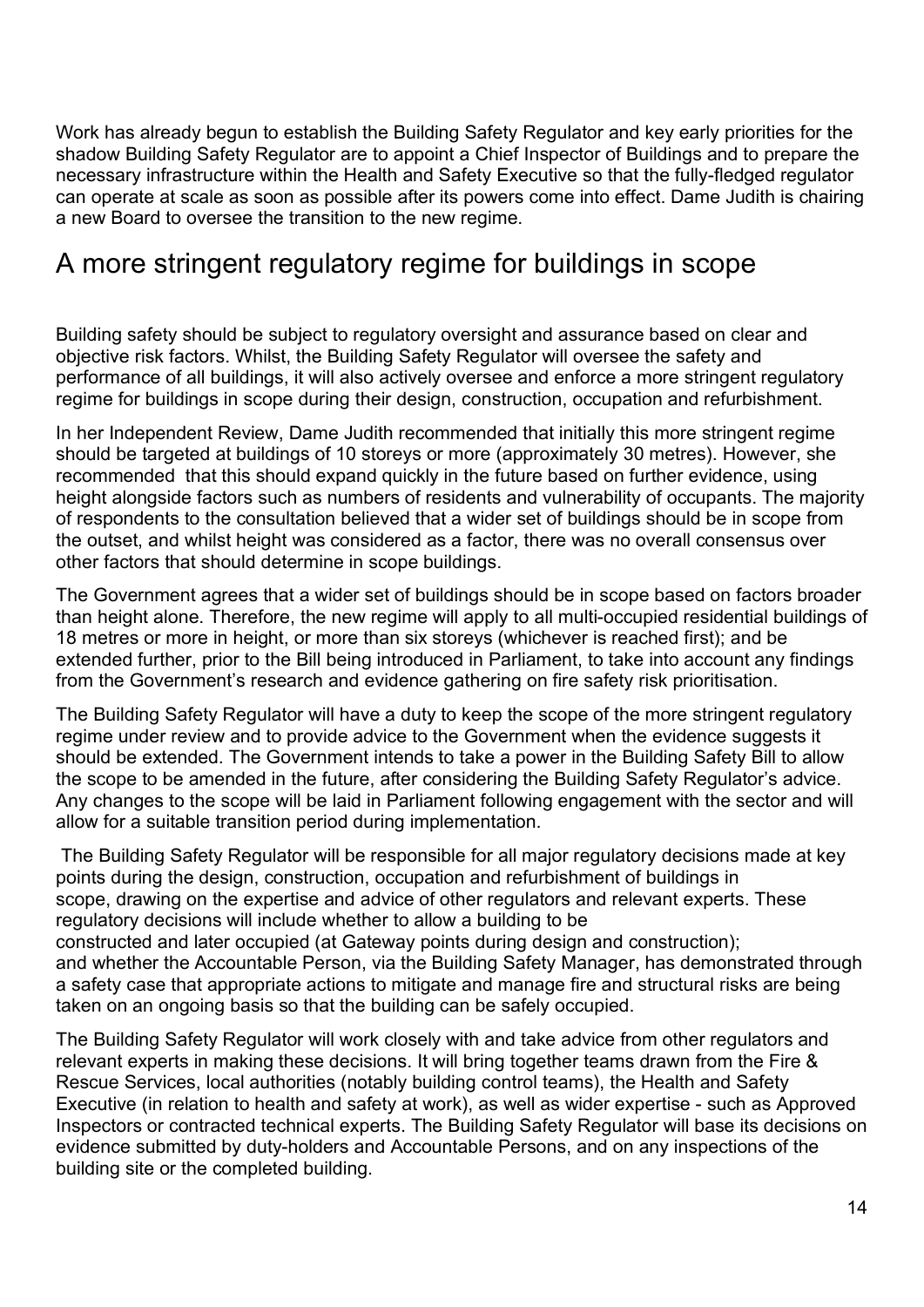The Building Safety Regulator will also carry out functions that can only be sensibly delivered at national level, notably:

- Establishing a national register of buildings in scope and other national systems that will be required;
- Ensuring that resident complaints about safety issues for buildings in scope that have been escalated to the regulator are investigated and dealt with in a timely and effective manner. This includes by working with other regulators and redress schemes;
- Producing advice to help duty-holders in managing the safety risks of buildings in scope to discharge that responsibility;
- Advising on current and emerging safety risks in buildings in scope, drawing on aggregated building safety data, research, resident complaints and mandatory occurrence reports; and
- Hosting centres of excellence to strengthen enforcement, including specialist expertise to assist with prosecuting complex cases, and to develop best practice on resident engagement.

## <span id="page-14-0"></span>Oversight of the safety and performance of all buildings

The Government is committed to delivering safer, better-performing buildings everywhere, so our reforms go beyond establishing a more stringent regulatory regime for buildings in scope. That is why the Building Safety Regulator will undertake several regulatory functions that will apply to all buildings:

- Working with technical experts and the construction industry to ensure that those who design and construct buildings are able to access cutting-edge advice on best practice in delivering safe, high-performing buildings. This will include advising the Government on changes to the building regulations and Approved Documents.
- Overseeing and publishing reports on the performance of Building Control Bodies both local authority building control teams and Approved Inspectors – and the professionals who work in those teams, with sanctions available where building control services are failing to meet standards set by the Building Safety Regulator; and
- Advising on current and emerging risks to building safety and performance, drawing on data that Building Control Bodies may be required to share with the Building Safety Regulator from time to time.

In line with the recommendations from the Independent Review, a new oversight structure will replace the current Building Regulations Advisory Committee. The Building Safety Regulator will seek specialists with a wide range of knowledge, skills and experience from across the built environment. It is intended that this new structure will both validate and assure technical guidance such as Approved Documents and provide independent expert advice on building safety and performance.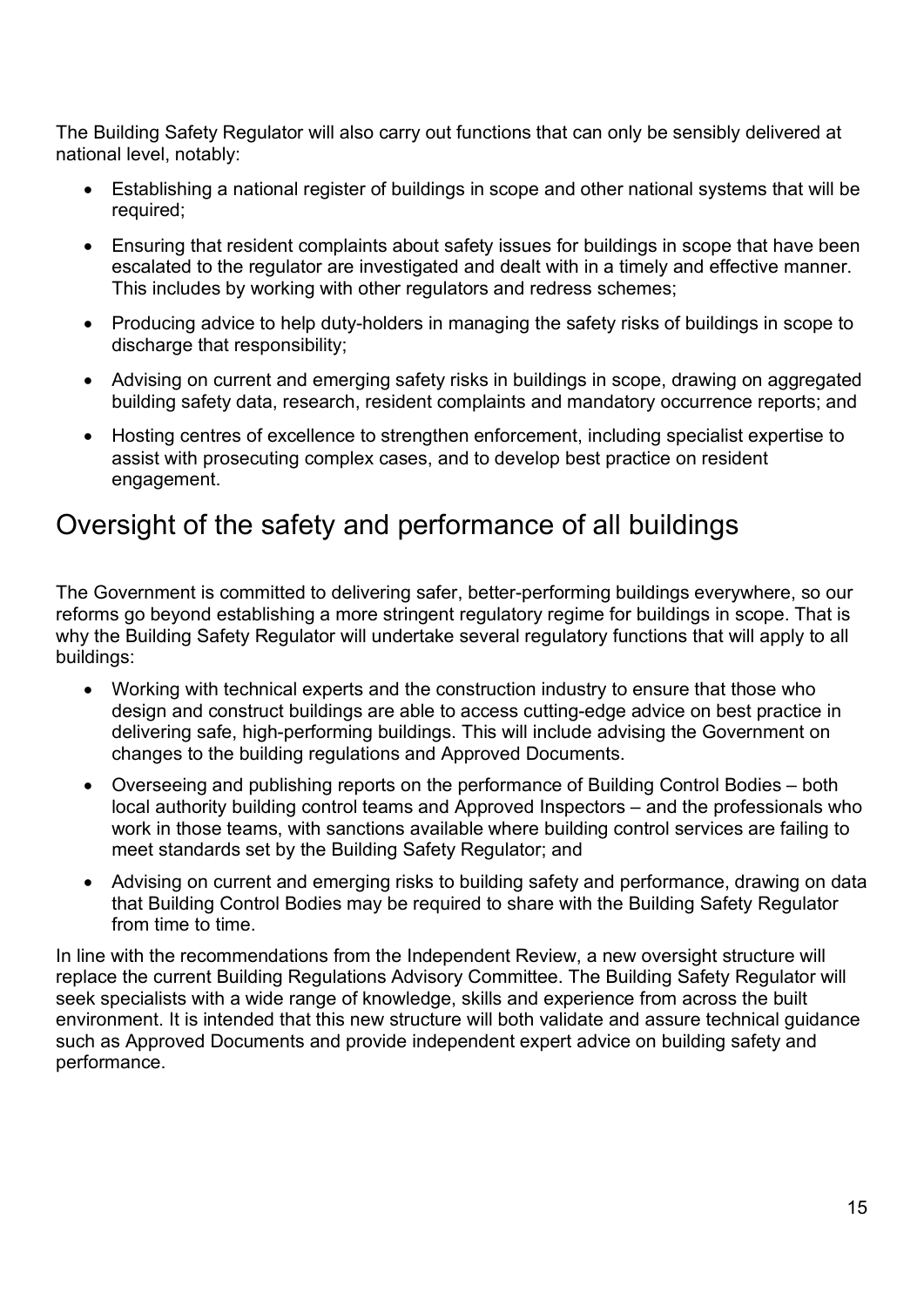## <span id="page-15-0"></span>Promoting competence across industry and within building control

For the new regime to operate effectively, it will require the competence of those working in the building sector to be of a sufficient standard to give confidence to duty-holders, regulators and residents that they are competent to carry out their job in a manner that will ensure quality, safety and compliance with building regulations.

This requires a more coherent and consistent approach to assessing and assuring the competence of people across all disciplines working on buildings, which will be overseen by the Building Safety Regulator; further details of which are set out later in this document.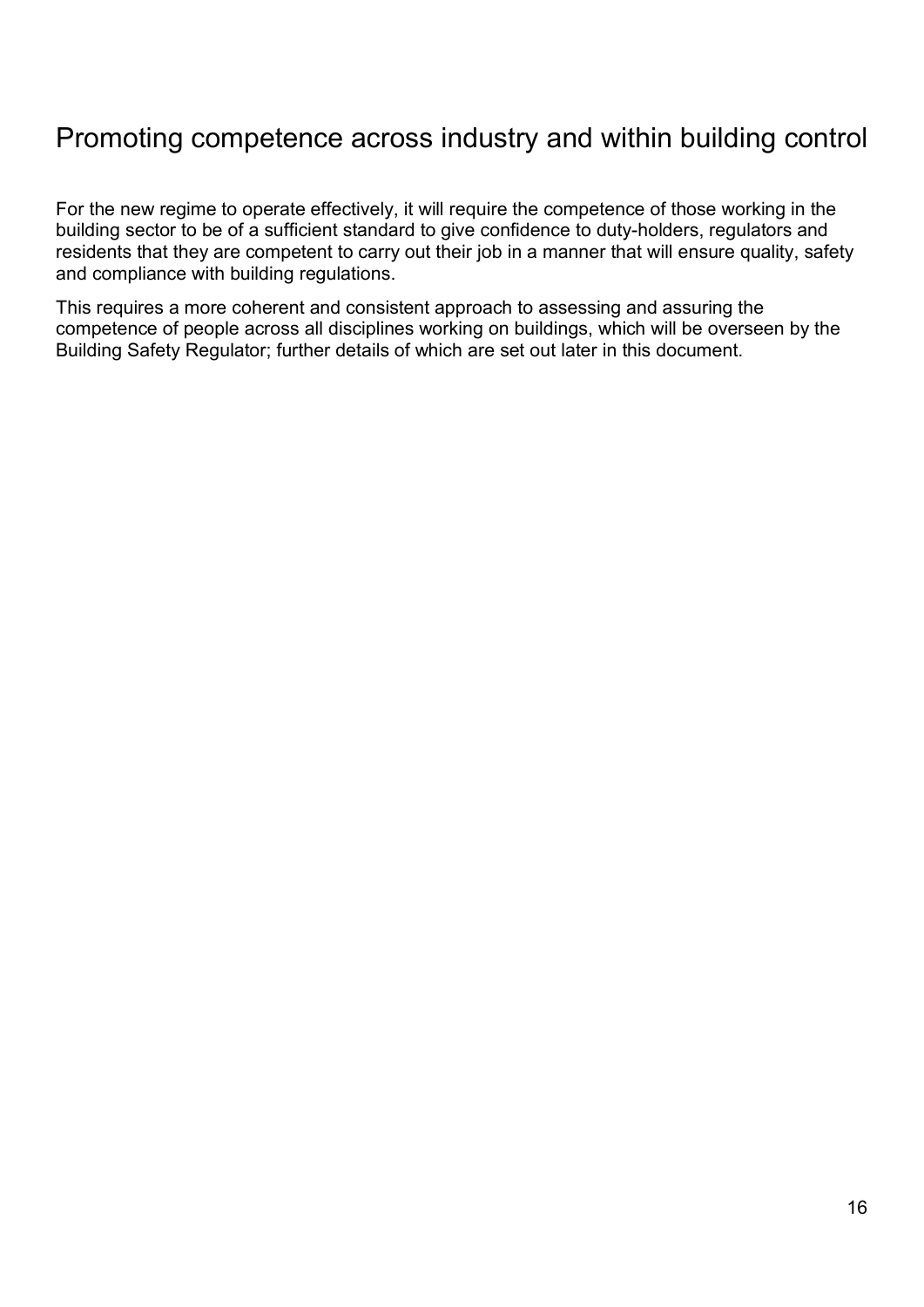## <span id="page-16-0"></span>4. A more rigorous approach to accountability: the system of duty-holders

*Refer to chapter 4 in the accompanying 'Economic assessment' document for an updated economic assessment for the known costs and benefits to date for proposals discussed in this chapter. Refer to chapters 3, 4 and 5 in the accompanying 'Summary of responses' document for a summary of responses to the individual consultation questions discussed in this chapter.*

The Government's proposals for a more stringent regulatory regime will deliver a rigorous approach to accountability that places much greater responsibility on those responsible for the design, construction, occupation and refurbishment of buildings within scope to demonstrate how they are managing fire and structural safety risks to their building. Responses from the consultation indicate that the overwhelming majority of respondents agree with these proposals.

This more stringent regime will be delivered through the creation of a system of duty-holders, who have clear responsibilities at each stage of the building's lifecycle. Some of these responsibilities will run throughout the building's lifecycle, while others will apply at particular stages. Together, they form a robust and challenging set of responsibilities designed to keep residents safe by providing accountability for compliance with the new regime on specific individuals or legal entities. Whilst not mandatory, the Government also encourages duty-holders to be signatories of and commit to the Building Safety Charter.

#### <span id="page-16-1"></span>During design and construction

When buildings are designed, constructed or refurbished we will give duty-holders, including existing duty-holders identified in the Construction (Design and Management) Regulations 2015 (the Client, the Principal Designer, the Principal Contractor, designers and contractors) formal responsibilities for compliance with building regulations. This is supported by an overwhelming majority of respondents, some who commented that using these regulations as a model for developing duty-holder responsibilities would aid with implementation due to their familiarity.

These duty-holders will typically be an organisation but could be a single named individual. Although the majority of respondents considered that where the duty-holder is a legal entity, a named individual should be identifiable as responsible for building safety, this may not be possible in practice. Respondents that did not agree that a duty-holder should be a single named individual gave reasons including complex forms of ownership, such as voluntary boards, and concerns around the level of liability, influence and skills required by an individual.

#### <span id="page-16-2"></span>**Duty-holders**

The duty-holders during the design, construction and refurbishment phases of a building will be: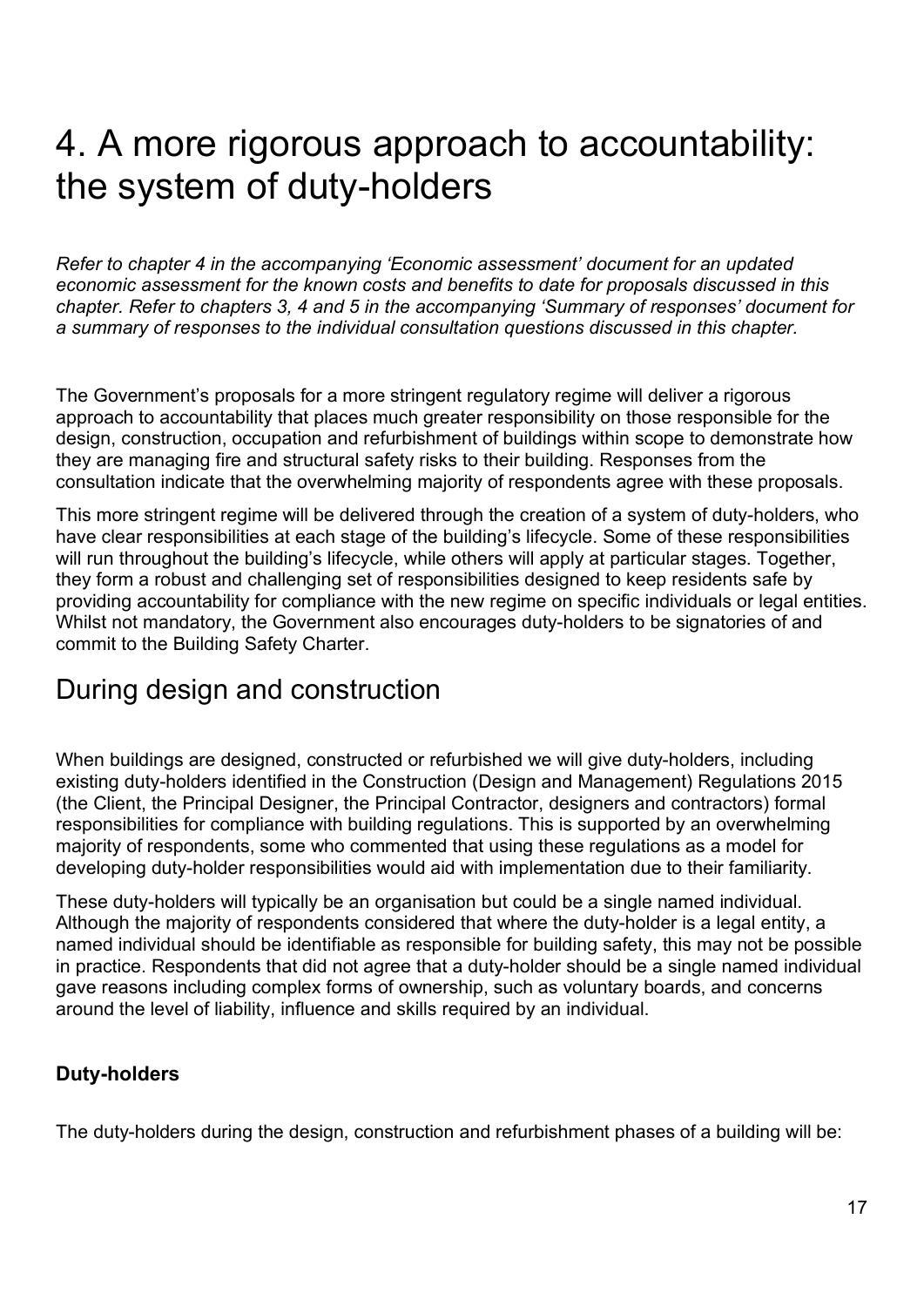- the Client: any person or organisation for whom a construction project is carried out as part of their business.
- the Principal Designer: appointed by the Client under Construction (Design and Management) Regulations 2015 to plan, manage, monitor and coordinate the preconstruction phase, when most design work is carried out.
- the Principal Contractor: appointed by the Client under Construction (Design and Management) Regulations 2015 to plan, manage, monitor and co-ordinate the construction phase.
- Designer(s): undertakes a trade, business or other activity in connection with which they prepare or modify a design or instruct any person under their control to prepare or modify a design.
- Contractor(s): manages or controls construction work (e.g. building, altering, maintaining or demolishing a building or structure). Anyone who manages this work or directly employs or engages construction workers is a contractor.

These duty-holders will have clear duties to support the development of safer buildings, both in the form of general responsibilities and specific requirements to allow them - in particular the Client, Principal Designer and Principal Contractor - to demonstrate compliance with the more stringent regulatory regime. All duty-holders during the design and construction phase will be required to:

- cooperate and share information with the Building Safety Regulator;
- ensure compliance with building regulations;
- comply with the specific regulatory requirements imposed upon them; and
- ensure they and the people they employ are competent to do the work they are undertaking.

Duty-holders during the design and construction phase of buildings in scope will also be responsible for meeting the requirements at two of three new key sign off points - Gateway two (before construction begins) and Gateway three (before the building's occupation) - where the Client will need to demonstrate to the Building Safety Regulator that the requirements of the building regulations are being met and risks are being appropriately managed in order to progress to the next stage of development.

All three Gateway points will apply to all multi-occupied residential buildings of 18 metres or more in height, or more than six storeys (whichever is reached first). This goes further than the proposal set out in the consultation where Gateway one would apply to multi-occupied residential buildings of 30 metres or more height and Gateways two and three would apply to multi-occupied residential buildings of 18 metres or more in height. As identified in the responses to the consultation, aligning all three Gateways will ensure a consistent approach and mitigate gaming of the system.

#### <span id="page-17-0"></span>**Gateway one**

The first gateway point (Gateway one) will be before planning permission is granted when fire safety issues which impact on planning should be considered, including emergency fire vehicle access to a building and whether there are adequate water supplies in the event of a fire. To aid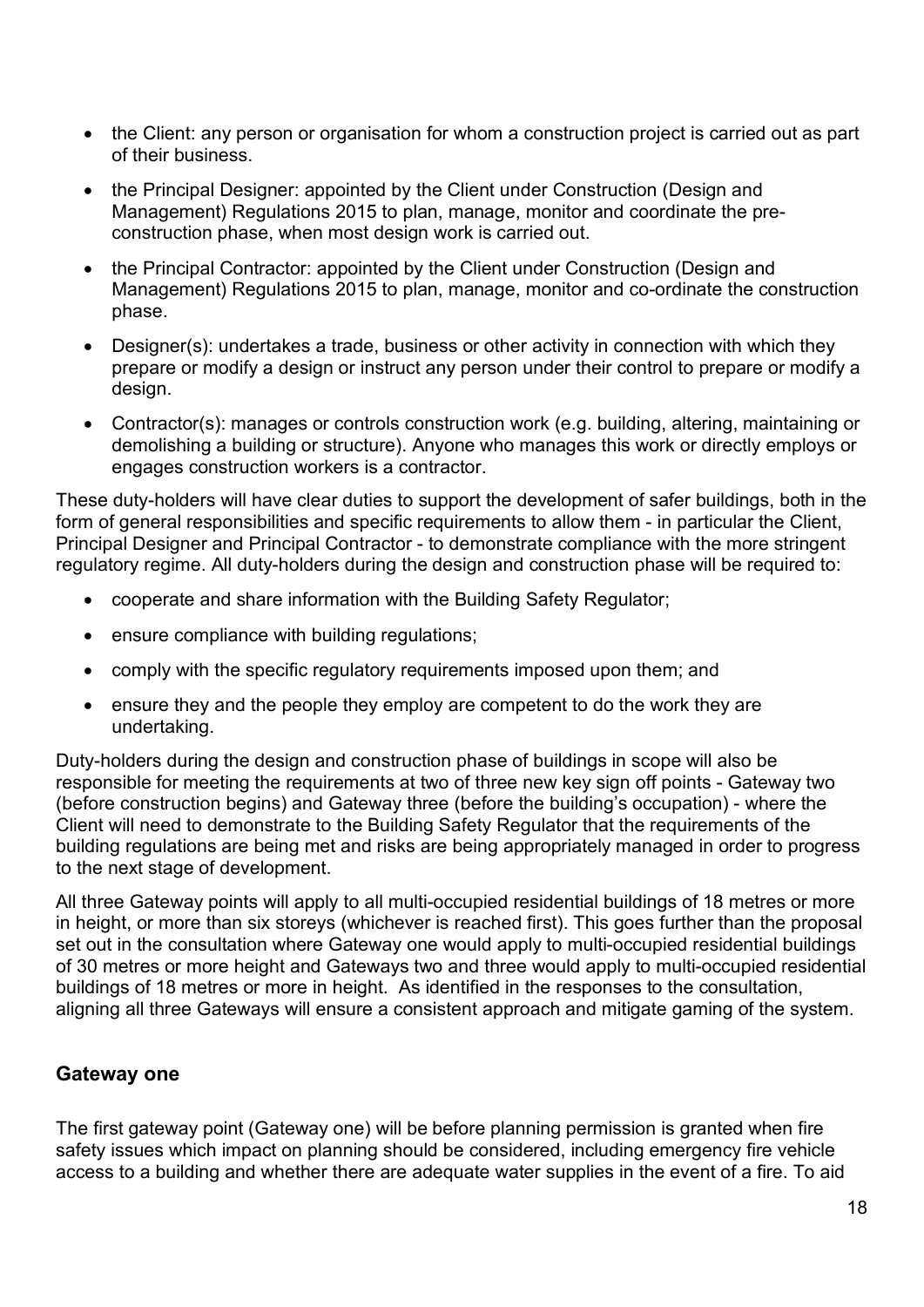the local planning authority in their decision as to whether to grant planning permission, the developer will be required to submit a Fire Statement setting out fire safety considerations specific to the development with their planning application.

Working with stakeholders such as the National Fire Chiefs Council, Joint Regulators Group, Early Adopters Group and local planning authorities the exact requirements of the Fire Statement will be established. National guidance will be published to help developers prepare effective Fire Statements to support local planning authorities and to ensure Fire Statements are comprehensive while remaining proportionate. It is anticipated when assessing an application at Gateway one, the local planning authority will consult their local Fire & Rescue Service (as necessary) on a statutory basis. The current statutory deadline for responses to consultations on planning applications will apply in those cases where the local Fire & Rescue Service is consulted to avoid delays to the planning process.

The Independent Review raised concerns about new developments proposed in the near vicinity of a building in scope of the regime and the impact these could have on the fire safety provisions of such a building, for example in relation to fire emergency vehicle access. As part of the national guidance referenced above, guidance will also be provided for local planning authorities on how to consider the impact of a new development on the fire safety provisions of a building in scope of the more stringent regime. The Fire Statement will provide information on the near vicinity area of the development highlighting key considerations for future nearby developments in relation to this*.* 

Where a development benefits from a permitted development right, it will proceed straight to Gateway two for assessment by the Building Safety Regulator before any construction work can commence. In addition, where there is a permitted development right which requires prior approval from the local planning authority, the developer, at the time of submitting the prior approval application will also be required to notify the Building Safety Regulator of the proposal to change a building and bring it in scope of the new regime.

Building on the best practice established in the planning regime, the Government is exploring how early engagement would benefit developers that are required to go through the overall Gateway process.

#### <span id="page-18-0"></span>**Gateway two**

The second Gateway point (Gateway two) will be before construction begins at the current 'deposit of full plans' stage under the Building Regulations 2010. Under the new regime, the Building Safety Regulator will take on the role of the Building Control Body and be legally responsible for regulating in-scope buildings in respect of building regulations. The Building Safety Regulator will bring together teams to deliver its regulatory functions, including local regulators. The Client will be required to submit key information to the Building Safety Regulator demonstrating how they are complying with building regulations through the submission of full plans, the construction control plan, fire and emergency file, and other supporting documentation that will help the assessment team determine whether the application meets the building regulations requirements and that the duty-holder has sufficiently demonstrated that they are managing building safety risks.

At Gateway two, the Client will also be required to ensure they are satisfied that the Principal Designer and Principal Contractor can demonstrate the necessary competence to discharge their responsibilities effectively.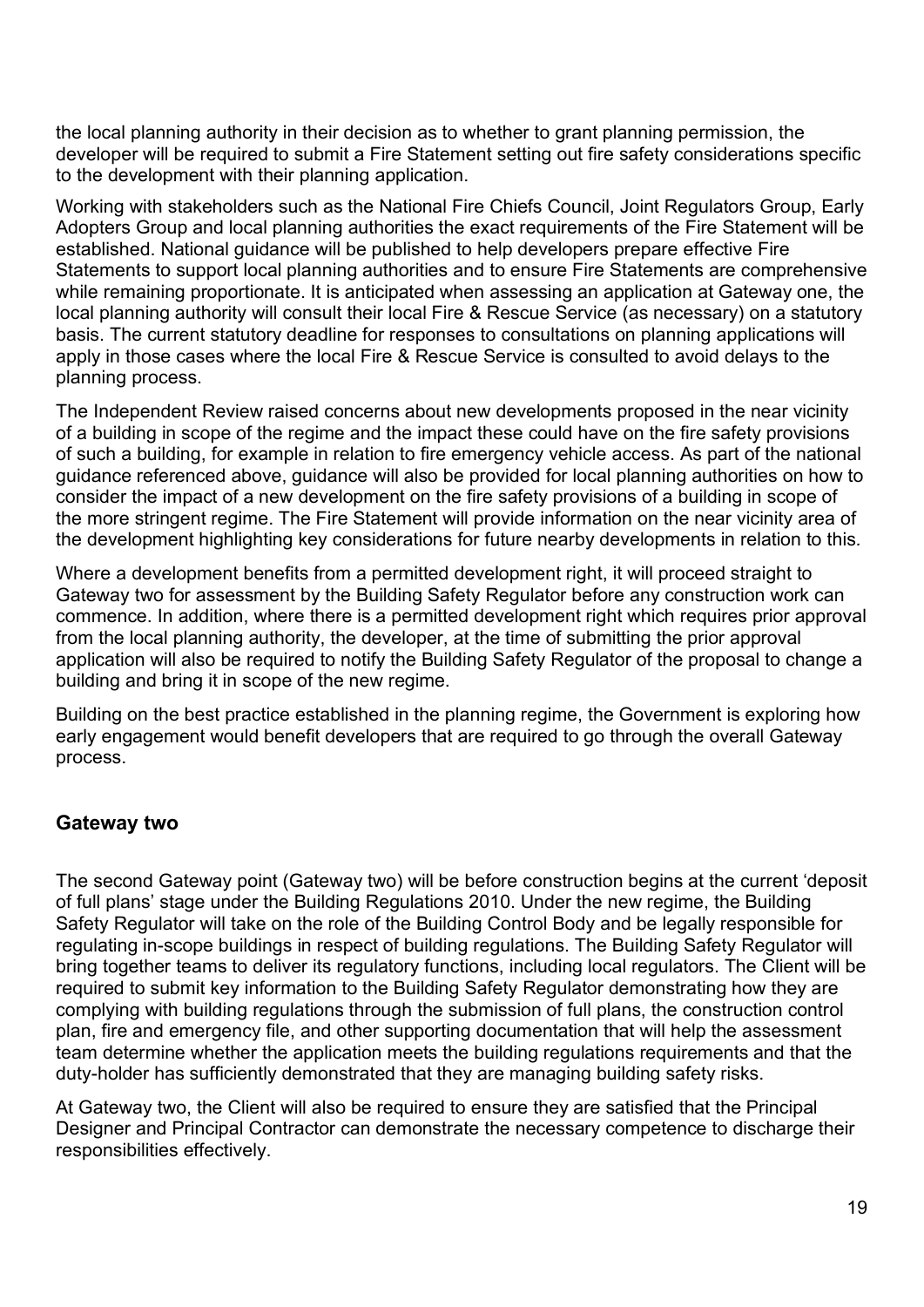The Building Safety Regulator, working with local regulators, will within a reasonable timeframe, assess the full plans and associated information against all the requirements of the building regulations. They will be able to seek further information from the Client or reject an application outright if they are not satisfied it meets the necessary requirements to proceed to the next development stage.

Gateway two will, therefore, be a 'hard stop' before the Building Safety Regulator gives permission for construction to begin. If permission is granted to proceed, the Building Safety Regulator will, in discussion with the Client, set an appropriate site inspection programme for specific stages of the construction work.

In a scenario where information required at Gateway two is not available but waiting for it could delay construction (such as in complex builds), the Building Safety Regulator - as is the case in Scotland - will be able to allow a staged approach to construction. This will still represent a 'hard stop' approach but instead be managed in stages (for example: foundations, superstructure, etc.) where the Principal Contractor will not be permitted to begin work on other parts of the building until an inspection of the previous stage by the Building Safety Regulator has been successfully passed and the plan(s) for the subsequent phases of work have also been approved.

The change control strategy submitted as part of the construction control plan at Gateway two will need to be updated and maintained throughout the construction phase, to record all changes from the original plans as submitted. Critical safety management changes will need to be notified to the Building Safety Regulator before further work can begin on site.

#### <span id="page-19-0"></span>**Gateway three**

The third and final gateway point (Gateway three) is before occupation of the building at the final completion certificate/final notice stage under the building regulations. Again, the Building Safety Regulator will provide the building control function working with local regulators. At this stage, the Client will be required to submit to the Building Safety Regulator information on the final, as-built building. This will include:

- updated as-built plans indicating any agreed variations since Gateway two;
- a complete construction control plan;
- an updated fire and emergency file; and
- a complete key dataset.

At Gateway three, the Client, Principal Designer and Principal Contractor will also be required to produce and co-sign a final declaration confirming that to the best of their knowledge the building complies with building regulations. To provide adequate regulatory oversight on receipt of this declaration the Building Safety Regulator, taking advice where necessary, will decide whether to accept the declaration, and associated information providing evidence that the building complies with all the requirements of Gateway three, with the option to request further information from duty-holders if not satisfied. Key information related to fire and structural safety submitted during the three Gateways will form part of the golden thread of data, which will be kept up to date and made accessible to relevant people throughout the lifecycle of the building.

Recognising that many multi-occupied residential buildings are currently occupied in stages, the Building Safety Regulator will have the ability to permit partial occupation before the overall building is completed. Where partial occupation is proposed, this should form part of the design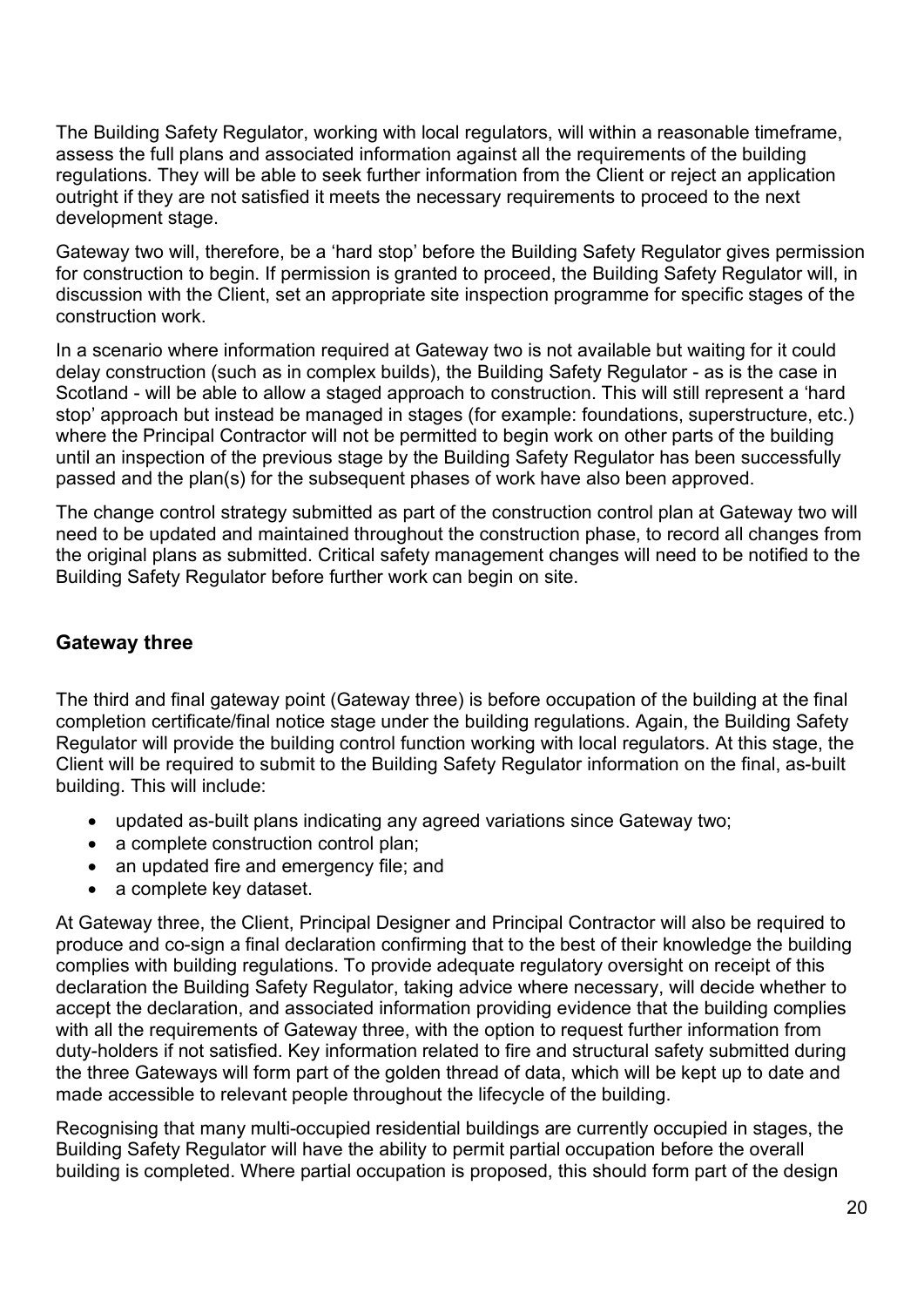strategy from the outset and planning for this should be included in the products submitted before Gateway three. A suitable fire management strategy will need to be in place prior to commencing partial occupation.

To consider whether partial occupation should be allowed the Client would need to demonstrate the measures they are putting in place to ensure the safety of residents. Any application would need to be made to the Building Safety Regulator through the gateways process before any occupation. The Building Safety Regulator will consider the provisions and decide whether the measures are adequate to ensure safety. This will ensure that no building is occupied before it is safe, and safety is maintained during occupation, while avoiding unnecessary delays for developers who are acting responsibly.

### <span id="page-20-0"></span>During occupation

A new building within scope of the more stringent regime cannot be legally occupied until a Building Registration Certificate has been issued by the Building Safety Regulator. For partial occupation, an interim Building Registration Certificate may be issued by the Building Safety Regulator. The Accountable Person, a new duty-holder for occupation, will be responsible for applying for and meeting the conditions of the Building Registration Certificate following the passage of Gateway three (or for partial occupation prior to completion of the overall building). An overwhelming majority of respondents agreed that this would be an effective way to provide assurance and transparency that a building is fit to be occupied. The requirements for an existing building in scope are covered in the next section.

#### <span id="page-20-1"></span>**Accountable Person**

The Accountable Person will be legally responsible for ensuring that they understand fire and structural risks in their buildings and to take appropriate steps and actions to mitigate and manage these fire and structural risks on an ongoing basis so the building can be safely occupied. The Accountable Person will be required to appoint a competent Building Safety Manager, approved under a system agreed by the Building Safety Regulator, to support them in carrying out the day to day functions of ensuring that the building is safely managed. However, ultimate accountability will reside with the Accountable Person for assessing and managing fire and structural safety risks.

For most buildings in scope the identity of the Accountable Person will be clear. As proposed in the consultation, the Accountable Person will be the individual, partnership or corporate body with the legal right to receive funds through service charges or rent from leaseholders and tenants in the building. The Accountable Person will also be identifiable by their legal responsibility for the upkeep and maintenance of the structure and outside of the building, and the plant room and common parts within. In the case of complex building ownership models, there could be more than one Accountable Person. The Accountable Person will therefore in most cases be the freeholder or head lessee, including overall landlord or a management company, such as those with responsibility under the lease for collecting and discharging service charges or a right to manage company. However, building ownership can be complicated and takes many forms, for example some buildings are owned commonhold, where the Accountable Person is likely to be the Commonhold Association. The Government will produce comprehensive guidance to help identify and support the Accountable Person where there is a complex ownership structure.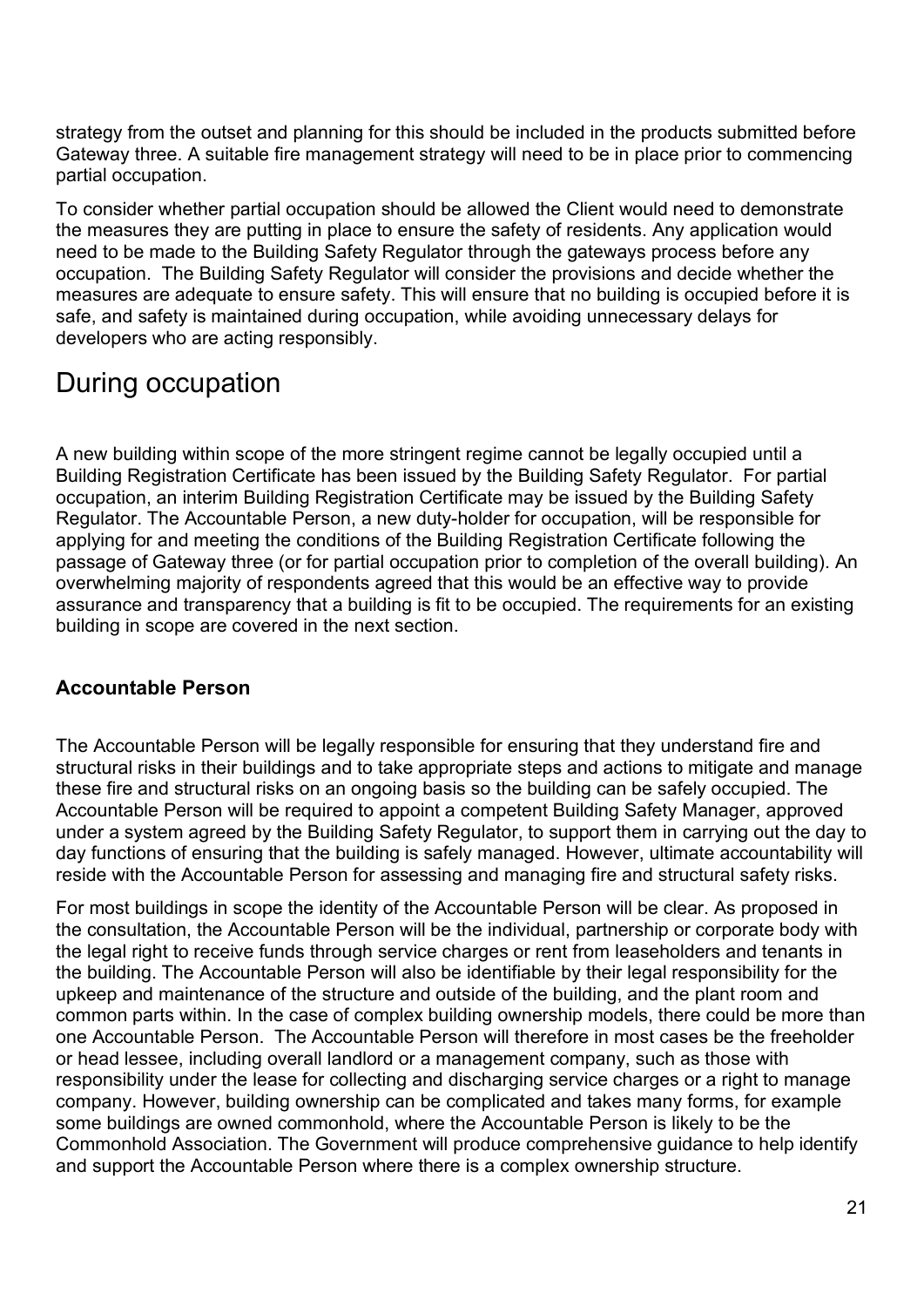#### <span id="page-21-0"></span>**Building Registration Certificate**

To register a building, the Accountable Person will be required to provide specified information such as the core details identifying the building, the details of the Accountable Person and the details of the Building Safety Manager to the Building Safety Regulator.

On granting a Building Registration Certificate, the Building Safety Regulator may attach specific conditions to it, with the Accountable Person obligated to comply or face penalties including possible criminal sanctions. There will be three types of conditions: special conditions (to deal with specific risks) which would be imposed by the Building Safety Regulator; voluntary conditions, which have been proposed by the Accountable Person; and mandatory conditions, which will apply to all buildings within scope of the more stringent regulatory regime.

Without a valid Building Registration Certificate, a building in scope cannot legally be occupied. In the case of non-compliance or poor performance the Building Safety Regulator will be able to review the Building Registration Certificate with a view to adding, amending or varying the conditions. The Building Safety Regulator will have the power to require the Accountable Person to appoint a replacement Building Safety Manager where there is continued non-compliance with conditions in the Building Registration Certificate. In exceptional circumstances, the Building Safety Regulator will have the ability to remove the Building Safety Manager and apply to the Court for the appointment of a nominated Building Safety Manager. Respondents agreed that this was a necessary measure available to the Building Safety Regulator as a last resort.

It will be mandatory for the Building Registration Certificate to be displayed in a prominent area of the common parts of the building so that it is readily accessible to residents. To ensure residents can easily identify and hold to account those responsible for the safety of their building, the Building Registration Certificate will name the Accountable Person and the Building Safety Manager and specify any conditions attached to the Building Registration Certificate.

#### <span id="page-21-1"></span>**Building Safety Manager**

The Building Safety Manager appointed by the Accountable Person can either be a legal entity or a natural person. In both scenarios, the Accountable Person will be obligated to make adequate resources available (including time and funding) to allow the Building Safety Manager to comply with a number of functions including:

- maintaining the building's safety case and ensuring the conditions in the Building Registration Certificate are complied with to the satisfaction of the Accountable Person and the Building Safety Regulator;
- ensuring those employed in the maintenance and management of the building's fire and structural safety have the necessary competence requirements to carry out the role they are undertaking;
- engaging with residents in the safe management of their building through producing and implementing a Resident Engagement Strategy; and
- reporting into a mandatory occurrence reporting regime.

Unless otherwise stated, in the following sections activities described as the responsibility of the Building Safety Manager are undertaken on behalf of the Accountable Person on whom the legal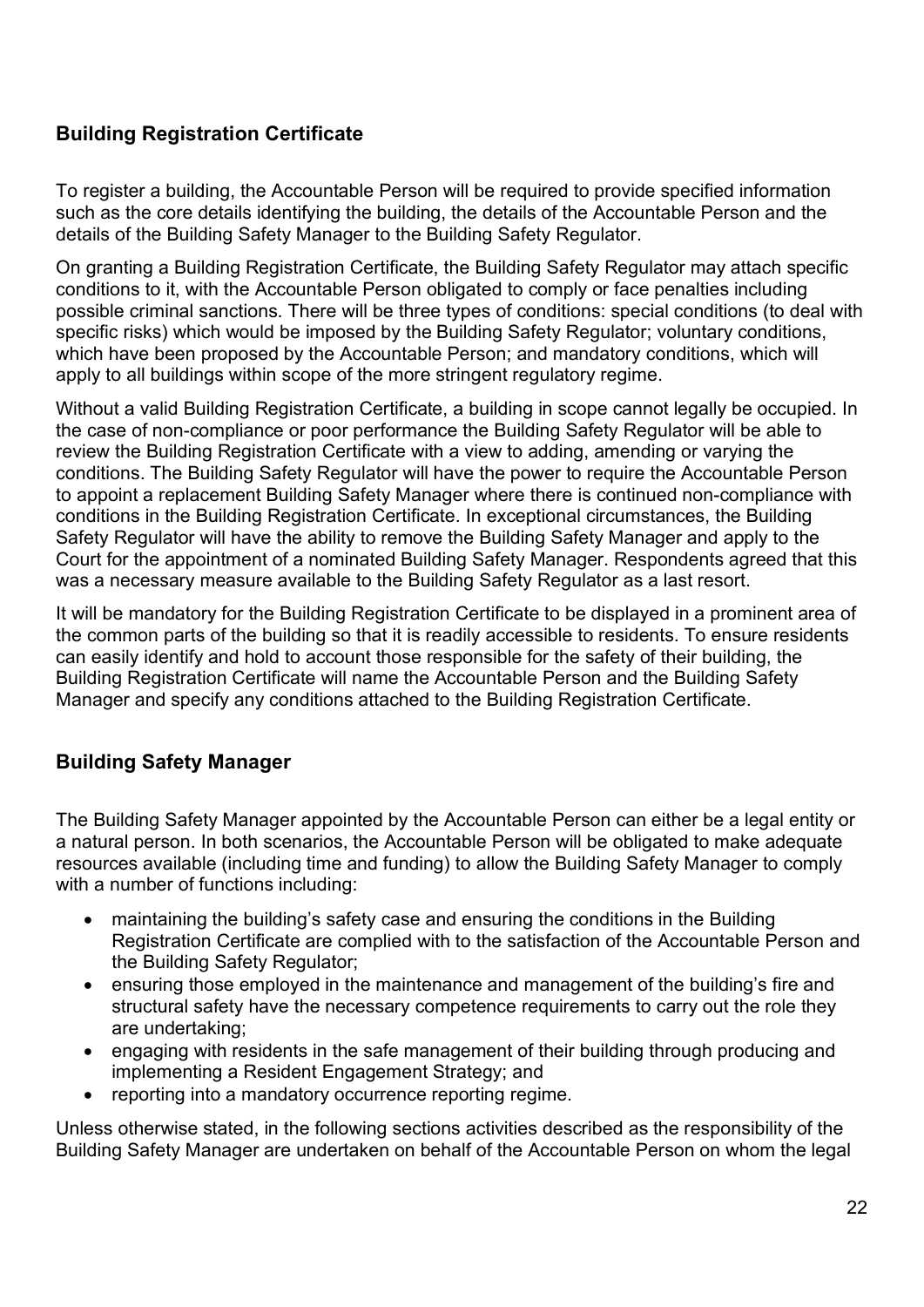duty sits. The Accountable Person will therefore need to ensure that the Building Safety Manager has the necessary skills, knowledge and experience to carry out these functions.

The Government intends that the administrative costs incurred during the occupation of buildings in scope are proportional, transparent and fall to those who benefit from the reforms. We are continuing to develop options for how these costs would be met and will provide further detail in due course.

#### <span id="page-22-0"></span>**Safety Case**

Submitting a safety case report to the Building Safety Regulator will be a mandatory requirement. Mirroring the approach of most other major hazard safety case regimes, the Building Safety Manager will be required to keep the safety case up to date as a way of providing themselves, and their residents, with the assurance that they understand the fire and structural risks in their buildings and are taking appropriate steps and actions to mitigate and manage those risks on an ongoing basis so the building can be safely occupied.

The safety case should refer to the totality of the building safety information and include all supporting evidence identifying how fire and structural risks are being managed – this information should be stored in the golden thread. The safety case report should contain an introduction which indicates how the fire and structural risks in a building are being managed by the Building Safety Manager. This should be followed by a written explanation and justification of the approach being taken to manage risks, referencing the supporting evidence in the safety case.

In submitting a safety case report for review, the Accountable Person will make a case to the Building Safety Regulator that the fire and structural safety risks in the building have been assessed, and adequate safety measures have been identified and put in place to manage the risks appropriately.

Key to the process of putting the safety case together will be the established risk assessment principles of:

- identifying the hazards;
- deciding who might be harmed and how;
- evaluating the risks associated with these hazards;
- deciding on the necessary control and mitigation measures;
- recording those findings and implementing them; and
- evaluating and monitoring on an ongoing basis.

This is consistent with the approach that should be undertaken for fire risk assessments under the Fire Safety Order. Those in control of the building who have a current and comprehensive fire risk assessment and implement compliant fire safety management will be familiar with operating processes which show how they have identified the hazards, evaluated the risks, decided on and implemented control and mitigation measures and have an ongoing process in place for monitoring. The use of similar processes will be central to a safety case approach and a current comprehensive fire risk assessment leading to the taking of necessary general fire precautions, in conjunction with fully compliant fire safety arrangements should be a key part of the safety case and safety case report.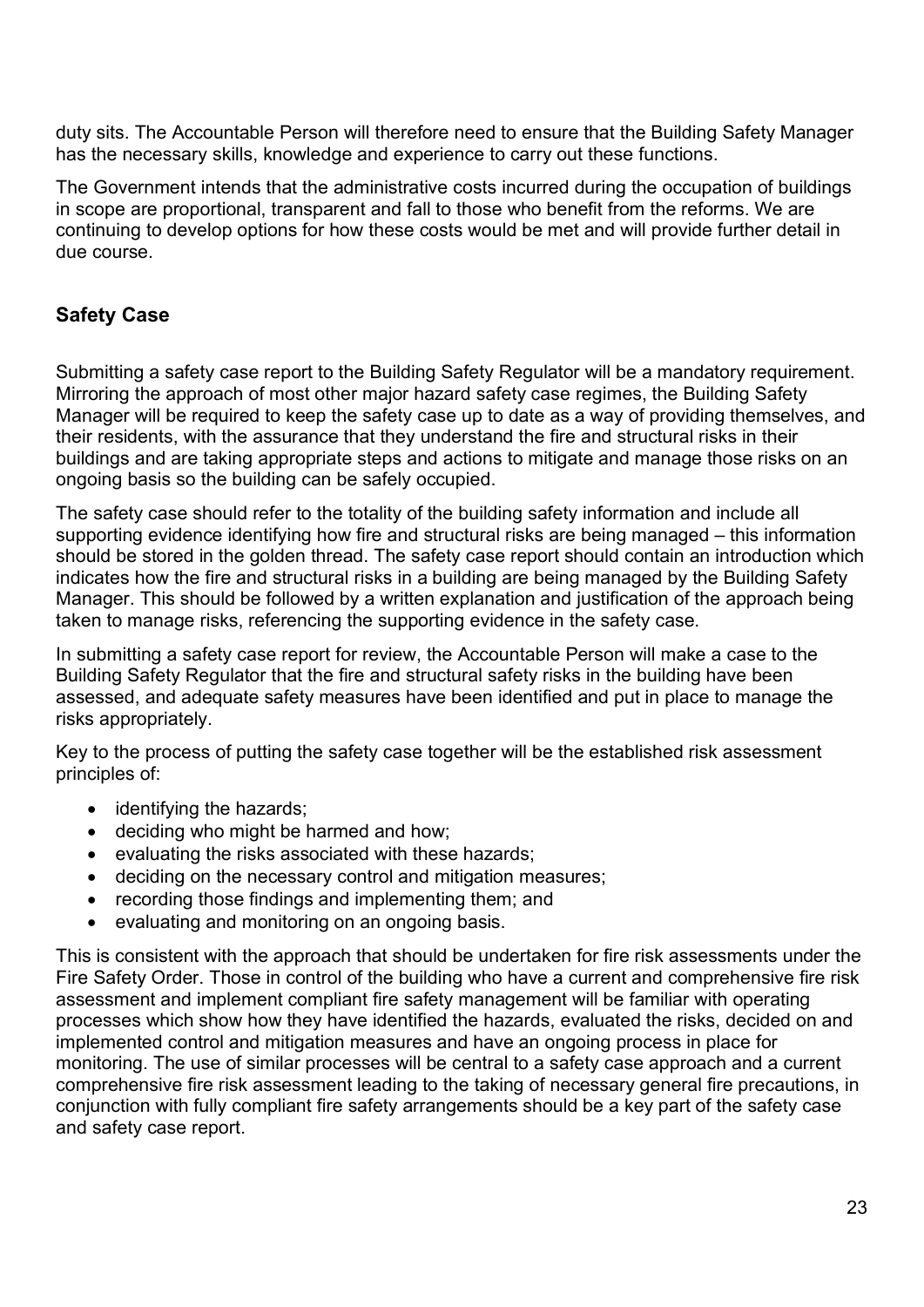At the time of submitting the safety case report to the Building Safety Regulator, the Building Safety Manager may be in the process of implementing measures identified as a result of undertaking a fire risk assessment, but they will still be able to evidence in the safety case and safety case report that through interim measures, fire and structural risks continue to be managed on an ongoing basis so the building can be safely occupied.

In assessing the safety case report the Building Safety Regulator will have the ability to require changes to the mitigations in place where it is appropriate to take further measures. The Building Registration Certificate and safety case will be reviewed periodically by the Building Safety Regulator. A formal review could also be triggered outside of this periodic cycle where changes take place such as a refurbishment or change in Accountable Person, as suggested by respondents. The Government also propose that the Building Safety Regulator has a power to call for a review where it considers it appropriate, for example as a result of a mandatory occurrence report or other intelligence such as potential system wide risks and concerns raised by residents.

The Government has been, and will continue to, work with the Health and Safety Executive, the Joint Regulators Group, relevant working groups under the Competence Steering Group, the Chair of the Process Safety Management Competence Board, the Ministry of Defence and operators within other major hazard industries to develop policy products for testing in trials with the Early Adopters Group – Peabody, Salix, L&Q, Camden Council, and the Building Safety Charter – including a template on how to compile and complete a safety case report.

## <span id="page-23-0"></span>Across the lifecycle of the building

On top of those specific requirements covered in previous sections, some responsibilities will apply to duty-holders throughout the lifecycle of a building within scope of the more stringent regime to support the specific reforms being introduced during the design, construction and occupation phases.

#### <span id="page-23-1"></span>**Golden Thread**

Duty-holders will be responsible for creating and maintaining the golden thread of building information related to fire and structural safety. The golden thread will be held digitally to ensure that the original design intent and any subsequent changes to the building are captured, preserved and used to support safety improvements. At the handover stage between Gateway three and occupation, key information (the golden thread) will have to be handed over from the Client to the Accountable Person - both will need to confirm that this has happened. The Accountable Person will continue to be responsible for the golden thread and ensuring the information remains accurate and up to date.

The Government will publish guidance and standards setting out what digital requirements the golden thread of information would have to meet, including specifications regarding the sharing and access of information. For example, that information must be easily accessible to relevant people throughout design and construction. This will contribute to information being more easily kept up to date, maintained, accessed and used to ensure delivery of safer buildings.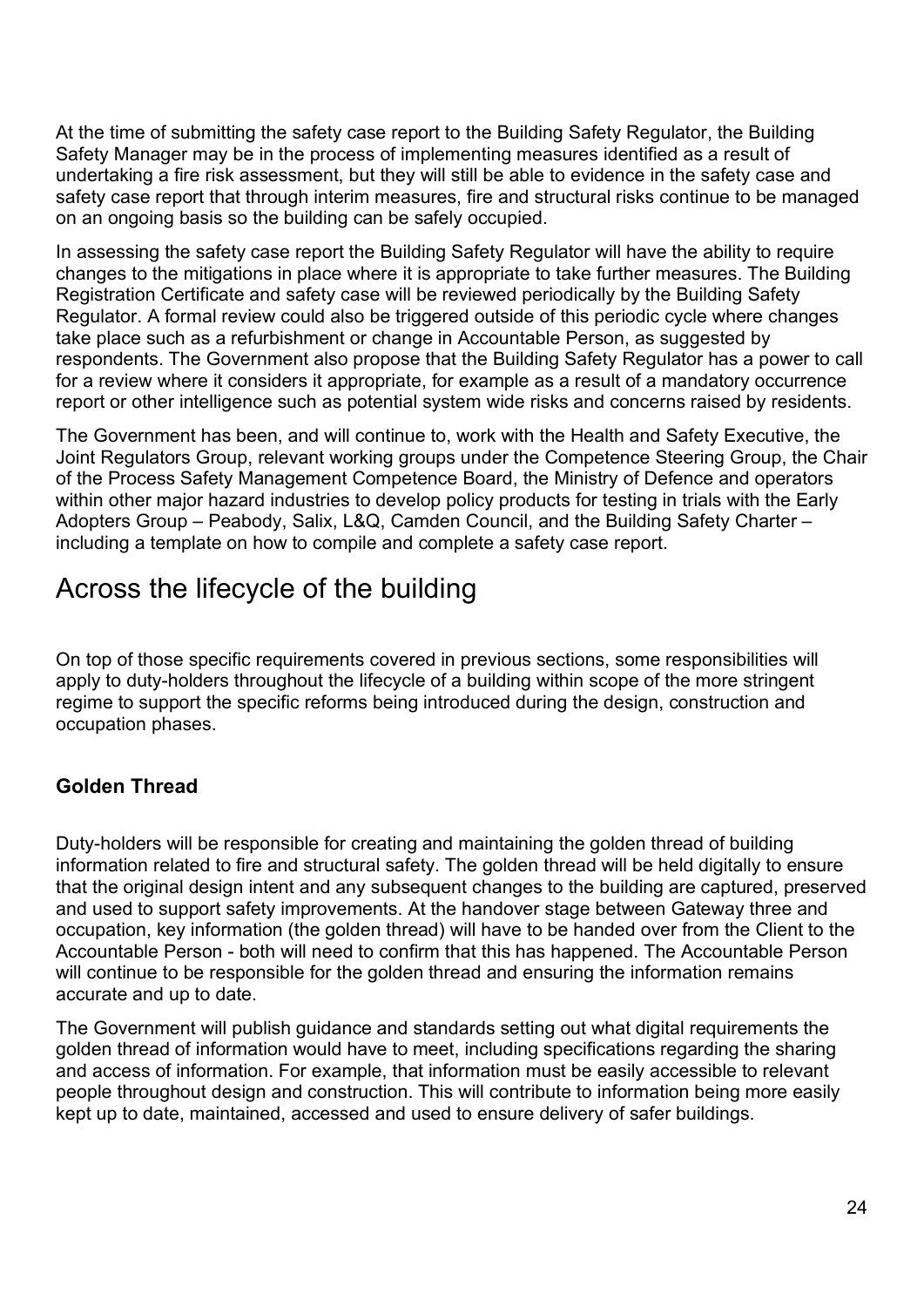#### <span id="page-24-0"></span>**Mandatory Occurrence Reporting**

The Building Safety Regulator will establish a system of mandatory occurrence reporting for dutyholders. Mandatory occurrence will be defined as any structural safety or fire safety related event which is perceived to represent a significant risk to life in multi-occupied residential buildings within the scope of the new regime.

During the design and construction phases, the Client will be obligated to set up a functional internal framework, which the Principal Designer and Principal Contractor must submit occurrences to. In the occupation phase, it will be a statutory function of the Building Safety Manager to set up a similar framework during occupation and to report occurrences into it themselves. Guidance will be issued detailing the occurrences and setting out the exact requirements of reporting.

Duty-holders will be encouraged to report structural and fire safety occurrences, which are not classified as mandatory occurrences under this new reporting regime, to a voluntary reporting scheme. The purpose of which will be to complement mandatory reporting by capturing and sharing information about structural and fire safety occurrences for both the Building Safety Regulator and industry. The Building Safety Regulator will be responsible for establishing the voluntary reporting system. In line with the Independent Review's recommendation, the intention is to deliver voluntary reporting through the expansion of the existing Confidential Reporting on Structural Safety scheme.

The Building Safety Regulator will also be made a prescribed person under the Public Interest Disclosure Act 1998. This will afford workers protection from detrimental treatment or victimisation from their employer when making disclosures in the public interest; more commonly known as whistleblowing protection.

#### <span id="page-24-1"></span>**Duty-holder Competence**

As covered in preceding chapters, duty-holders will also need to ensure that those they employ have the necessary competence to discharge their functions effectively and assure that they themselves are suitably competent for the work they've been engaged to do. Alongside reforms to increase the competence of industry and building control professionals, the overarching system for overseeing competence requirements will also apply to duty-holders, in particular the Principal Designer, Principal Contractor and Building Safety Manager. This is to ensure that the design intent of the building is maintained, and that organisations and workers employed and used in design, construction, refurbishment, maintenance and operation are suitably competent.

#### <span id="page-24-2"></span>**Existing buildings within scope**

Existing buildings in scope will enter the more stringent regulatory regime at the occupation phase. The Accountable Person will be required to obtain a Building Registration Certificate, in a similar process as for new builds at Gateway three. However, there will be a staged transition period and the Building Safety Regulator will take into account the information available to the Accountable Person at the time of the application.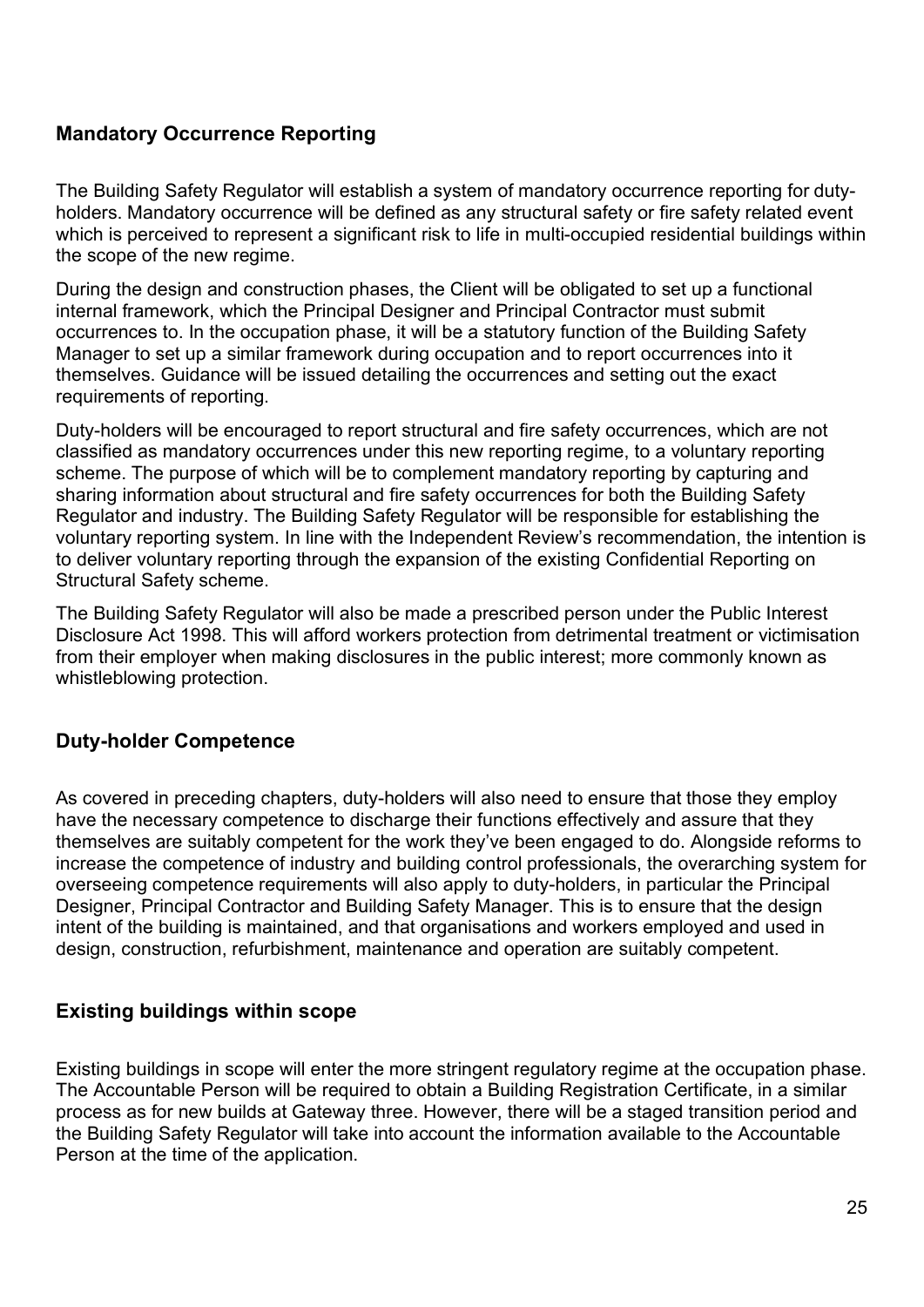The transition period will be staged in a planned and phased way, the details of which will be set out later this year. Before the end of each transitional stage, it will be the responsibility of the Accountable Person to register the building with the Building Safety Regulator and to produce a building safety case report for assessment. Failure to do so will be considered an offence by the Accountable Person. The Ministry of Housing, Communities and Local Government, the Health and Safety Executive and local regulators will work with stakeholders to ensure the staging for the transitional period prioritises safety, the concerns of residents, and a smooth transition for the sector.

Accountable Persons who are signatories to the Building Safety Charter will be encouraged to share best practice with the Building Safety Charter Learning and Excellence Hub to assist with driving cultural change across the industry over transition issues.

## <span id="page-25-0"></span>During a refurbishment

Respondents agreed with Government that a greater scrutiny of building refurbishments will help mitigate safety risks. Before a building in scope undergoes any defined refurbishment, the Building Safety Manager will need to engage with residents on their proposals and update the safety case on any changes that might affect the fire and/or structural safety of the building.

If the refurbishment is subject to the building regulations and being commissioned or undertaken by the Accountable Person or the Building Safety Manager, then the Building Safety Manager or the Accountable Person will be required to submit an application for the building work to the Building Safety Regulator. Work cannot start before Building Safety Regulator approval. Depending on the scale of the refurbishment, the Building Safety Regulator will have the power to request any other relevant information, including information that applies to the Gateway processes. If the refurbishment is so significant that occupying the building when undertaking the work carries a significant risk to the residents, then the Building Safety Regulator will not authorise the work until the Building Safety Manager has demonstrated that residents' safety can be assured throughout, and that the Building Safety Manager has appropriately engaged with residents on any aspects that affect them, and provided that information to the design and contractor teams to allow them to plan their work, or the Building Safety Manager has decanted the residents to safely carry out the work.

If the refurbishment does not trigger the building regulations but could have an impact on fire and/or structural safety, then the Building Safety Manager will be required to notify the Building Safety Regulator, but work can commence without waiting for a response. The Building Safety Regulator can, if concerned, inspect the change.

Residents proposing a refurbishment to their own property will be required to notify the Building Safety Manager. If required, the Building Safety Manager will need to update the safety case and confirm to the resident whether or not the refurbishment can be undertaken (having regard to the safety case). If the changes might affect the fire or structural safety of the building, or are subject to building regulations, the resident, or contractor undertaking the refurbishment on behalf of the resident, will be required to notify the Building Safety Regulator prior to, and on completion of the work.

As stated under Building Control Competence, the Ministry of Housing, Communities and Local Government will continue to explore how Competent Person Schemes will work for buildings in scope under the supervision of the Building Safety Regulator, as recommended in the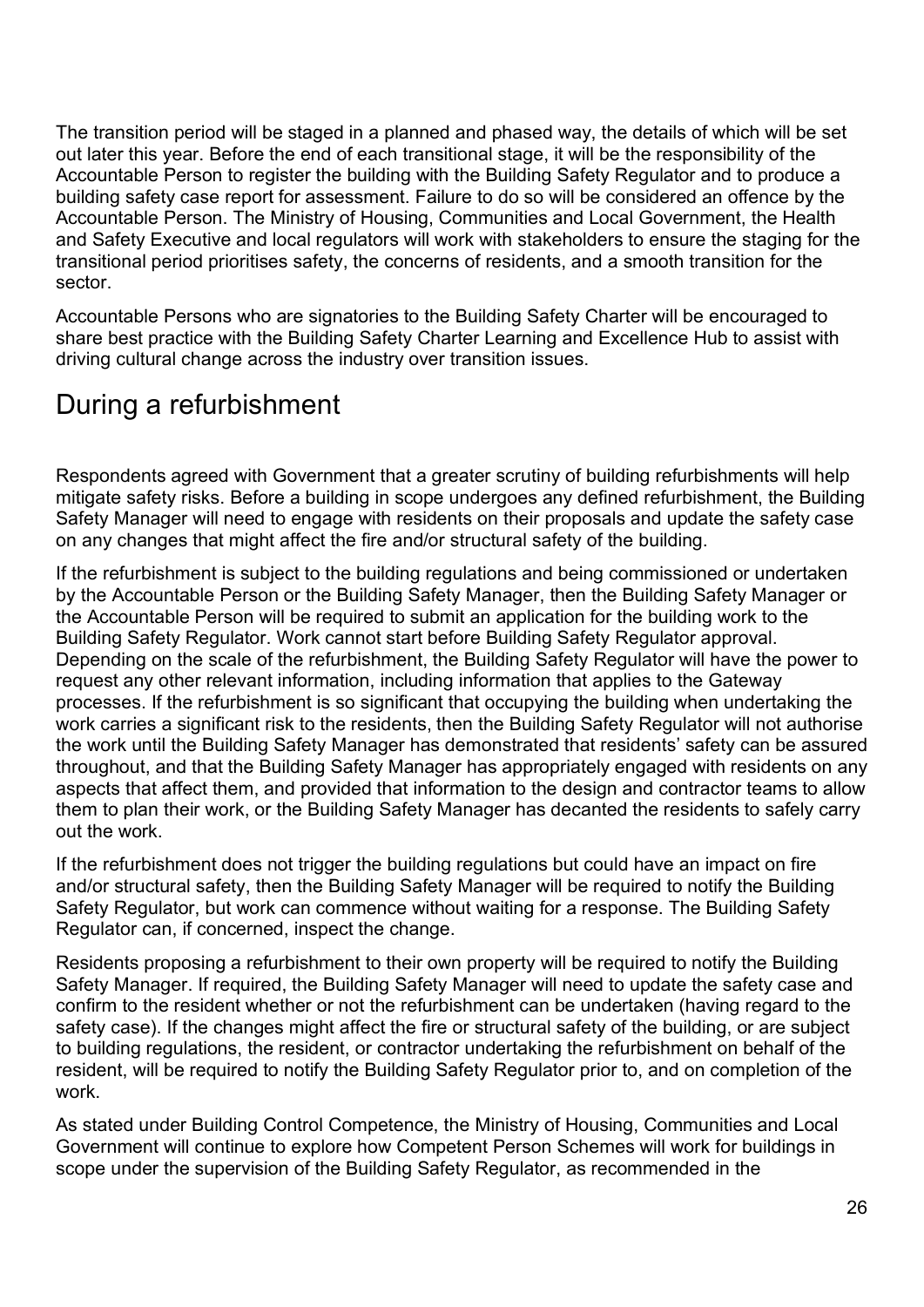Independent Review. However, we expect that for buildings in scope, the Building Safety Regulator will be notified of any work that is being carried out under a competent person scheme before the work starts and once the work is completed.

Any application for or notification of building work must be accompanied by an updated safety case (or part, or parts thereof) or a declaration from the Building Safety Manager that the proposed work has no foreseeable impact on fire and/or structural risk. Contractors should not carry out work on a building in scope until the Building Safety Regulator has been notified of the work and the safety case has been updated or the relevant declaration received.

Throughout all refurbishment work, the safety case must be updated, to demonstrate how risks are being predicted, planned for and managed as appropriate and necessary on an ongoing basis.

#### <span id="page-26-0"></span>**Remediation**

A review of the safety case may lead to the identification of previously unknown fire and structural safety risks that require remediation to protect the safety of residents. The Accountable Person will be expected to rectify the building to ensure the safety of occupants is prioritised. The Accountable Person will be able to discuss proposed improvements with the Building Safety Regulator in consideration of the risk to safety.

Building owners remain legally responsible for ensuring the safety of their buildings and residents. Consequently, the Government expects building owners to act responsibly and pay for the remediation of their buildings now and in the future regime. We continue to support building owners and industry in ensuring that unsafe materials are remediated as quickly as possible, including by making available £1.6 billion of grant funding for the removal of unsafe cladding systems from existing high rise buildings. The £1.6 billion of funding for unsafe cladding on high rise buildings recognises that these pose the highest risk, a view supported by experts such as Dame Judith Hackitt. However, this funding does not absolve industry from taking responsibility for any failures that led to unsafe cladding materials being put on these buildings.

In the more stringent regulatory regime, it will be for the Accountable Person to ensure that defects identified in buildings through safety cases are properly addressed. The Government stands ready to take further steps to ensure necessary actions arising from the safety case happens at pace, including by giving the Building Safety Regulator greater powers to ensure that any required action is taken and enforced.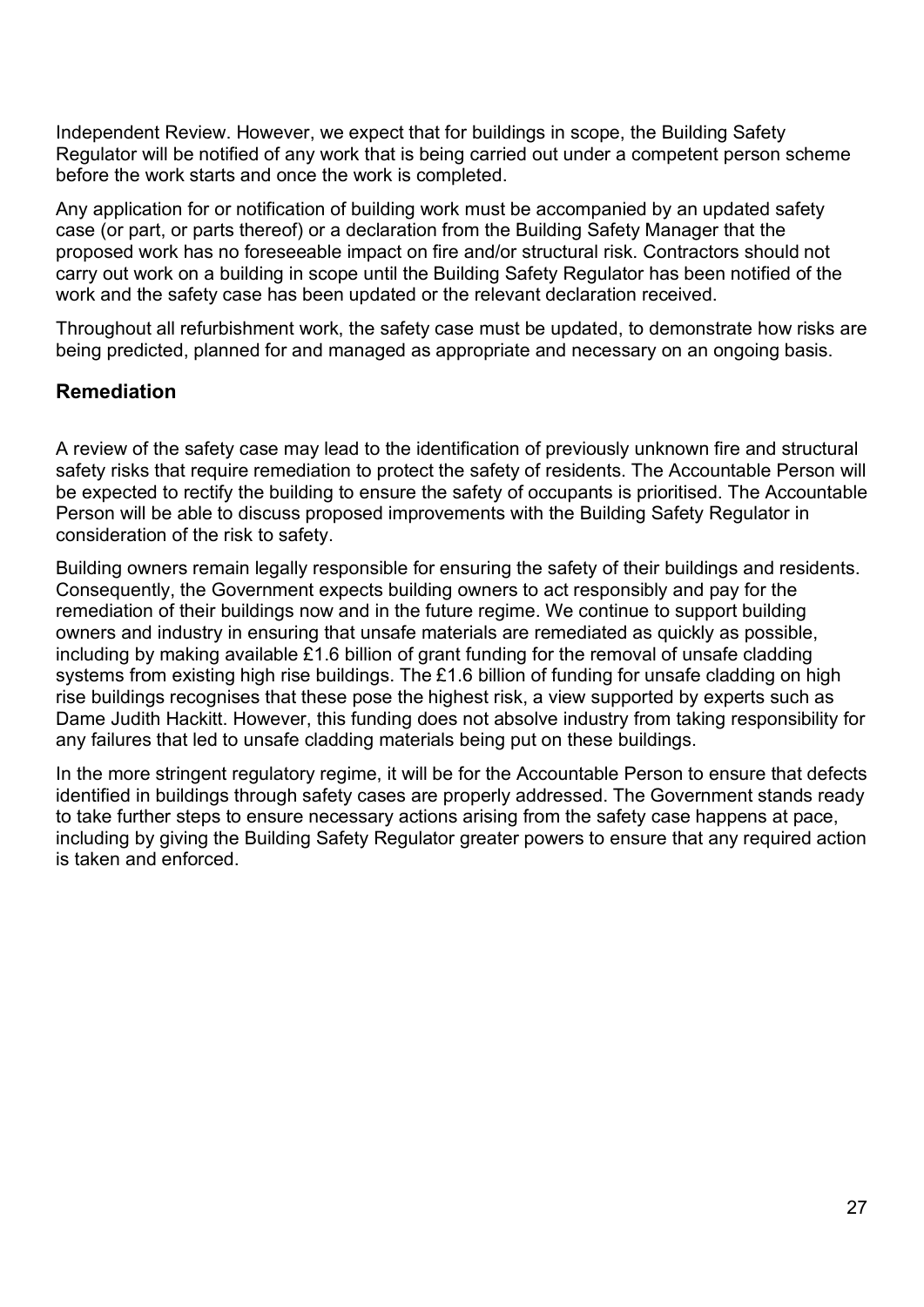# <span id="page-27-0"></span>5. A stronger voice for residents: the Resident Engagement Strategy

*Refer to chapter 5 in the accompanying 'Economic assessment' document for an updated economic assessment for the known costs and benefits to date for proposals discussed in this chapter. Refer to chapter 6 in the accompanying 'Summary of responses' document for a summary of responses to the individual consultation questions discussed in this chapter.*

The overwhelming majority of consultation respondents agreed that residents should be empowered partners in the more stringent regulatory regime and supported proposals to ensure that residents are better able to challenge where they feel building safety is not being properly managed.

Residents of buildings in scope will:

- have new rights to receive information about the safety of their building;
- be able to request access to appropriate detailed safety information;
- be involved in decisions about the safety of their building; and
- have their complaints about safety dealt with quickly and effectively.

They will also have clearer responsibilities in relation to playing their part in mitigating risks in their building.

## <span id="page-27-1"></span>Engagement

The Building Safety Manager will be required to produce and implement a Resident Engagement Strategy, setting out how they will inform and engage residents and involve them in decisionmaking. This will be reviewed alongside the safety case by the Building Safety Regulator to ensure that it is robust, and the Building Safety Manager will be held to account for poor performance.

In the Resident Engagement Strategy, the Building Safety Manager will have to demonstrate:

- how core information about building safety will be shared proactively with residents;
- how appropriate detailed information about building safety will be made available to residents on request;
- their strategic approach to communicating with residents, including the channels and forums through which different information will be shared;
- how residents will be involved in decisions about their building's safety, particularly during any refurbishment;
- how complaints about safety will be handled effectively and efficiently;
- how residents will be informed about their own safety responsibilities, and how these will be managed;
- what steps will be taken to ensure the engagement takes account of the diverse needs of their residents; and
- how implementation of the strategy will be measured.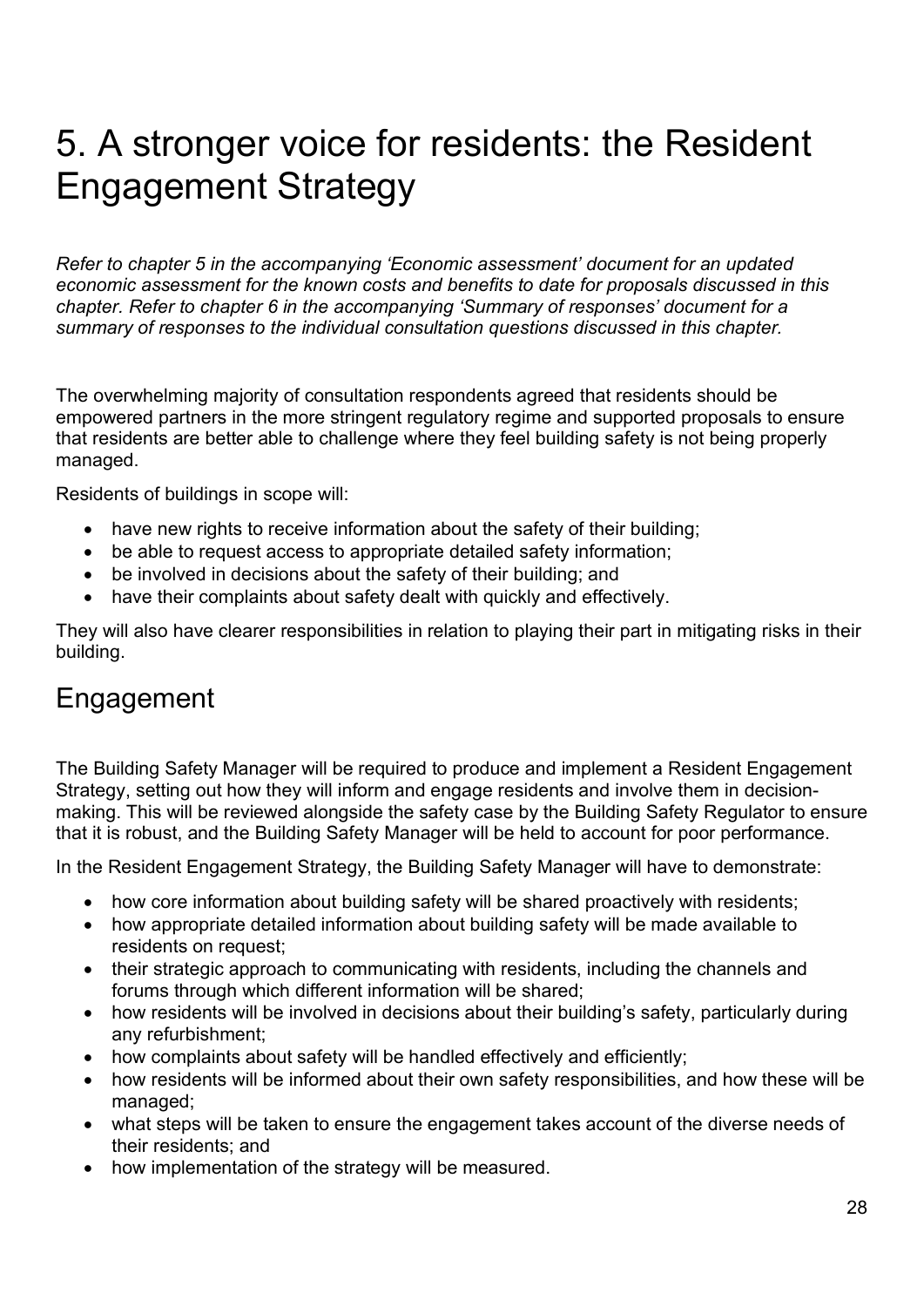## <span id="page-28-0"></span>Raising and Escalating Complaints

Residents in buildings in scope of the more stringent regime will have access to a clear and transparent process to complain to their Building Safety Manager about fire or structural safety issues.

The complaints process included in the Resident Engagement Strategy will be required to set out how decisions will be communicated, together with expected timescales for initial response, investigations and a final resolution of the complaint. Details of all complaints raised by residents and the outcome will need to be retained by the Building Safety Manager (even after their resolution) and form part of the submission to the Building Safety Regulator at the periodic review, or when an ad hoc review is triggered.

Where a resident feels that their complaint has not been properly addressed, they will be able to escalate the issue to the Building Safety Regulator, which will help - in conjunction with local regulators as appropriate – in ensuring the issue is resolved. Residents will also be able to raise complaints directly with the Building Safety Regulator where there is believed to be a significant risk to life or serious injury from failure to take action.

The overwhelming majority of consultation respondents supported these proposals for both an internal complaints process via the Building Safety Manager, and the escalation route if issues remain unresolved. A key consideration of these respondents was that this new escalation system should be aligned to existing processes and legislation. Therefore, the Government intends to put in place a set of agreements between existing and planned regulators, Ombudsman and redress schemes - such as the New Homes Ombudsman, the Social Housing Regulator or local authorities - to ensure that complaints initially raised with any relevant body can be smoothly redirected for prompt action by the appropriate enforcement body.

## <span id="page-28-1"></span>Residents' Responsibilities

We will introduce a new statutory duty requiring residents to cooperate with the Building Safety Manager in the fulfilment of their functions.

This general duty to cooperate will be supported by a set of specific duties, which will mean that residents have legal responsibilities to avoid actions that could pose a risk to the fire and structural safety of the building.

These types of resident actions could be active or passive, and will include actions such as:

- making structural alterations to their flats, such as removing supporting walls, that undermine the structural integrity or compartmentation of the building, or failing to put right dangerous alterations that they are liable for;
- removing and replacing compliant fire doors or windows;
- damaging or removing fire safety features in the common parts of a building, such as fire extinguishers, sprinklers or alarm systems; or
- hindering or frustrating the Building Safety Manager in the performance of their duty to maintain the fire and structural integrity of the building and keep residents safe.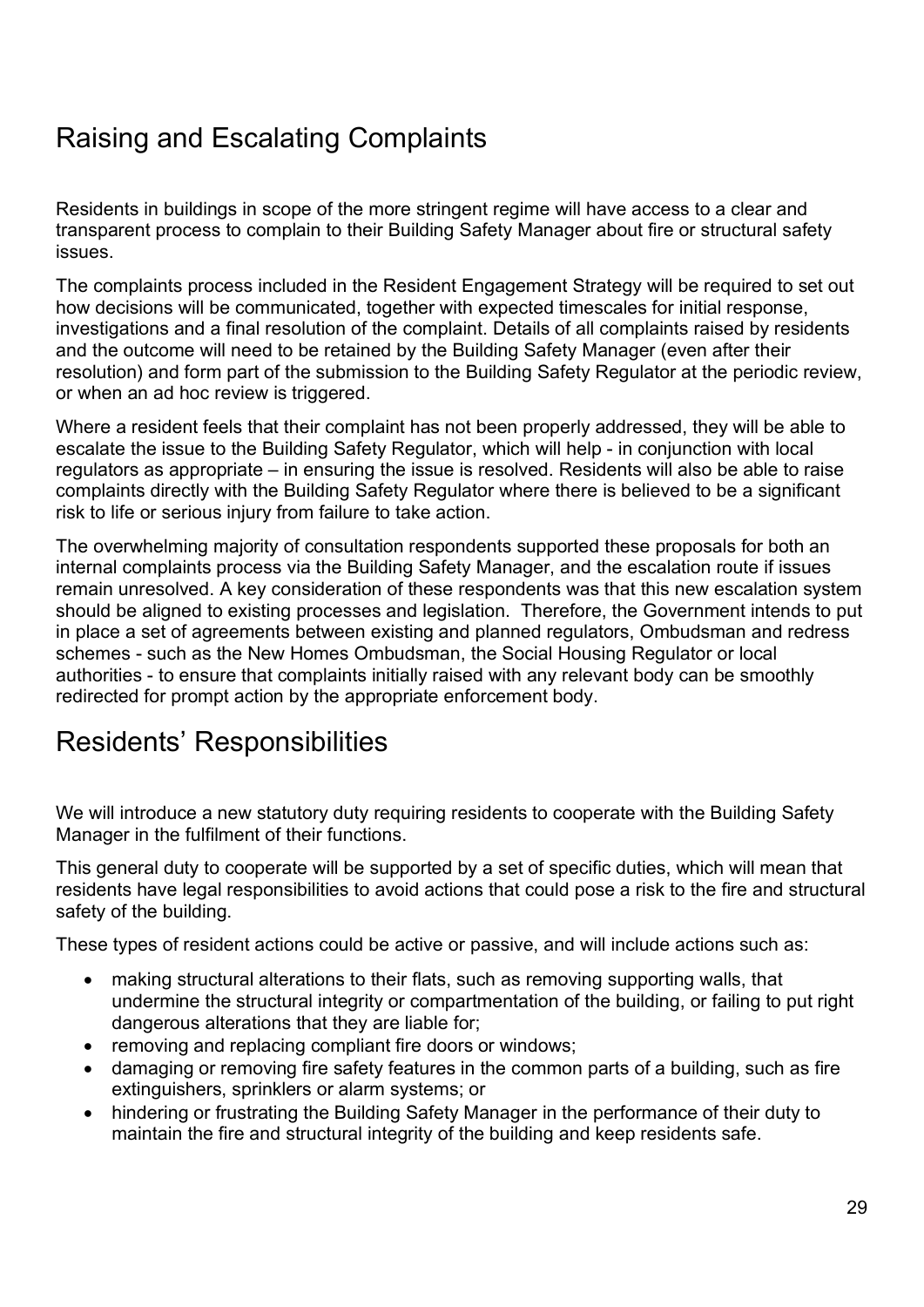In the vast majority of cases, the Government is confident that residents will comply with their safety responsibilities. However, for the small minority that do not comply and where targeted engagement by the Building Safety Manager has not resolved the issue on a voluntary basis, the Building Safety Manager will have a route to enforce resident responsibilities that balances individual residents' rights with the need for effective, timely enforcement where there is a risk to the safety of other residents.

This could either be through existing contractual leasehold or tenancy agreements, or by working with local regulatory bodies to use their existing enforcement and access powers, supported by clear guidance on cooperation and existing local protocols. Where neither of these routes are appropriate to resolve the issue, the Building Safety Manager will have the ability to enforce the statutory duty through the courts.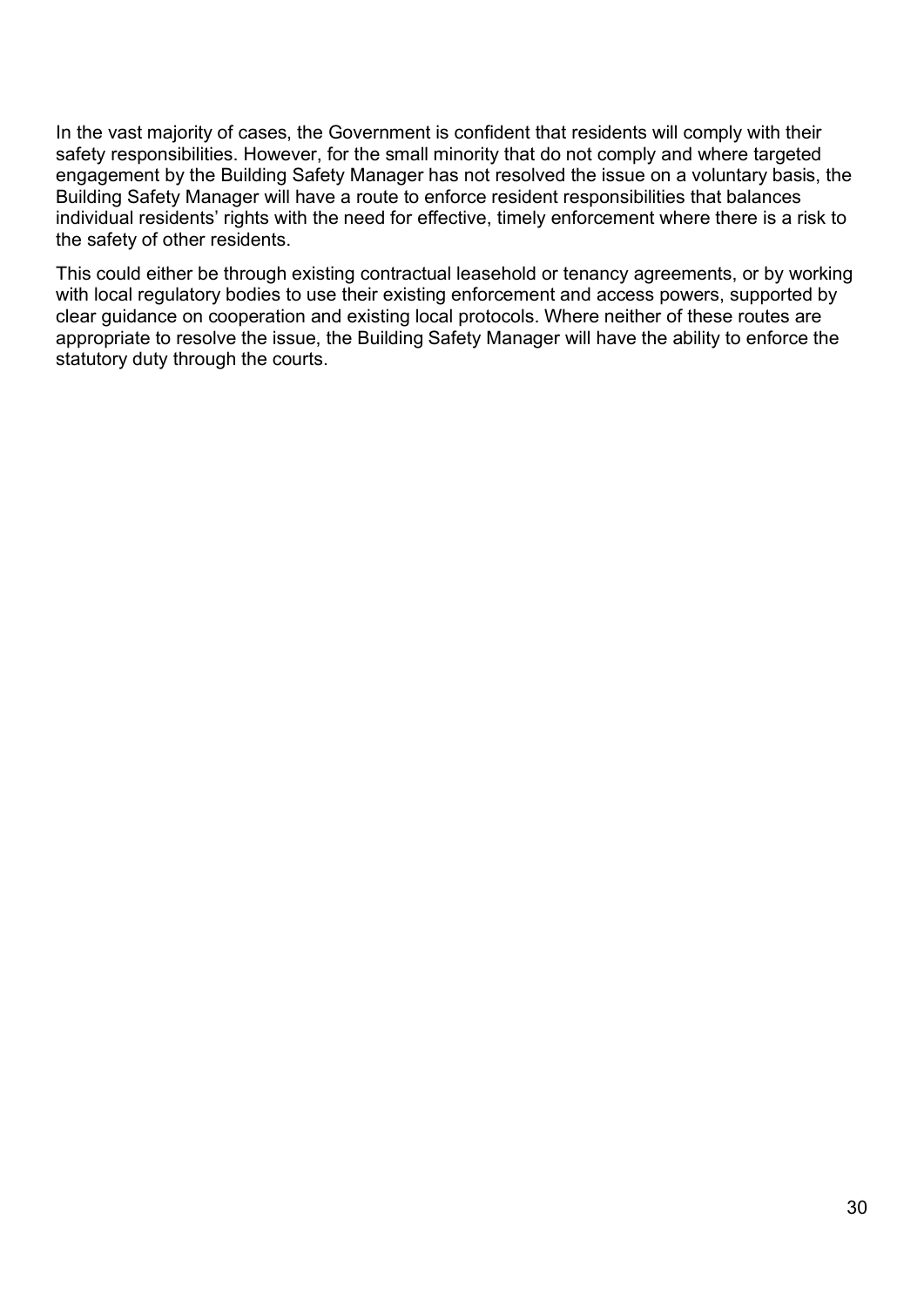# <span id="page-30-0"></span>6. Improving the safety of construction products: a new regulatory framework

*Refer to chapter 6 in the accompanying 'Economic assessment' document for an updated economic assessment for the known costs and benefits to date for proposals discussed in this chapter. Refer to chapter 7 in the accompanying 'Summary of responses' document for a summary of responses to the individual consultation questions discussed in this chapter.*

Construction products are used throughout the lifecycle of a building and have a critical impact on its safety.

### <span id="page-30-1"></span>Oversight of the construction products regulatory regime

To strengthen the oversight of the existing construction products regulatory regime, the Government will establish a new national Construction Products regulatory role, which will be responsible for:

- Market surveillance and oversight of local enforcement action, including maintaining a national complaints system and supporting local Trading Standards in dealing with complex cases;
- Enforcement action with manufacturers, where issues are judged to be national and/or significant; and
- Providing advice and support to the industry to improve compliance as well as providing technical advice to the Government.

The Government intends to expand the scope of the regulatory regime for construction products to cover more products, ensuring the safety of a wider range of construction products. We are also taking forward the development of standards of third-party certification, with the British Standards Institution, United Kingdom Accreditation Service and industry.

#### <span id="page-30-2"></span>Construction Products Standards Committee

In addition to the establishment of the national Construction Products regulatory role, the Government is implementing a wider programme of reforms across the construction products sector, including the establishment of a new Construction Products Standards Committee. The Construction Products Standards Committee will be comprised of technical experts and academics and it will advise the Secretary of State for Housing on whether voluntary industry standards for construction products should also become UK regulatory standards, a role currently undertaken by the European Commission. The Construction Products Standards Committee will also provide advice and recommendations on the conformity assessment process and product test standards. In particular the Construction Products Standards Committee will advise on: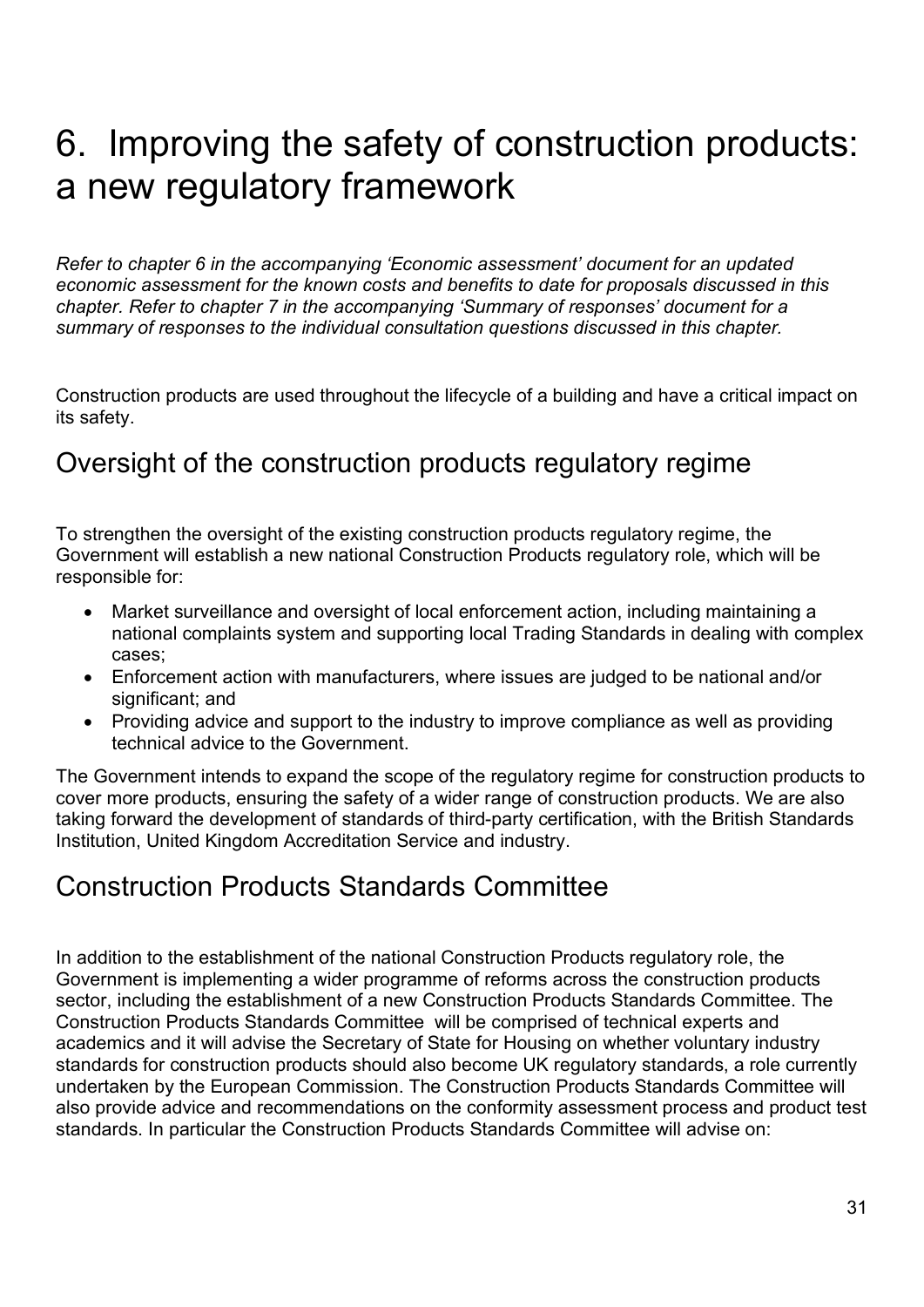- the assumptions and weaknesses within the current testing regime, including the effectiveness and accuracy of current tests;
- ways to improve the testing regime and new tests to address the weaknesses; and
- innovation in how construction products are tested.

The Government has engaged with key stakeholders to ensure the establishment of the Construction Products Standards Committee addresses some of the key issues on product standards identified by the Independent Review and in the Grenfell Tower Inquiry Phase One Report. Stakeholders have been supportive of these proposals and the first meeting of the Construction Products Standards Committee is expected to take place shortly.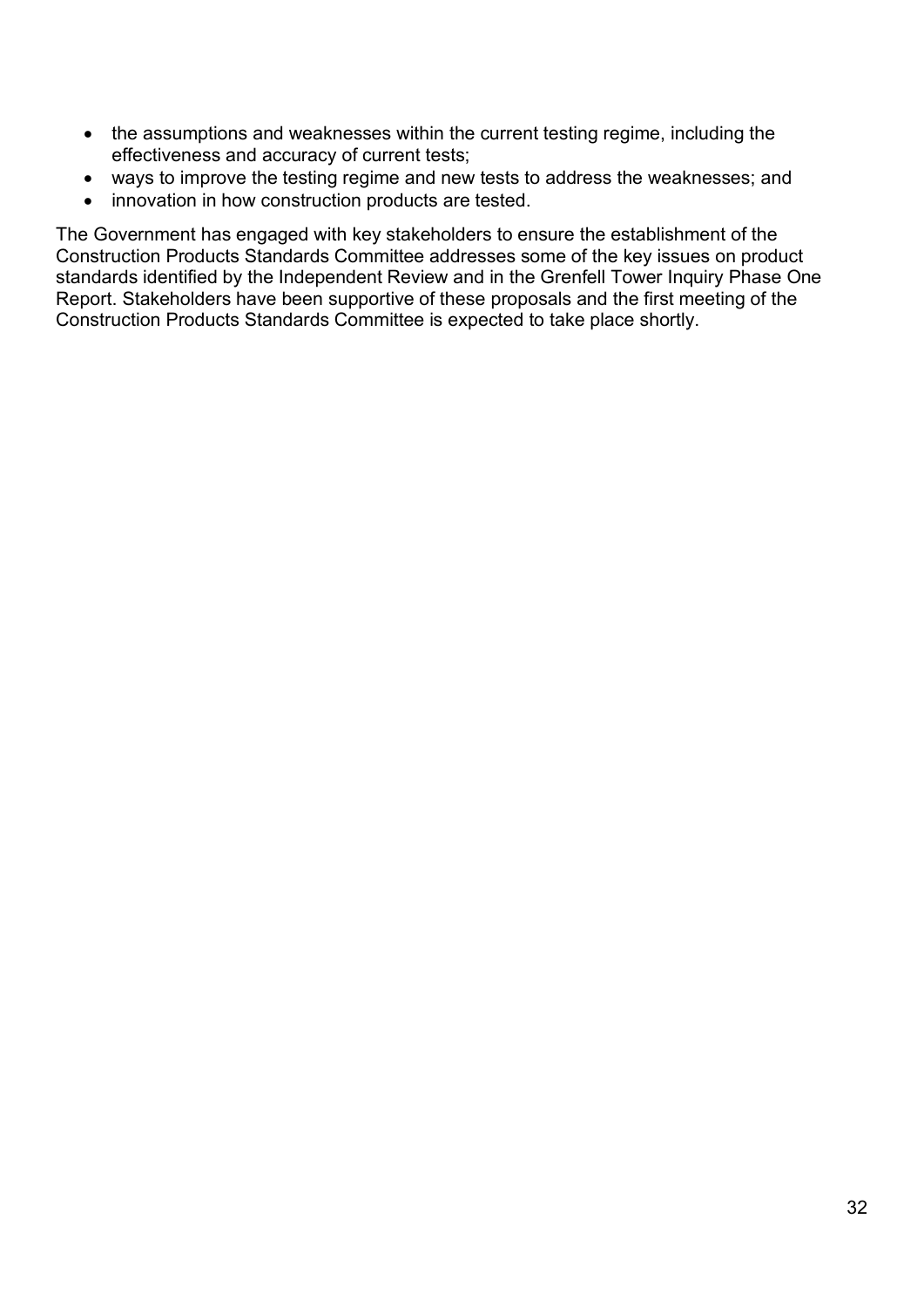## <span id="page-32-0"></span>7. Promoting competence: improving performance across industry and within building control

*Refer to chapters 5 and 7 in the accompanying 'Summary of responses' document for a summary of responses to the individual consultation questions discussed in this chapter.*

For the new building safety system to operate effectively, it will require the competence of those working in the building sector to be of a sufficient standard to give confidence to duty-holders, regulators and residents that they are able to carry out their job in a manner that will ensure quality, safety and compliance with building regulations. This requires a more coherent and consistent approach to assessing and assuring the competence of people across all disciplines working on buildings.

#### <span id="page-32-1"></span>Industry Competence

The industry-led Competence Steering Group, and its constituent working groups, has made significant progress towards this ambition, publishing its interim report in August 2019 for consultation with the built environment sector. The interim report proposed that relevant professional and trade bodies should increase competence within their own sectors through a number of key recommendations including designing sector-specific competence frameworks. It also proposed the creation of an overarching competence framework standard that would cover all professions and trades and would set out the benchmark competence requirements including the relevant core skills, knowledge, experience and behaviours, to be used to ensure consistency across the built environment sector.

The Competence Steering Group's final report, reflecting the comments received through their consultation, is expected to be published in due course. Noting the positive feedback about these proposals from respondents to the 'Building a Safer Future' consultation, the Government looks forward to the publication of the final report from the Competence Steering Group and will review the recommendations and underpinning detail on how the sector-specific and overarching competence framework standard will be implemented.

In the meantime, the Government is working with the British Standards Institution and industry to formalise and implement elements of this work. The British Standards Institution intends to establish a Strategy Group to advise on the creation of a suite of national standards, with supporting documents that will set out a common language and principles for competence requirements and provide a framework for the three critical roles of Principal Designer, Principal Contractor and Building Safety Manager. These national standards will be developed with industry and other stakeholders to enable consistency across independent assessment and third-party accreditation of individual schemes offered by qualifying bodies and industry associations. These new national standards will provide a bridge to the wider competence requirements being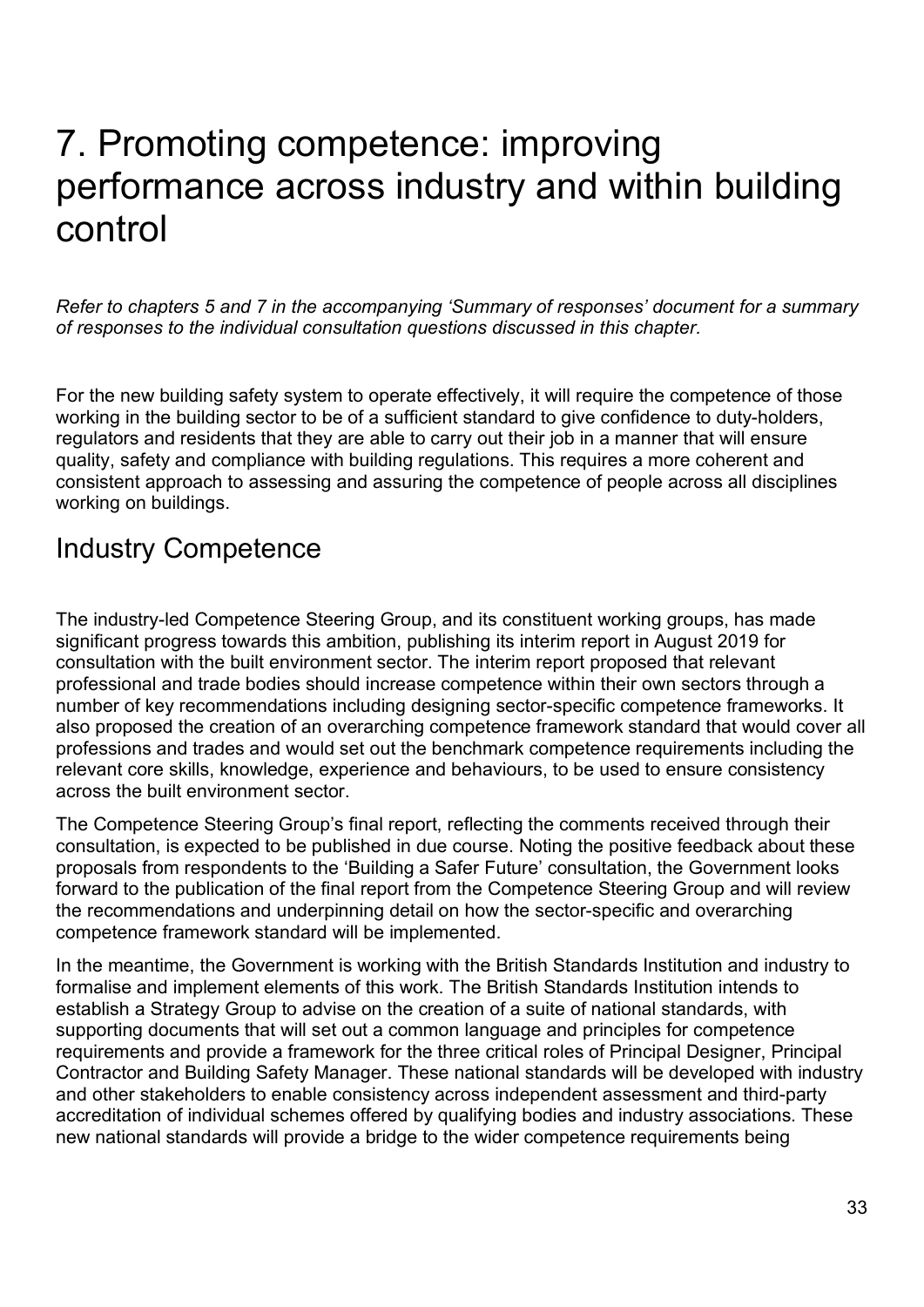developed for the improvement of skills, knowledge, experience and behaviours of the professional and tradespeople working in buildings.

To oversee the longer-term development of the competence frameworks the Building Safety Regulator will establish a new industry-led committee to continue the momentum of the industry work. This committee will drive improvements in levels of competence through a number of oversight and assurance functions, including:

- Filling gaps in the competence landscape by taking a collegiate approach to peer-reviewing and assessing sector-specific competence frameworks against the overarching standard;
- Providing a forum for bodies representing the range of disciplines in scope to work collaboratively to monitor, refresh and review individual competence frameworks and to drive competence more widely;
- Providing advice and guidance to assist clients, duty-holders and residents in determining whether those they have employed are competent and the criteria they should use to assess them;
- Signposting Committee recommended competence schemes or registers for those working on buildings in scope, operated by professional/trade or qualifying bodies;
- Providing guidance and signposting to industry to applicable legislation and standards relevant to buildings in scope, advising and promoting the integration of learning into continuous improvement cycles and through competence training; and
- Conducting independent analysis and research into the competence landscape across industry and identify competence and training gaps, making recommendations on how competence standards can be continuously improved across the industry.

The Government is also working with the Architects Registration Board to assess how architects maintain and enhance their competence throughout their career.

The Building Safety Regulator may also play a role in assuring that the Clients have suitable management systems in place to ensure that the Principal Designer, Principal Contractor and Building Safety Manager working in buildings within scope of the more stringent regulatory regime have the necessary competence requirements and the skills, knowledge, experience and behaviours for the work they are engaged to undertake.

## <span id="page-33-0"></span>Building Control Competence

The Building Safety Regulator will ensure that the regulatory teams overseeing the buildings in scope of the more stringent regulatory regime are competent to perform their roles.

The Building Safety Regulator will be responsible for oversight of the competence and performance of building control professionals and the building control bodies in which they work, taking a wider view of the professionalism and culture that needs to support building safety in all classes of work, not just in-scope buildings.

We intend to create a unified professional structure for building control covering both local authority staff and Approved Inspectors. This will take into account the lifetime view of recruitment and the acquisition and maintenance of competence throughout an individual's career. In line with suggestions by respondents to the consultation, there will be a single body overseeing both public and private sector building control. This body will either be the Building Safety Regulator itself or a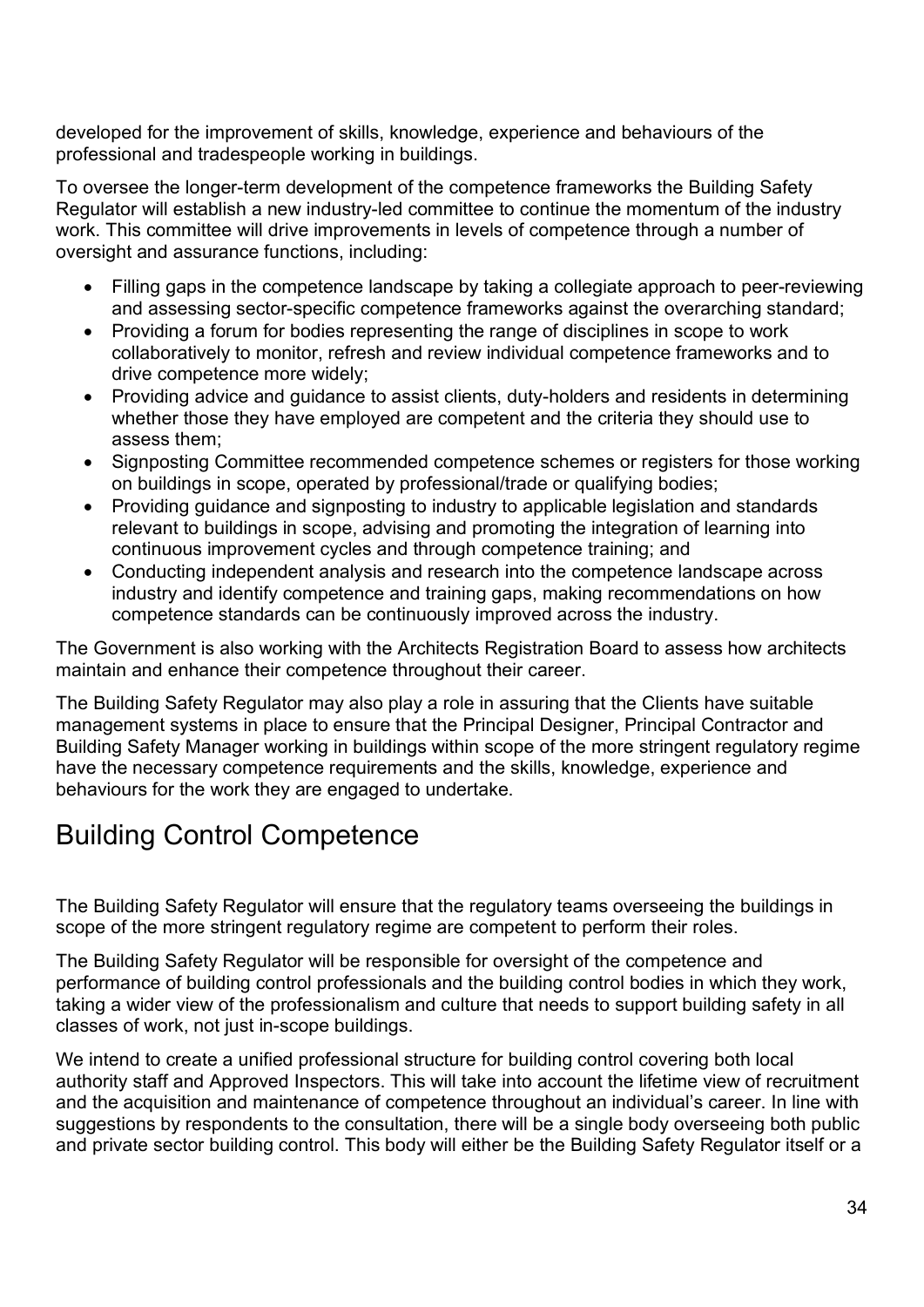body to which the Building Safety Regulator gives the task of performing this function on its behalf, based on a framework set by the Building Safety Regulator.

The professional structure would be designed to increase regulatory standards across the sector under a single robust set of standards for competence. It would enable greater collaboration and knowledge-sharing across a profession that is currently separated into private and public sector branches and establish clearer career paths – helping to address entry hurdles and retention issues to increase capacity. There will be a responsibility to promote building control competence and to deliver a strategy to improve this over time.

The Government intends to provide the legislative framework for this profession through the Bill and expects that practical details about the administration of the profession would be developed by the Building Safety Regulator or a designated body in discussion with building control professionals, bodies and their representatives. The Department will continue to explore how Competent Person Schemes will work for buildings in scope under the supervision of the Building Safety Regulator, as recommended in the Independent Review.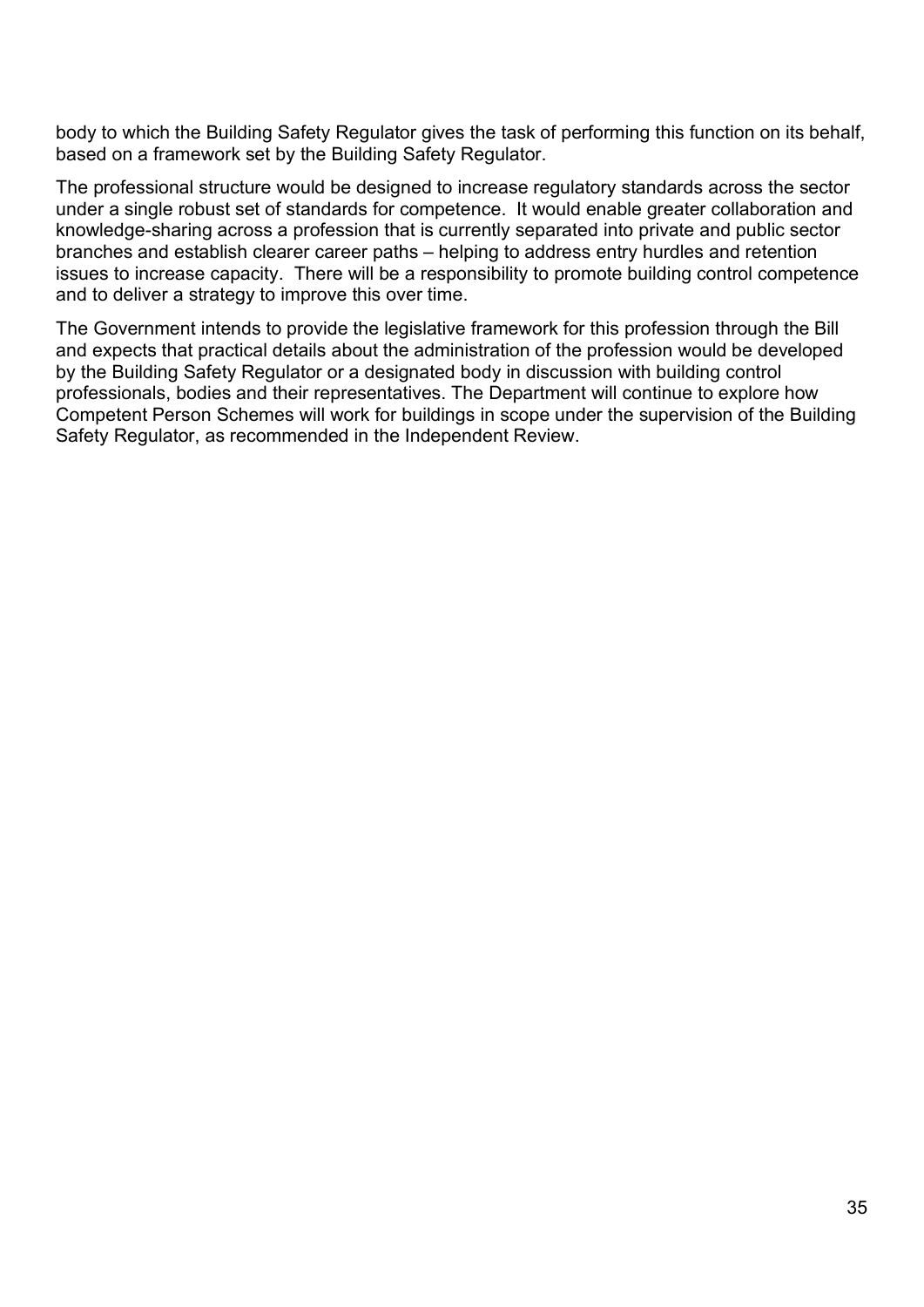# <span id="page-35-0"></span>8. A robust environment of compliance and deterrence: ensuring the reforms are delivered

*Refer to chapter 7 in the accompanying 'Economic assessment' document for an updated economic assessment for the known costs and benefits to date for proposals discussed in this chapter. Refer to chapter 9 in the accompanying 'Summary of responses' document for a summary of responses to the individual consultation questions discussed in this chapter.*

Since the tragedy of the fire at Grenfell Tower, the Government has seen many parts of the sector step up and take responsibility for reforming the building safety system. However, we know that, to avoid falling into the traps that led to the shortfalls identified in the Independent Review, the new system will require credible and effective enforcement and sanction powers. The Building Safety Regulator will have greater powers and more opportunities to intervene under the new regime.

#### <span id="page-35-1"></span>Incentivising the right behaviour

The introduction of Gateways during the design and construction phase of buildings in scope will incentivise duty-holders to consider all aspects of the building regulations, and particularly fire and structural safety, at the earliest opportunity. That is because each Gateway point will provide a hard stop against developments progressing if the Building Safety Regulator is not satisfied with the design or construction of a building or the proposals for managing risks to its fire and structural safety. Where work has taken place that contravenes requirements the regulator will be able to take compliance action as described in the next section.

During occupation, the ongoing obligation on the Accountable Person to understand and manage fire and structural safety risks under the new safety case regime will require them to ensure the continuous monitoring and management of risks as they arise. Residents will be incentivised to consider how their actions could impact on the overall fire and structural safety of their building through the provision of information and a duty to comply with the Building Safety Manager in the discharge of their duties.

#### <span id="page-35-2"></span>Enforcement and Sanctions

Where a collaborative approach fails to achieve the desired outcome, or where the Building Safety Regulator determines that a breach warrants more serious or timely action, it will intervene to secure compliance. As described in the consultation, in the first instance, this will normally be through the issuing of informal advice; if this fails to lead to an acceptable level of safety, the Building Safety Regulator will be able to issue 'stop', 'compliance' or 'improvement' notices. These notices will require action to be taken to correct problems; failure to respond to an improvement notice may lead to the regulator issuing a stop notice, requiring some or all work on site to cease; in addition, breach of any of these notices will be a criminal offence.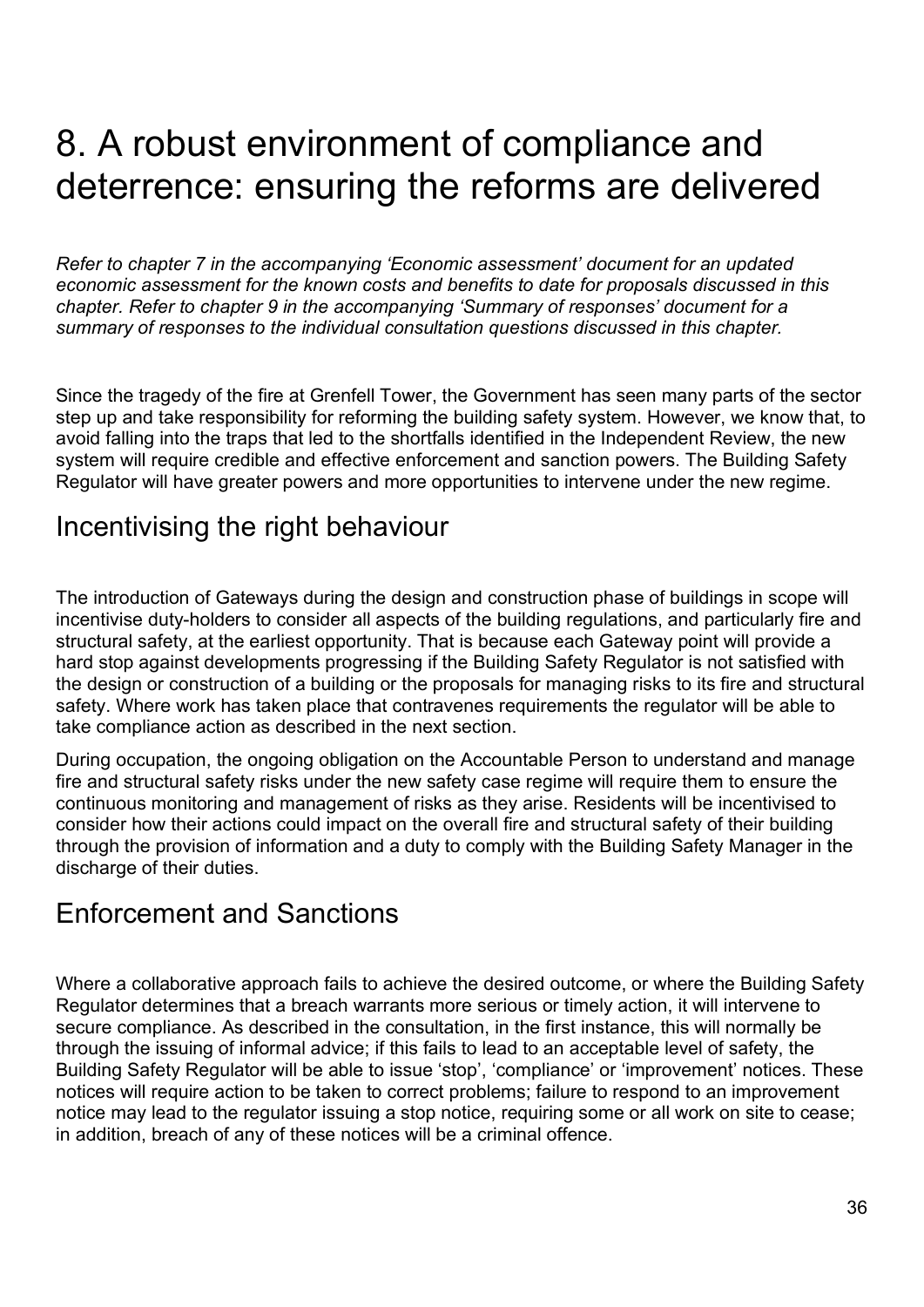If the notices also fail to achieve compliance, the Building Safety Regulator will have the power to take other enforcement action against the duty-holders. The Building Safety Regulator will have a range of tools available, including reviewing the Building Registration Certificate, which could ultimately lead to revocation and, where appropriate, the ability to prosecute duty-holders and/or the Accountable Person as appropriate, potentially leading to an unlimited fine.

The sanctions should reflect the degree to which fire or structural safety has been compromised. They will also reflect the need to deter non-compliance effectively – as the Independent Review set out, penalties must "…ensure that duty-holder compliance with the legal requirements is far more straightforward and cost-effective than non-compliance." For example, a stop notice, preventing further work on a site until safety issues are addressed, will be likely to cost developers many thousands of pounds per day on a large development – making short cuts to save a relatively small amount of money essentially futile.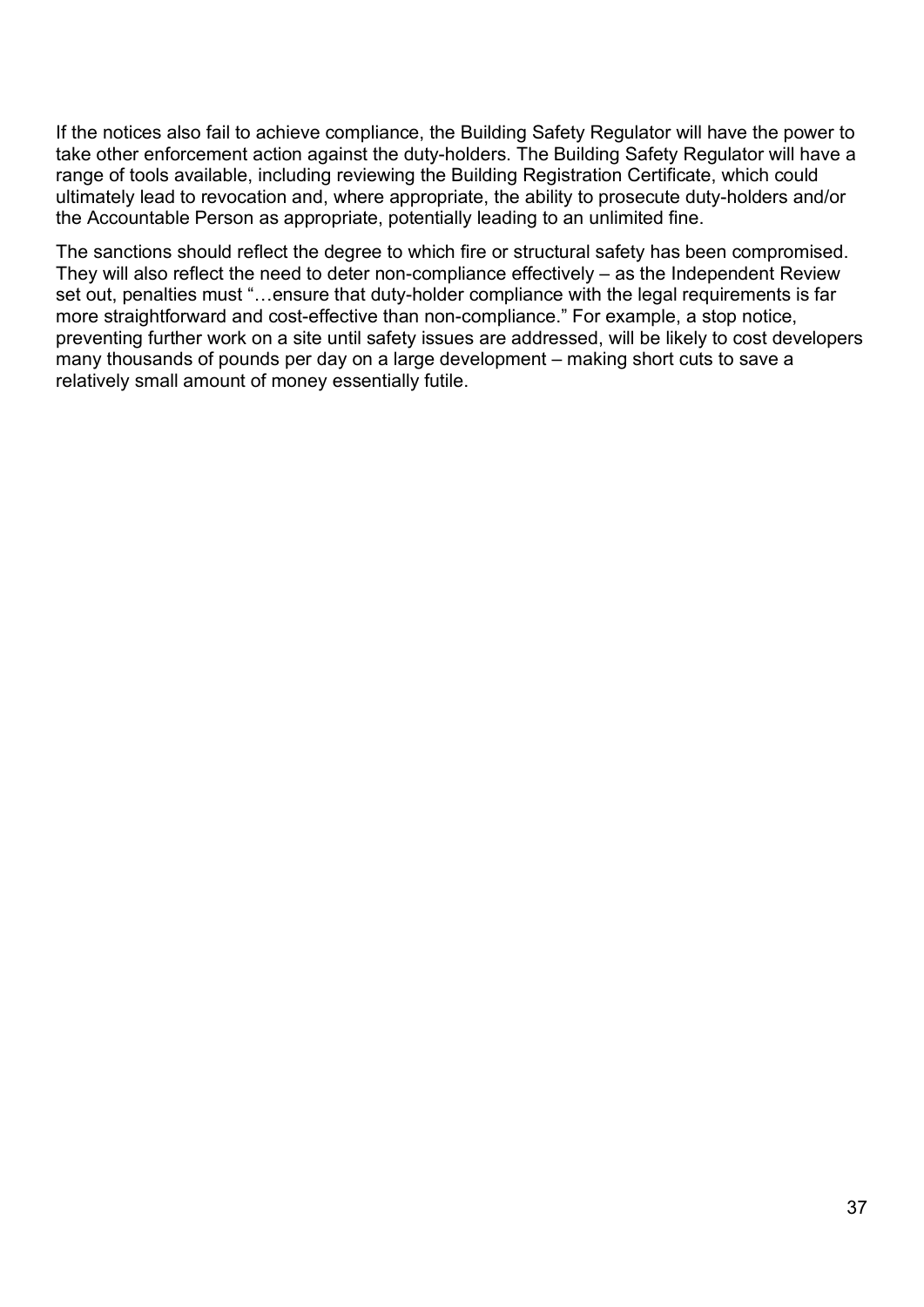## <span id="page-37-0"></span>9. Interacting with existing regulatory regimes: a complementary framework

Responses to the consultation raised concerns about the interaction between enforcement under the Housing Act 2004, following a Housing Health and Safety Rating System assessment, and the Fire Safety Order in multi-occupied residential buildings. Respondents were keen that the interaction between the requirements relating to fire safety were made clear. There were also concerns about how the new regime would fit alongside the existing regimes and concerns that local authorities could potentially be notified of building issues via three separate regulatory functions.

The Government intends to address this interaction and make sure that there is clear guidance about the applications of each regime – in multi-occupied residential buildings – and that there are effective local agreements in place between the regulators on how the regimes will be enforced and how intelligence is shared to ensure that residents feel, and are, safe in their homes. For example, the review of the Housing Health and Safety Rating System will make the system more accessible to all groups, including local authorities and Fire & Rescue Services, who respectively enforce both the Housing Act 2004 and the Fire Safety Order. A follow up consultation on proposals for the Fire Safety Order is also planned for spring 2020.

The new regulatory framework will supplement the existing requirements that are already placed on multi-occupied residential buildings under the Fire Safety Order and alongside the enforcement powers local authorities have under the Housing Act 2004. Alongside the new regime, both existing regimes will continue to play a role in managing the overall safety in multi-occupied residential buildings and ensuring that residents have a route of escalation should they have concerns about their safety.

The Fire Safety Order came into force in October 2006 and brought the common parts of multioccupied residential buildings within the scope of mainstream fire safety legislation for the first time. The Accountable Person may be the responsible person under the Fire Safety Order, but it will be on the relevant duty-holder to demonstrate that their actions have met both the requirements of the new regime and the existing Fire Safety Order requirements. Where a building is mixed-used, the Government will introduce duties of cooperation between the responsible person(s) under the Fire Safety Order and the Accountable Person(s) under the new regime in order to ensure that the building as a whole is effectively managed.

The Housing Health and Safety Rating System is a risk-based evaluation tool used by local authorities to identify and protect against potential risks and hazards to health and safety from any deficiencies identified in homes. It was introduced under the Housing Act 2004 and applies to residential properties in England and Wales. The Housing Health and Safety Rating System assesses 29 housing hazards and the effect that each may have on the health and safety of current or future occupants of the property. The more stringent regulatory regime will sit alongside the enforcement powers local authorities have under this legislation. If a local authority identifies a hazard that is at a serious 'category one' level, including in relation to fire or structural safety, it has a legal duty to act. The Government expects that the local authority will also alert the Building Safety Regulator at the same time as taking the necessary action.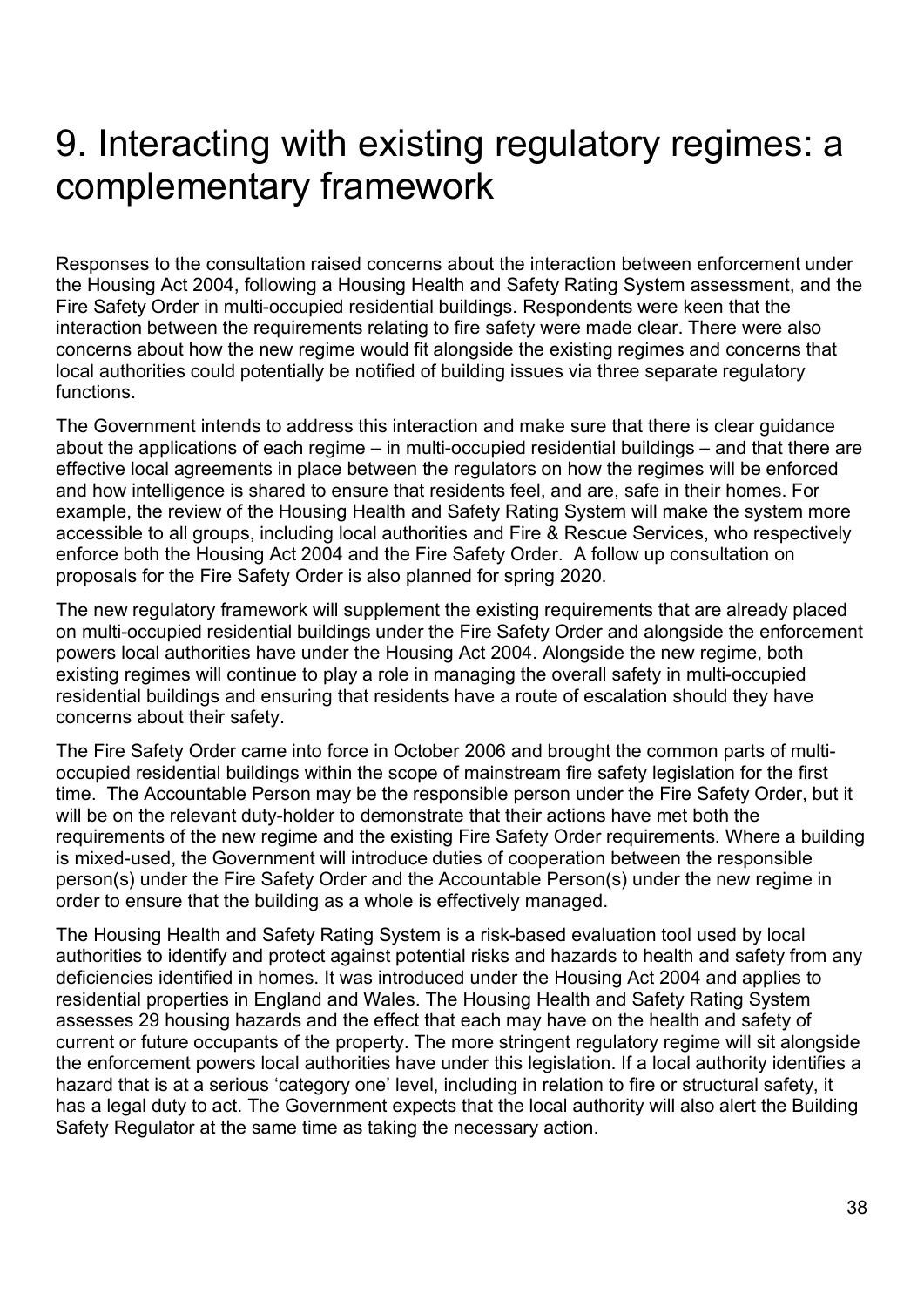As the Housing Act 2004 allows local authorities to take action in respect of 29 specified hazards, going wider than just fire and structural safety, it is important local authority enforcement continues alongside the new regulatory framework. A Housing Health and Safety Rating System assessment is a snapshot of hazards caused by deficiencies in a home and local authority enforcement can be the quickest and most efficient way of safely remedying these hazards. The Government is undertaking a review of the Housing Health and Safety Rating System to bring it up to date, make it more accessible to different audiences and a better tool for local authorities. We will take this opportunity to ensure it aligns with and works effectively alongside the Fire Safety Order and the more stringent regulatory regime.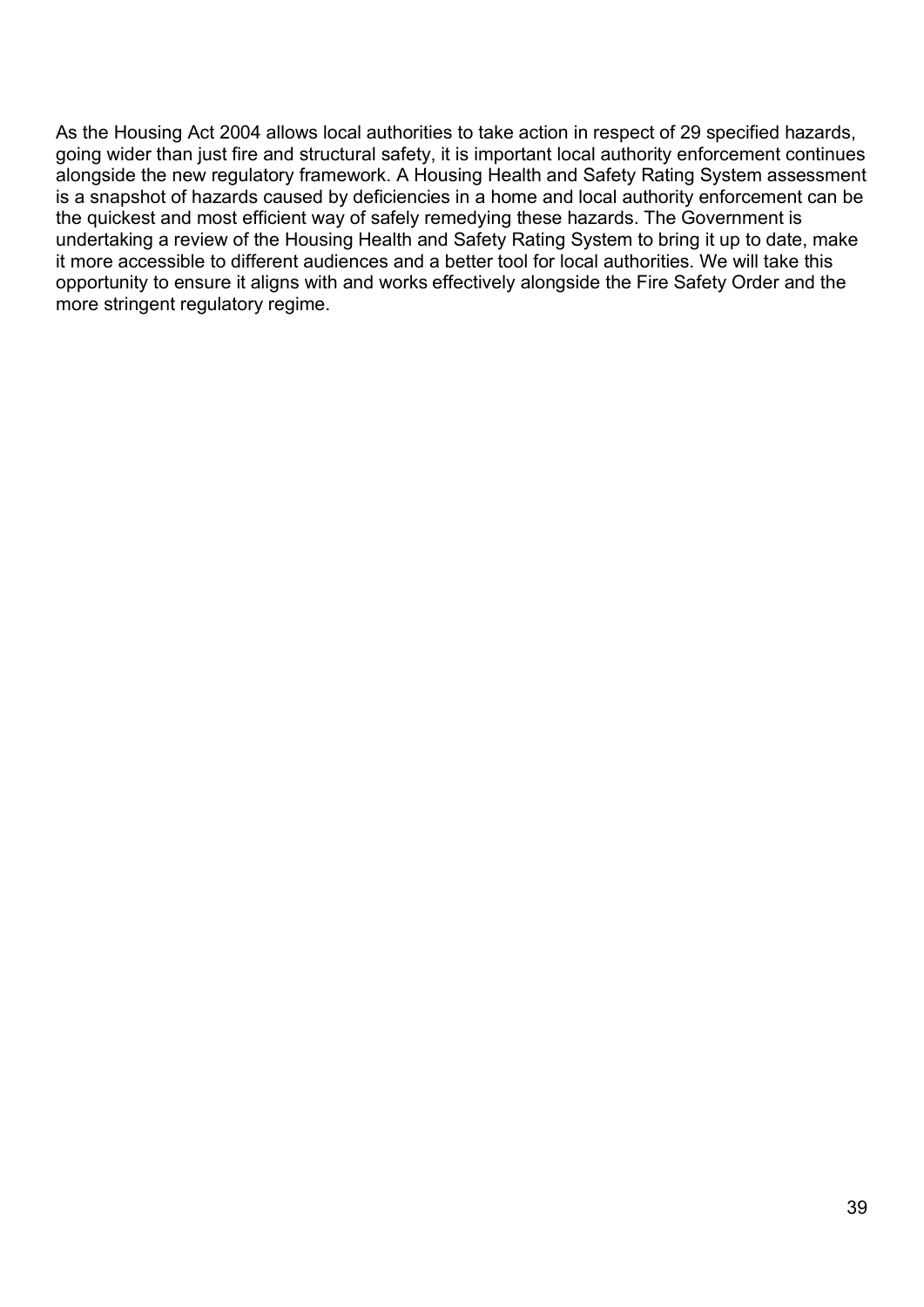# <span id="page-39-0"></span>10. Improving the whole system: wider measures on building safety

Alongside the more stringent regulatory regime the Government is committed to a fundamental reform of the wider building safety system. We are delivering this ambition through a number of legislative and non-legislative measures.

## <span id="page-39-1"></span>Fire Safety Bill

The Home Office's Fire Safety Bill, introduced in Parliament on 19 March 2020, will put beyond doubt that building owners and managers of all multi-occupied residential buildings must assess the risks from external walls (including cladding and balconies) and front entrance doors under the Regulatory Reform (Fire Safety) Order 2005. The Bill will also affirm that Fire and Rescue Authorities have the relevant enforcement powers to hold building owners and managers to account, supplementing the local authority enforcement route. It will also provide a firm foundation for the implementation of the relevant recommendations of the Grenfell Tower Public Inquiry Phase 1 Report requiring law changes.

## <span id="page-39-2"></span>Testing of non-ACM cladding systems

On advice on the Independent Expert Advisory Panel we commissioned research into the burning behaviour of a range of non-ACM materials. This has significantly improved our understanding of the burning behaviour of other materials. The tests, including on different types of High-Pressure Laminate (HPL) and on timber cladding show that none of the materials tested behaved in the same way as the worst performing ACM (ACM PE). Nonetheless, the Government's position is that any unsafe cladding material must be removed.

## <span id="page-39-3"></span>Updates to Approved Document B

Following the Government's consultation on Approved Document B, we will publish an update to Approved Document B that will include increased fire safety measures in high rise flats. This will include measures requiring sprinkler systems and introducing the provision of wayfinding signage in all new high rise flats over 11 metres tall. The Government also consulted on a requirement for evacuation alert systems and is working with the National Fire Chiefs Council on a series of tests of new technology in this area, with a view to including guidance in a later update to Approved Document B.

The Government has published a plan for the full technical review of Approved Document B and is now beginning to commission the required research for this crucial fundamental review.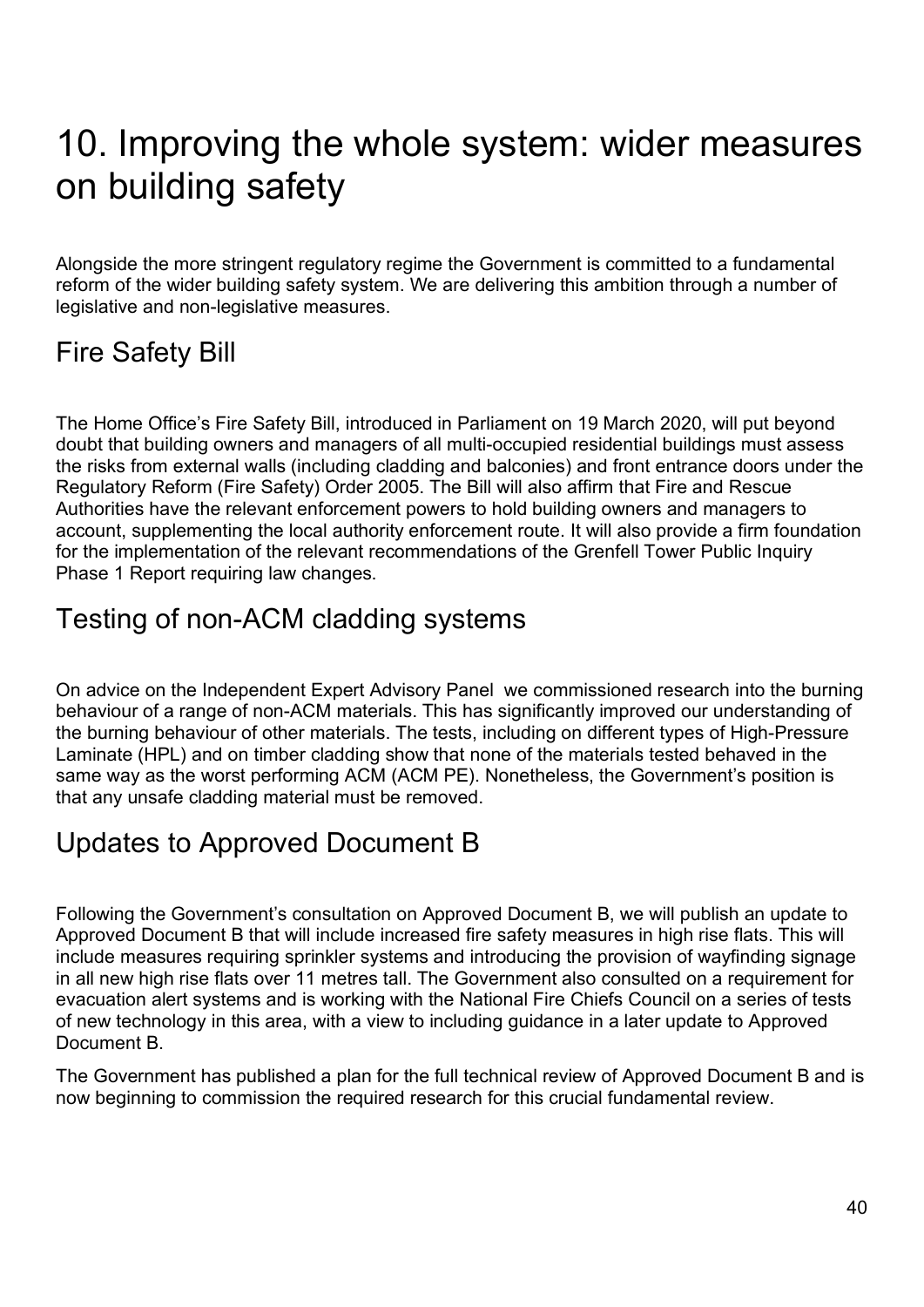## <span id="page-40-0"></span>Wider changes to the Building Act

The 'Building a Safer Future' consultation focussed on how the Government intended to implement the recommendations of the Independent Review. However, we want to improve the whole building regulations' system, not just for those buildings in scope of the more stringent regime. Dame Judith recognised that over time some of her reforms could be applied more widely and there was strong support for extending our proposals for a new duty-holder regime to cover all building work on all types of building. Therefore, as well as legislating for the reforms set out in this document, the Government will also be looking to use the Building Safety Bill to make improvements to other parts of the legislation where this will further our objectives of improving building safety; make the legislation clearer and more understandable; and so, strengthen compliance and help enforcement.

## <span id="page-40-1"></span>Procurement

The Government recognises the key role procurement plays in ensuring safety of buildings, agreeing with the Independent Review that said, "the procurement process kick-starts the behaviours that we then see throughout the design, construction, occupation and maintenance". Fire and structural safety issues can be exacerbated by poor procurement, including poorly designed tender specifications and processes, eleventh hour contractor appointments, lack of appropriate engagement with the supply chain and contract forms which prioritise low-cost solutions at the expense of building safety. These practices can result in poor value for money and poor building safety outcomes.

The Government believes that collaborative procurement approaches can help to mitigate some of the poor behaviours identified above. Previous work by the government including the Government Construction Strategy 2016-2020 and the Trial Projects Delivery Group provide both the case and evidence for implementation of collaborative procurement methods. The Ministry of Housing, Communities and Local Government will build on work already undertaken to develop practical guidance for the implementation of collaborative procurement methods for the procurement of buildings in scope. This work is overseen by a Procurement Advisory Group comprising procurement experts from industry, professional associations, government and the legal profession.

The Government recognises that it has a key role to play, both as a client and in establishing and maintaining construction frameworks used by housing associations and the wider public sector. The Crown Commercial Service has now appointed suppliers onto its new alliance construction framework called 'Construction Works and Associated Services'. This framework is available to all public sector organisations and has a Lot specifically for multi-occupied residential buildings (Lot 7), designed and included for Building a Safer Future in mind.

Lot 7 provides an opportunity to implement Dame Judith Hackitt's recommendations ahead of new legislation. The framework already includes provisions that allow the detailed performance measures and specifications to be developed in conjunction with framework clients and suppliers. The Crown Commercial Service and the Ministry of Housing, Communities and Local Government are therefore currently working closely together to develop these detailed requirements, based on the Independent Review recommendations, which will ensure framework clients and suppliers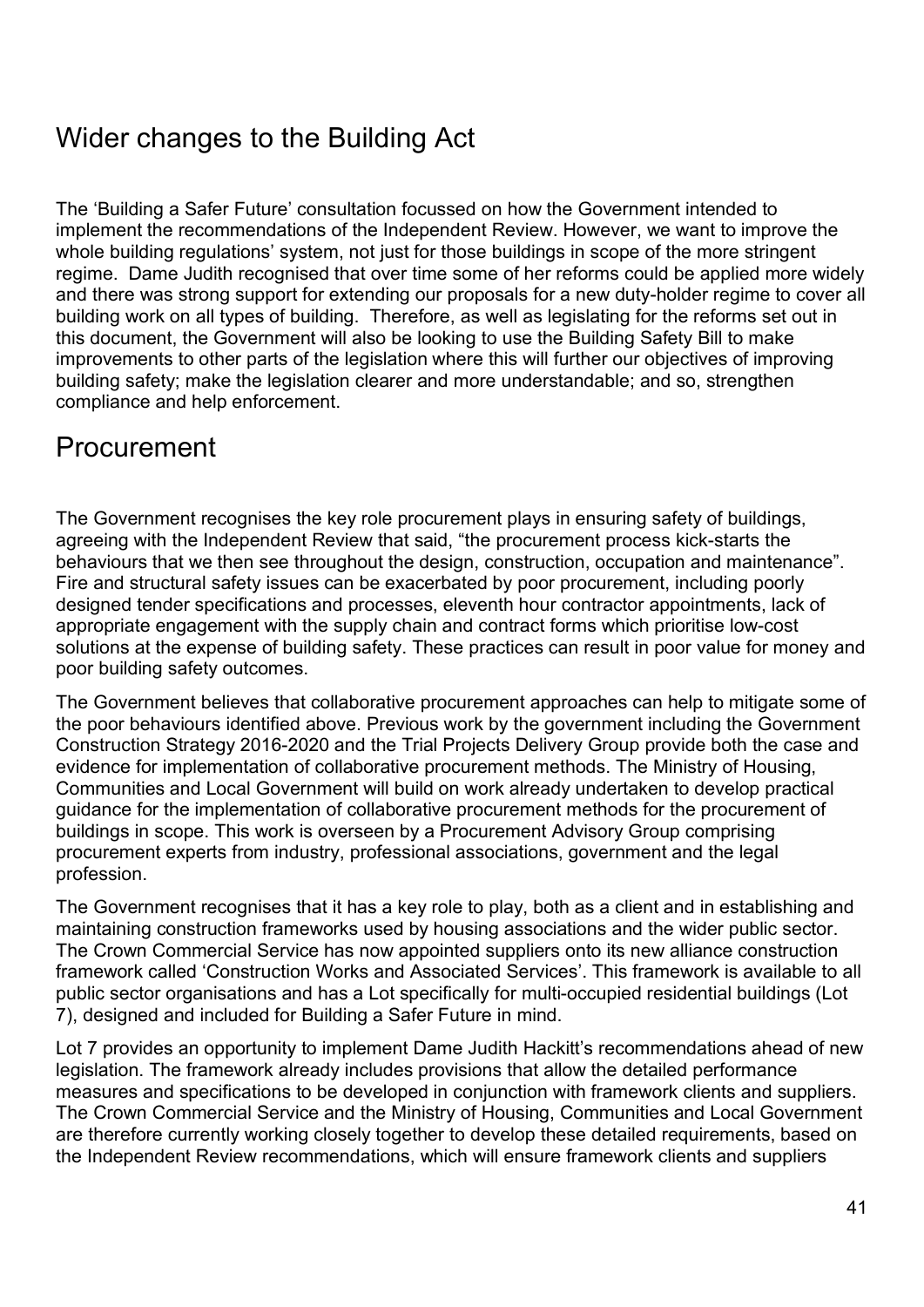deliver safe buildings. The framework arrangements will also allow the Crown Commercial Service and the Ministry of Housing, Communities and Local Government to work with suppliers to understand the pipeline of public sector high rise-residential projects in order to better target the improvement of sector capability and capacity.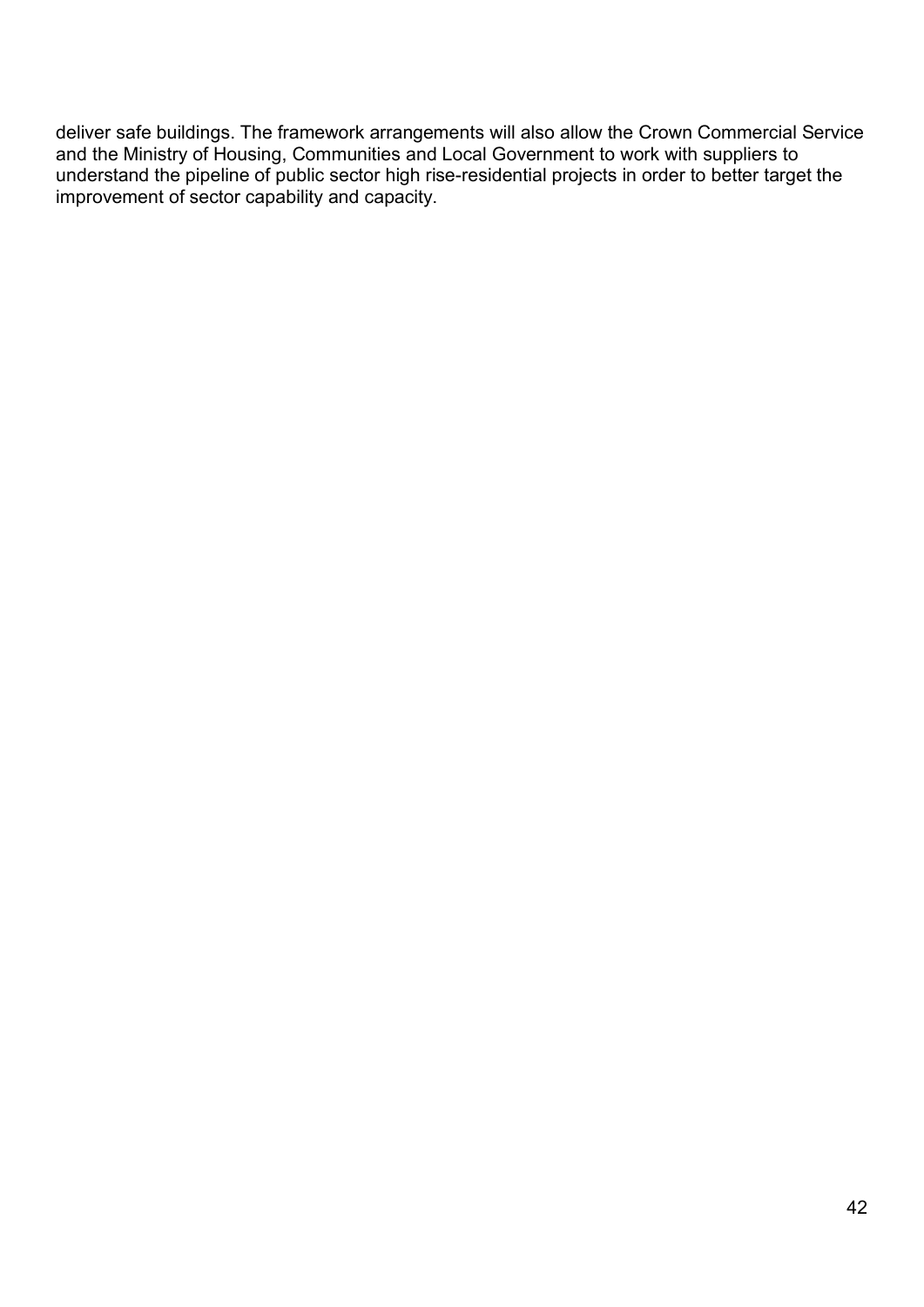# <span id="page-42-0"></span>11. Glossary of terms used

Terms used are provided for the purposes of this consultation response only.

| <b>Accountable Person</b>                                | The duty-holder during a building's occupation.                                                                                                                                                                                                                                                                                                                                                                                                                              |
|----------------------------------------------------------|------------------------------------------------------------------------------------------------------------------------------------------------------------------------------------------------------------------------------------------------------------------------------------------------------------------------------------------------------------------------------------------------------------------------------------------------------------------------------|
| <b>Approved Document</b>                                 | Guidance approved and issued under section 6 of the Building<br>Act 1984 to provide practical guidance on ways to comply with<br>the requirements in the Building Regulations 2010.                                                                                                                                                                                                                                                                                          |
| <b>Approved Document B</b>                               | Guidance on ways to comply with the fire safety requirements<br>in Part B of Schedule 1 to the Building Regulations 2010                                                                                                                                                                                                                                                                                                                                                     |
| <b>Approved Inspector</b>                                | A person approved under section 49 of the Building Act 1984<br>to carry out building control functions as an alternative to local<br>authority building control.                                                                                                                                                                                                                                                                                                             |
| <b>Building control</b>                                  | A statutory process of ensuring that building work complies<br>with building regulations' requirements including by assessing<br>plans for building work and building work on site.                                                                                                                                                                                                                                                                                          |
| <b>Building control bodies</b>                           | A local authority or an Approved Inspector who assesses<br>compliance with Building Regulations' requirements.                                                                                                                                                                                                                                                                                                                                                               |
| <b>Building Regulations</b><br><b>Advisory Committee</b> | The Committee (appointed under section 14 of the Building Act<br>1984) which advises the Secretary of State in England on<br>proposals to make or change building regulations and the<br>system in which they operate. The Committee also provides<br>expert advice to the Secretary of State on related matters such<br>as the health and safety, welfare and convenience of people in<br>and around buildings; energy conservation and the<br>sustainability of buildings. |
| <b>Building Safety</b>                                   | 'Building Safety' refers to fire safety and structural safety of<br>buildings. This may also apply to other disciplines such as<br>electrical and gas safety, where these could impact the fire<br>safety of the building.                                                                                                                                                                                                                                                   |
| <b>Building Safety Charter</b>                           | Voluntary Charter which was established by the Early Adopters<br>Group with the support of the Ministry of Housing,<br>Communities and Local Government, with the vision of<br>creating "An industry committed to putting people's safety first."                                                                                                                                                                                                                            |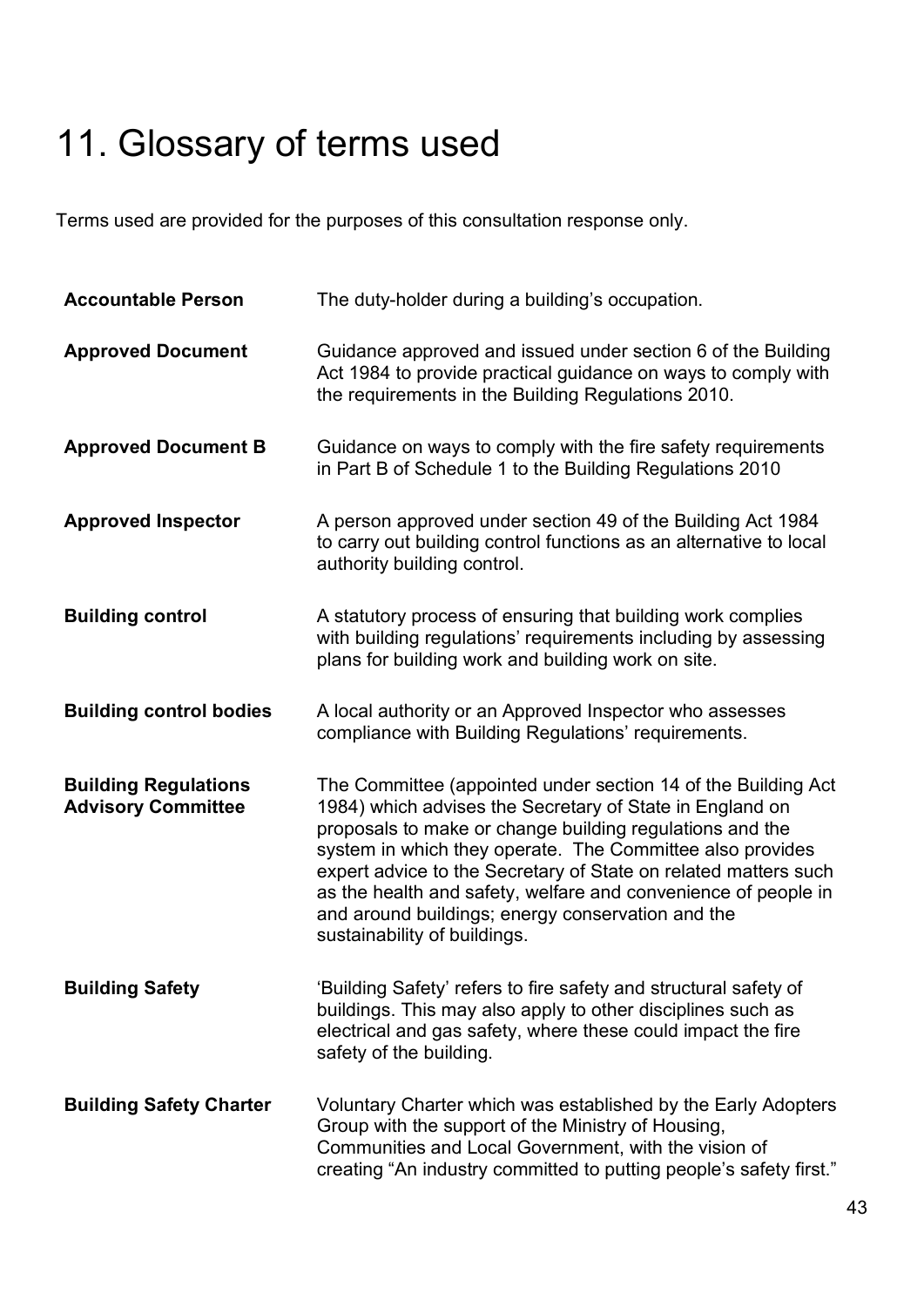|                                                                   | The Building Safety Charter is in the process of being<br>established and rolled out across the industry with the<br>Considerate Constructors Scheme as the appointed<br>administrative partner. The Charter, which is intended to<br>support and align with the Building Safety Regulator, focusses<br>on putting safety first through independent verification and<br>benchmarking; driving cultural and behavioural change;<br>sharing and promoting best and better practice, increasing<br>public reassurance and trust mainly through providing an<br>independent public portal for engagement, and, contributing to<br>the creation of safer buildings. |
|-------------------------------------------------------------------|----------------------------------------------------------------------------------------------------------------------------------------------------------------------------------------------------------------------------------------------------------------------------------------------------------------------------------------------------------------------------------------------------------------------------------------------------------------------------------------------------------------------------------------------------------------------------------------------------------------------------------------------------------------|
| <b>Building Safety Manager</b>                                    | Named by the Accountable Person, the Building Safety<br>Manager will support the Accountable Person by carrying out<br>the day to day functions of ensuring that the building is safely<br>managed and promote the openness, trust and collaboration<br>with residents fundamental to keeping buildings safe                                                                                                                                                                                                                                                                                                                                                   |
| <b>Common parts</b>                                               | Those parts of domestic properties (such as a block of flats)<br>which are used in common by the occupants of more than one<br>flat (such as the corridors and fire-escape routes).                                                                                                                                                                                                                                                                                                                                                                                                                                                                            |
| Compartmentation                                                  | The sub-division of a building into parts to prevent the spread<br>of fire to or from another part of the same building or an<br>adjoining building. For example, compartment walls and floors<br>with a rated period of fire resistance are provided to separate<br>individual flats.                                                                                                                                                                                                                                                                                                                                                                         |
| <b>Competence Steering</b><br><b>Group</b>                        | An industry-led group established to develop proposals for<br>oversight of competence and increased competence in key<br>disciplines across design, construction, inspection,<br>maintenance and management of buildings                                                                                                                                                                                                                                                                                                                                                                                                                                       |
| <b>Construction control plan</b>                                  | One of the core information products that duty-holders must<br>produce in the design and construction phase. Produced by<br>the principal contractor, it describes how building safety and<br>Building Regulations compliance will be maintained during the<br>construction phase and how change will be controlled and<br>recorded.                                                                                                                                                                                                                                                                                                                           |
| <b>Construction (Design and</b><br><b>Management) Regulations</b> | The Construction (Design & Management) Regulations 2015.<br>The main set of regulations for managing the health, safety<br>and welfare of construction projects.                                                                                                                                                                                                                                                                                                                                                                                                                                                                                               |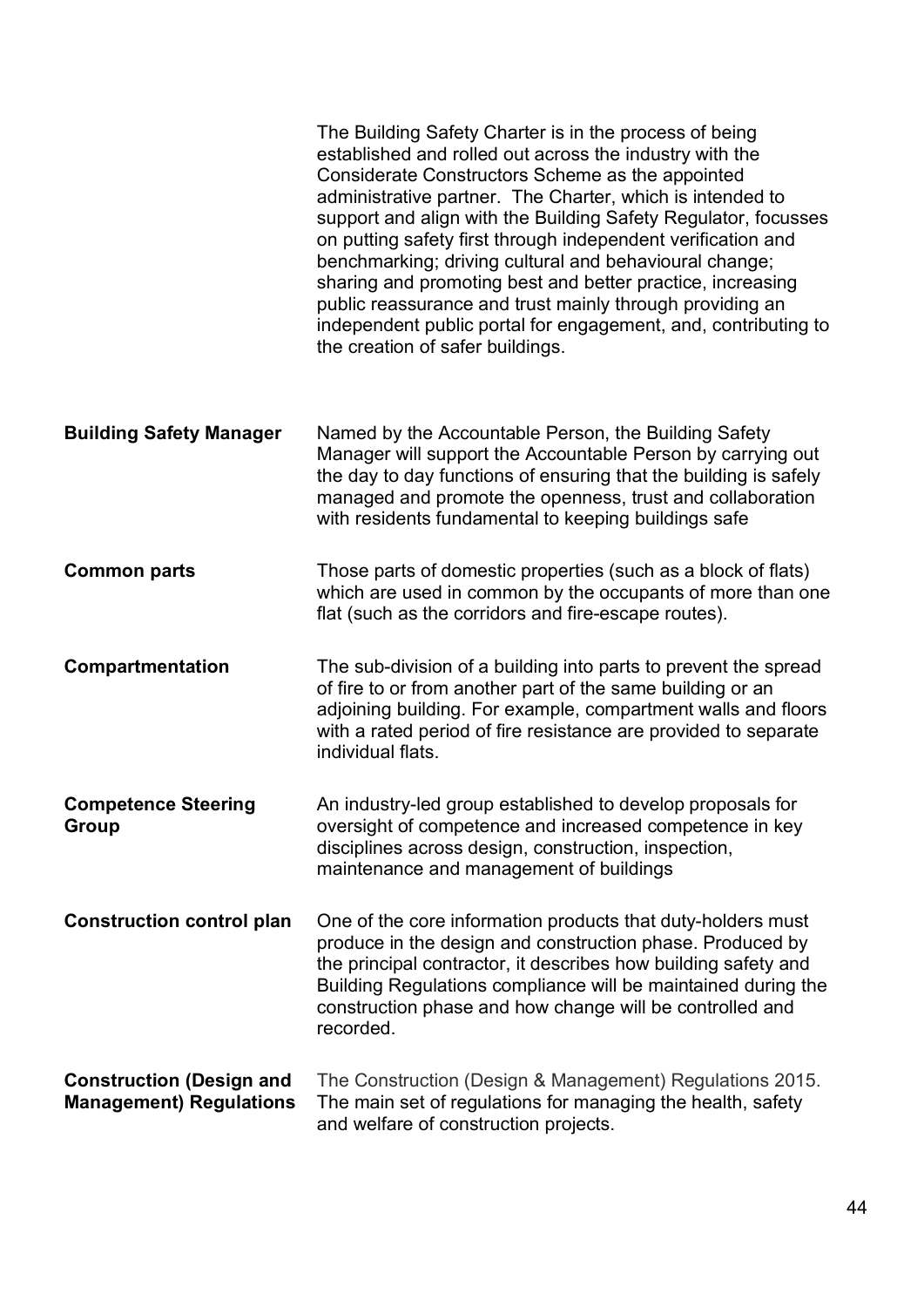| <b>Duty-holders</b>                        | The key roles (whether fulfilled by individuals or organisations)<br>that are assigned specific responsibilities at particular phases<br>of the building life cycle.                                                                                                                                                                                                                                                                                                                                                                                                                     |
|--------------------------------------------|------------------------------------------------------------------------------------------------------------------------------------------------------------------------------------------------------------------------------------------------------------------------------------------------------------------------------------------------------------------------------------------------------------------------------------------------------------------------------------------------------------------------------------------------------------------------------------------|
| <b>Fire and Emergency File</b>             | One of the core information products that duty-holders will be<br>required to produce during the design and construction phase.<br>This builds upon the fire statement produced at gateway one<br>(where produced) and sets out the key building safety<br>information. The file will then be updated and ultimately passed<br>across to the person accountable for safety during the<br>occupation phase                                                                                                                                                                                |
| Fire risk assessment                       | A fire risk assessment is an organised and methodical look at<br>the premises, the activities carried on there and the likelihood<br>that a fire could start and cause harm to those in and around<br>the premises. Under the Fire Safety Order, the aims of the fire<br>risk assessments are to identify the fire hazards, to reduce the<br>risk of those hazards causing harm to as low as reasonably<br>practicable and to decide what physical fire precautions and<br>management arrangements are necessary to ensure the safety<br>of people in the premises if a fire does start. |
| <b>Early Adopters Group</b>                | Construction firms and housing associations that are piloting<br>key elements of the new regulatory regime. Willmott Dixon,<br>Wates, L&Q, Salix Homes, Peabody, United Living, Barratt and<br>Kier are working with government to provide insight on and trial<br>new ways of working, and assess benefits in the buildings they<br>are constructing or managing                                                                                                                                                                                                                        |
| <b>Gateway Points</b>                      | Three key stages in the building lifecycle where the duty-holder<br>must demonstrate that they are managing building safety risks<br>appropriately before they are permitted by the relevant<br>regulator to continue to the next stage of development.                                                                                                                                                                                                                                                                                                                                  |
| <b>Implementation Plan</b>                 | Refers to 'Building a Safer Future: An Implementation Plan'.<br>Published in December 2018 this set out how we intend to take<br>forward Dame Judith Hackitt's recommendations.                                                                                                                                                                                                                                                                                                                                                                                                          |
| <b>Local Authority Building</b><br>Control | In this consultation response, local authority building control<br>services are referred to as Local Authority Building Control                                                                                                                                                                                                                                                                                                                                                                                                                                                          |
| <b>Principal Contractor</b>                | Under the Construction (Design and Management) Regulations<br>2015 a principal contractor is a contractor appointed by the<br>client to take lead control during the construction phase of any<br>project where there is more than one contractor involved.                                                                                                                                                                                                                                                                                                                              |